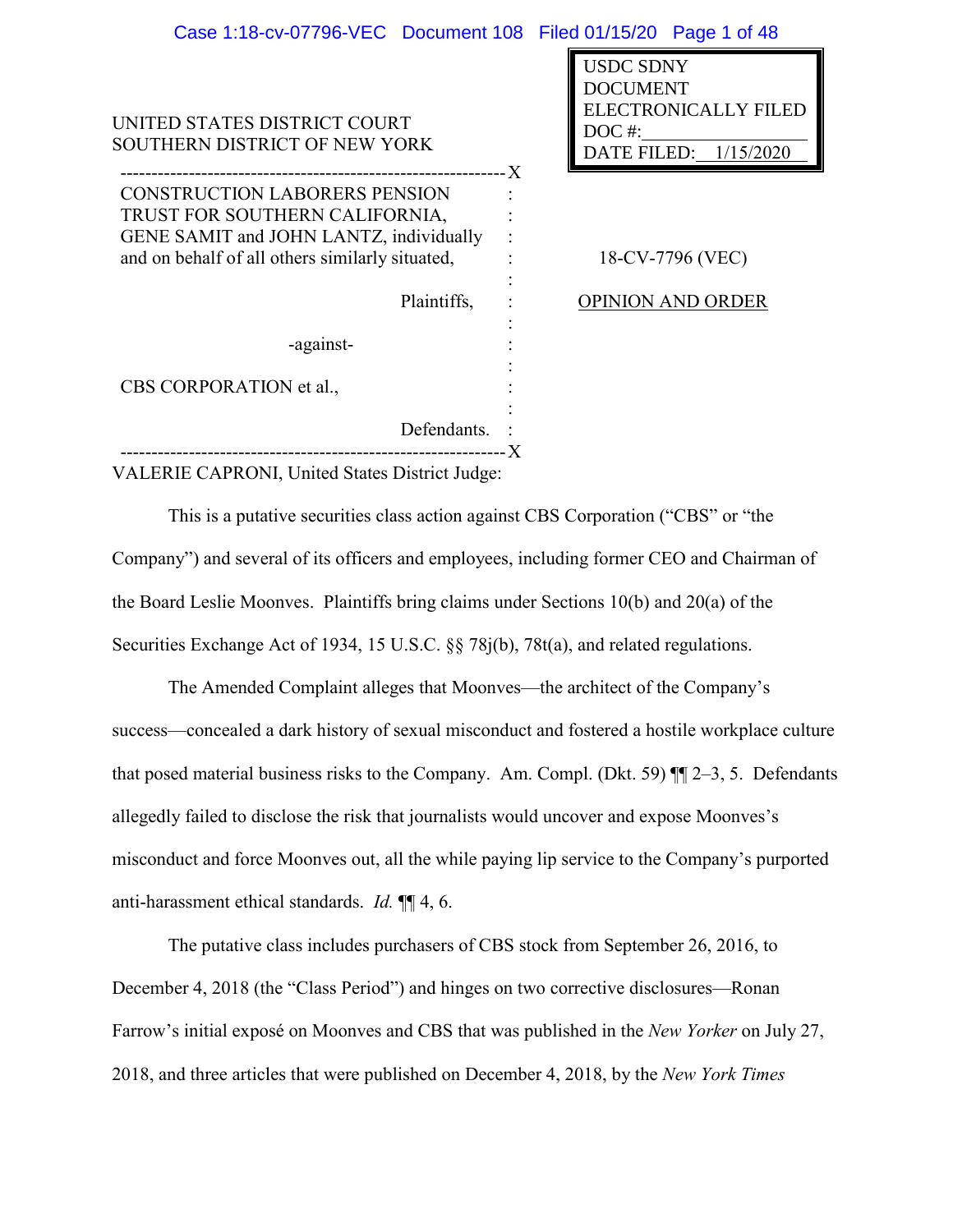# Case 1:18-cv-07796-VEC Document 108 Filed 01/15/20 Page 2 of 48

disclosing new details about Moonves's misconduct that the reporters drew from an independent investigation that had been commissioned by CBS and then leaked to the press. *Id.* ¶¶ 1, 19.

CBS and all individual Defendants except Moonves made a joint motion to dismiss, and Moonves made a separate motion to dismiss. Dkts. 76–77. Both argue that the Amended Complaint fails to state a claim and must be dismissed under Federal Rule of Civil Procedure 12(b)(6). The Court grants in part and denies in part both motions.

# **BACKGROUND1**

CBS is a mass media, entertainment, and publishing company. Am. Compl. ¶ 28. It operates various businesses spanning these industries, including the CBS Television Network, cable networks, content production and distribution, television stations, internet-based businesses, and consumer publishing. *Id.* ¶ 2. Individual Defendants include Moonves, his former co-Board member and CBS's controlling shareholder Shari Redstone, other Board members from the Class Period, and three executive employees: former COO Joseph Ianniello, former Executive VP Lawrence Liding, and President of CBS News David Rhodes. *Id.* ¶¶ 28– 29, 30–33. The facts in this case center on Moonves's allegedly unique value to the Company and on accusations of sexual misconduct made against Moonves and other non-defendant executives at CBS that were reported by the *New Yorker* and other news organizations.

<sup>1</sup> On this motion to dismiss, the Court accepts all factual allegations in the pleadings as true and draws all reasonable inferences in the light most favorable to Plaintiffs. *See Gibbons v. Malone*, 703 F.3d 595, 599 (2d Cir. 2013). The Court may also "consider any written instrument attached to the complaint, statements or documents incorporated into the complaint by reference, legally required public disclosure documents filed with the [Securities and Exchange Commission], and documents possessed by or known to the plaintiff upon which it relied in bringing the suit." *Tongue v. Sanofi*, 816 F.3d 199, 209 (2d Cir. 2016) (quoting *ATSI Commc'ns, Inc. v. Shaar Fund, Ltd.*, 493 F.3d 87, 98 (2d Cir. 2007)).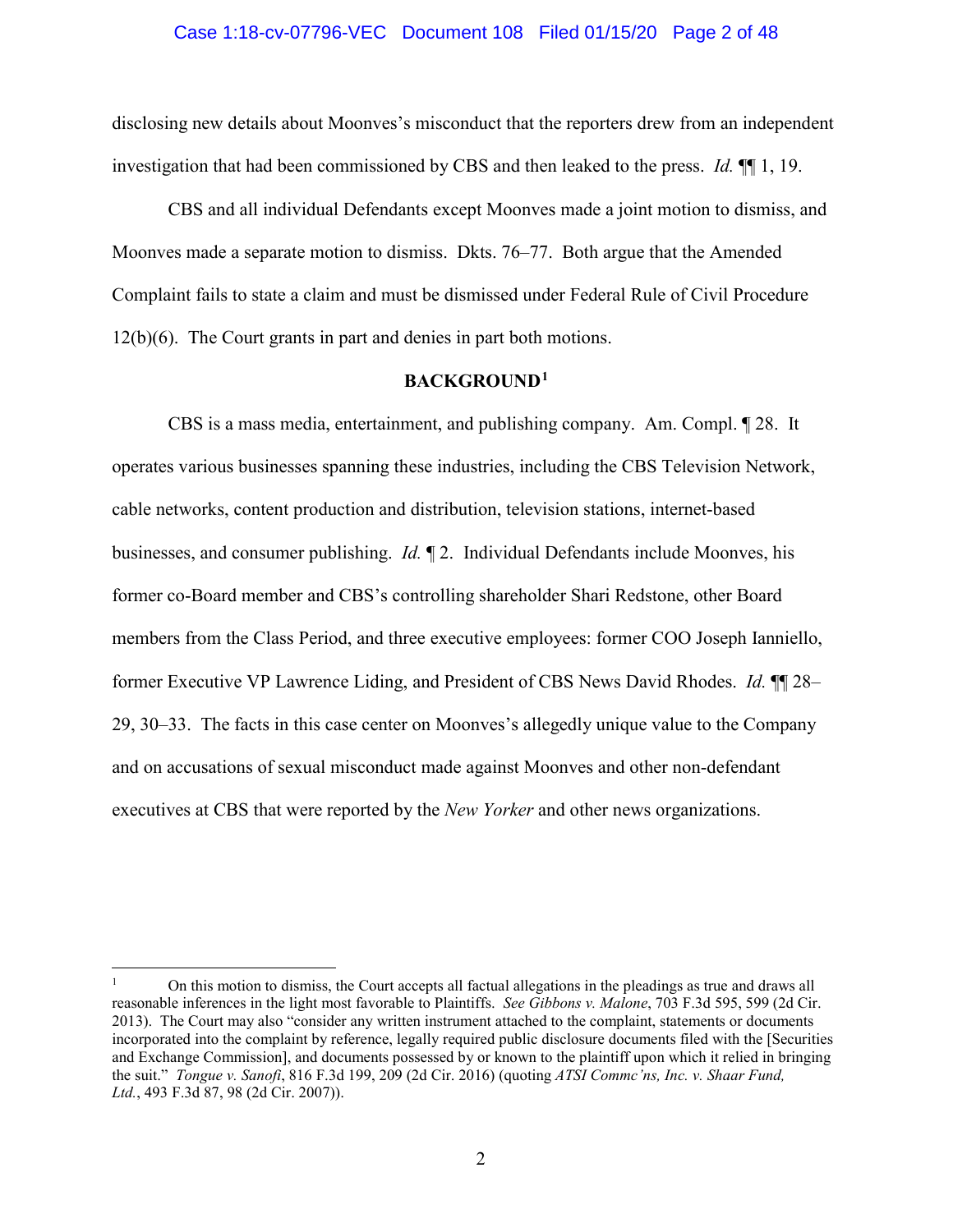# **I. Moonves's Leadership Was Instrumental to CBS's Success**

Moonves led CBS for over two decades in varying roles, including President, CEO, and Chairman of the Board. *Id.* ¶¶ 38–41. He stepped down on September 9, 2018, and was terminated for cause on December 17, 2018. *Id.* ¶¶ 18, 29. During his tenure, CBS's stock rose from \$5 per share to \$70. *Id.* ¶ 39. Analysts lauded his leadership, stating, for example, that Moonves was the "secret weapon" and "key to" CBS's success. *Id.* ¶ 40. Analysts placed an "unquantifiable premium" on Moonves's creative input, network, and successful strategic track record. *Id.* ¶ 41. The Company's proxy statements attributed record-setting revenues in 2016 and 2017 to Moonves's leadership. *Id.* ¶¶ 40, 42.

# **II. Moonves and CBS Face a #MeToo Reckoning**

Several events portended what has become known as the #MeToo movement—a wave of victim- and journalist-driven revelations of sexual assault perpetrated by media and entertainment power brokers. In late 2016, Fox News came under scrutiny when it settled several sexual harassment claims against top executives and media figures, including Bill O'Reilly and Roger Ailes. *Id.* ¶ 44. These and past settlements came to light due to investigative reporting, leading to O'Reilly's termination. *Id.* A ground swell of solidarity from victims of sexual harassment and assault trended on Twitter as hashtag MeToo, rattling the industries as new accusations against executives rolled out from what came to be characterized as a "movement." *Id.* ¶¶ 44–45. The most significant report, credited with officially kicking off the #MeToo movement, was Ronan Farrow's exposé published in the *New Yorker* in October 2017 of film producer Harvey Weinstein, describing in lurid detail a long history of sexual misconduct. *Id.* ¶¶ 7, 46.

Before and after the *New Yorker* article about Weinstein, CBS had its own issues with workplace sexual harassment. Producer Brad Kern, executive producer Andrew Kreisberg, vice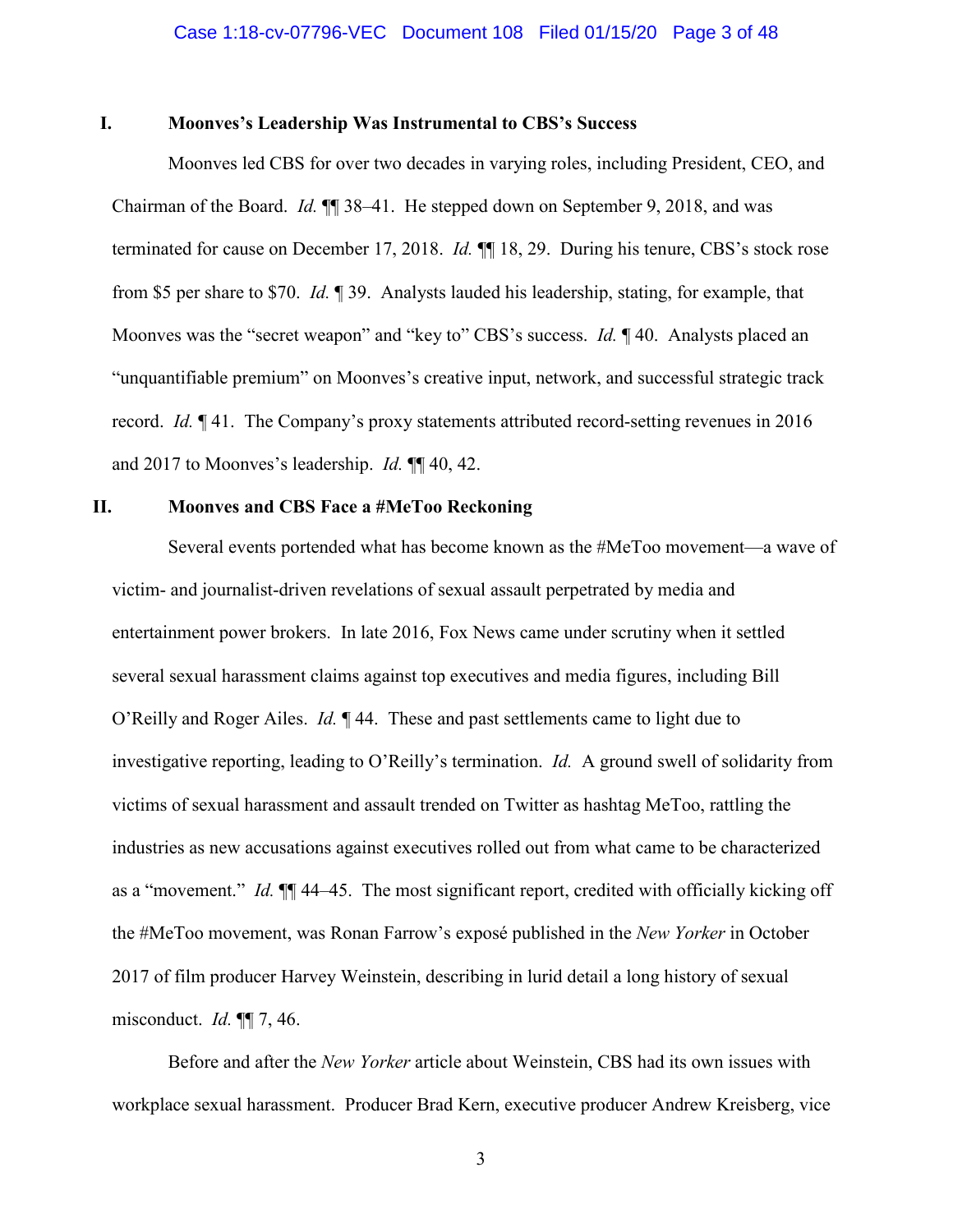### Case 1:18-cv-07796-VEC Document 108 Filed 01/15/20 Page 4 of 48

president Vincent Favale, and other senior level managers were accused of sexual harassment; CBS terminated or suspended some of them and settled several related lawsuits. *Id.* ¶¶ 13, 66, 70–73, 84. There were also allegations of retaliation against victims by those managers. *Id.* ¶¶ 70, 74, 87. On November 20, 2017, the *Washington Post* published an article detailing alleged sexual misconduct by Charlie Rose—a contributing correspondent for CBS News's *60 Minutes*  and co-host of *CBS This Morning*—involving multiple women who worked with him. *Id.* ¶ 7. CBS News fired Rose shortly after the report ran. *Id.* ¶ 68.

Around November 2017, Moonves learned of a criminal complaint that had been filed with the Los Angeles Police Department ("LAPD") "accusing Moonves of physically restraining [the complainant] and forcing her to perform oral sex on him, and of exposing himself to her and violently throwing her against a wall in later incidents." *Id.* ¶¶ 15, 55. Law enforcement sources later reported that they found the complainant's allegations "credible and consistent but prosecutors declined to pursue charges because the statutes of limitations for the crimes had expired." *Id.* ¶ 55.

In early December 2017, on the heels of learning about the LAPD complaint, Moonves was contacted by Marv Dauer, the former manager of actress Bobbie Phillips, about the possibility that Phillips would publicly reveal incidents of sexual assault by Moonves that occurred at the beginning of her career. *Id.* ¶¶ 16, 57–58. Moonves acknowledged to Dauer that he believed that an article about him and Phillips would be published shortly. *Id.* ¶ 80. Through Dauer, Moonves offered Phillips work at CBS, stating privately to Dauer that he believed he would be "done" if Phillips talked to the media. *Id.* ¶¶ 58, 80.

In January 2018, Redstone heard rumors that Moonves would soon face accusations of sexual misconduct and have a "#MeToo moment" in the press. *Id.* ¶ 78. At her direction, CBS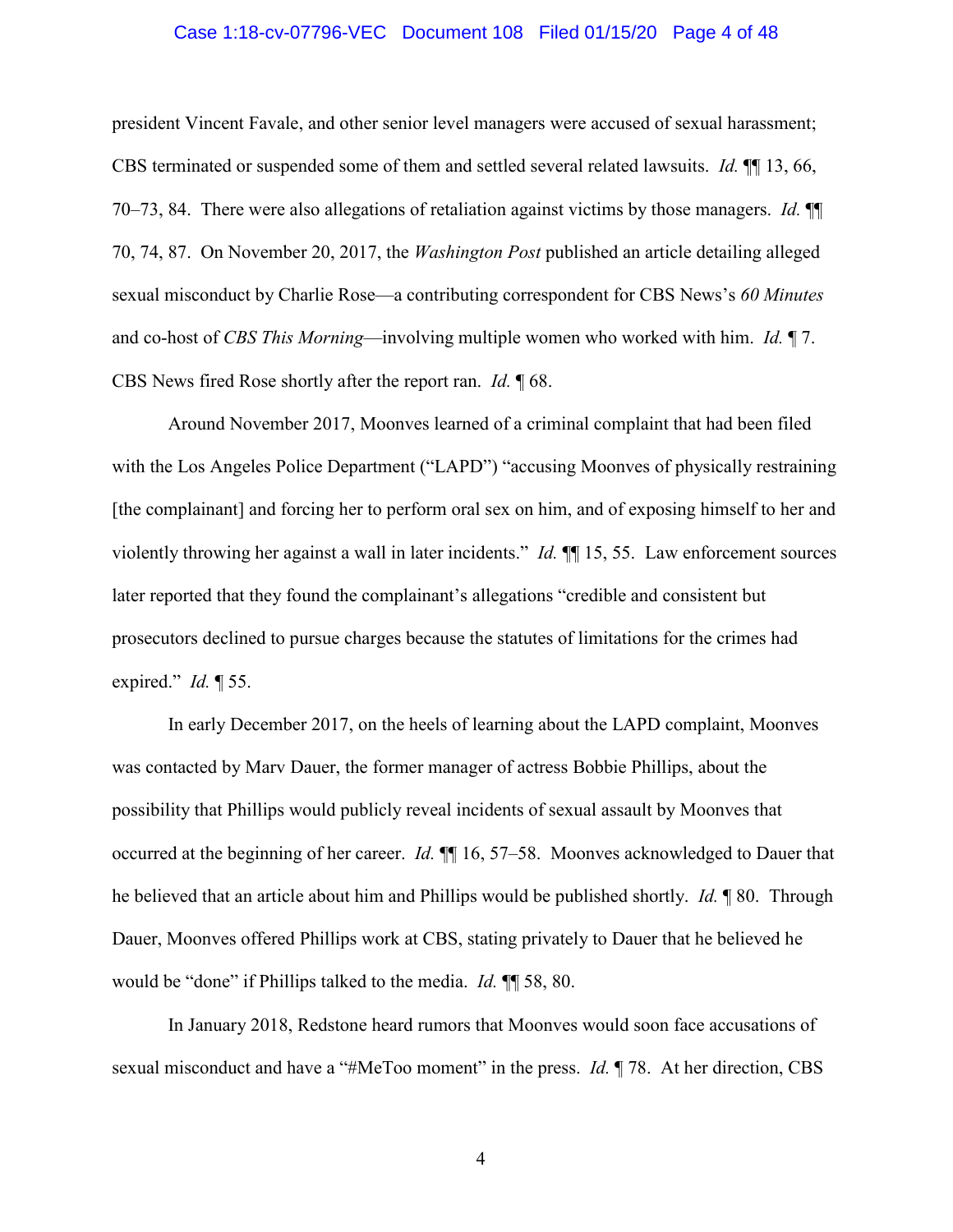### Case 1:18-cv-07796-VEC Document 108 Filed 01/15/20 Page 5 of 48

engaged a law firm to investigate the rumor. *Id.* ¶ 79. In late January, the law firm reported that "Moonves had told [them] that while there might have been a few incidents before he came to CBS, there was no cause for concern now." Sept. 12, 2018, *N.Y. Times* Article (Dkt. 80, Ex. 28) at 3. The law firm told CBS that "there was nothing to worry about." Nov. 28, 2018, *N.Y. Times* Article (Dkt. 80, Ex. 29) at 6–7. Also in early 2018, Moonves informed some members of the nomination and governance ("N&G") committee of the CBS Board about the complaint that had been filed with the LAPD; in April 2018, the CBS Board called an emergency meeting to discuss a course of action if a rumored-of report should publicly emerge regarding Moonves. Am. Compl. ¶ 78. The Board cancelled the meeting when it discovered that Moonves was not the subject of the soon-to-be-published article about which they had heard rumors. *Id.*

A few months later, on July 27, 2018, the *New Yorker* published an exposé detailing accusations from six women who claimed Moonves had sexually assaulted them "between the nineteen-eighties and the late aughts," with the most recent incident allegedly occurring in 2006. *Id.* ¶¶ 9, 49, 52, 145, 149; *see* July 27, 2018, *N.Y. Times* Article (Dkt. 80, Ex. 21). The accusations included "forcible touching or kissing during business meetings, in what they said appeared to be a practiced routine," and two women stated that "Moonves physically intimidated them or threatened to derail their careers." *Id.* ¶¶ 49–53. A second *New Yorker* article, published on September 9, 2018, detailed accusations from six other women, including allegations of forced oral sex. *Id.* ¶¶ 54–56. Moonves also allegedly retaliated against his accusers. *Id.* In addition, these articles and others from outlets such as the *Wall Street Journal*  described incidents of sexual harassment at CBS that went beyond Moonves, including with "60 Minutes" chief Jeff Fager. *Id.* **¶** 65–67.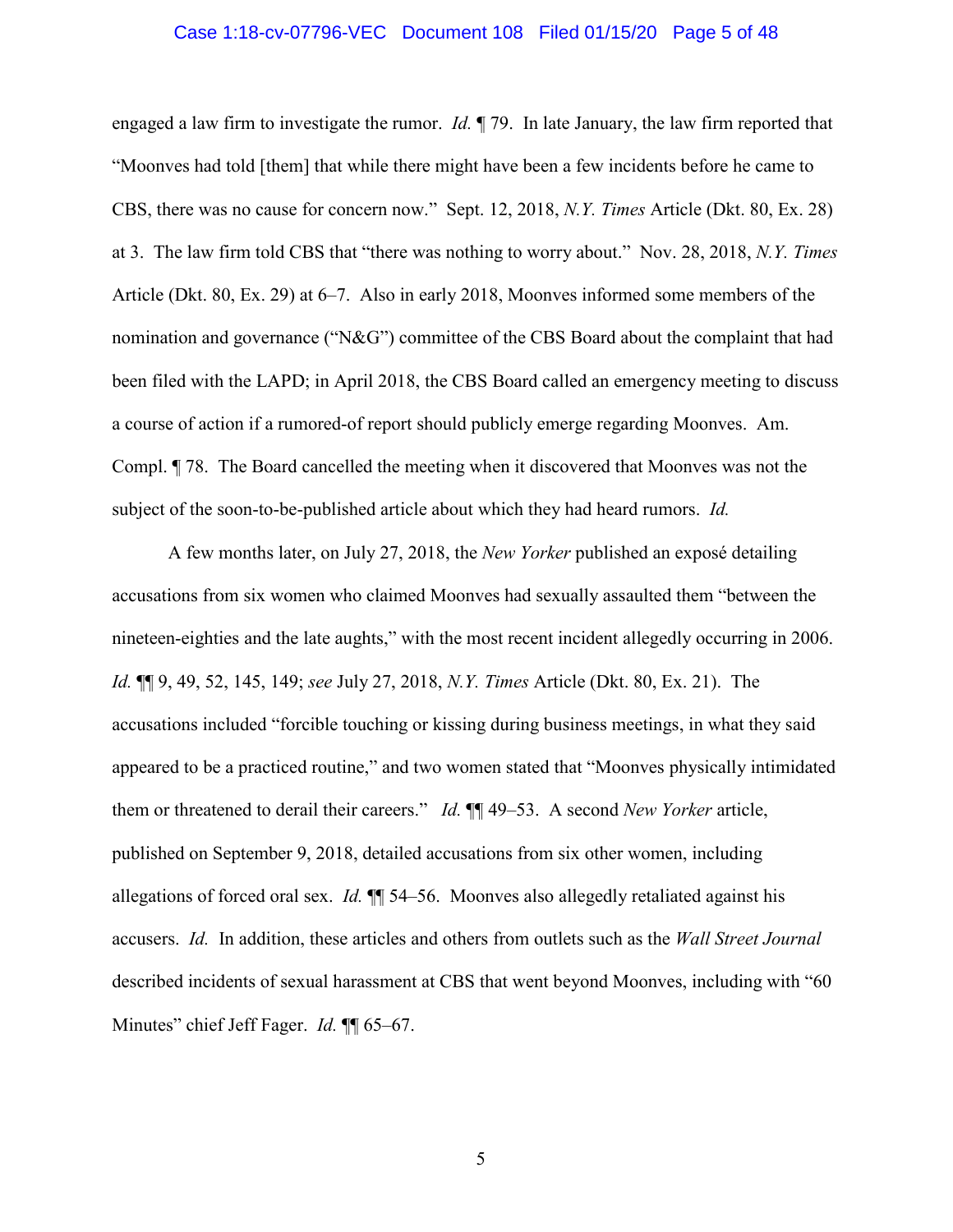### Case 1:18-cv-07796-VEC Document 108 Filed 01/15/20 Page 6 of 48

Shortly after first *New Yorker* article broke in July 2018, the CBS Board announced that it would engage outside counsel to independently investigate the allegations against Moonves and CBS. *Id.* ¶¶ 18, 59. The day of the second article's publication, CBS reported that Moonves would step down as the Company's Chairman and CEO. *Id.* ¶ 12.

#### **III. A Draft Report Leaks from CBS's Independent Investigation of Moonves**

On December 4, 2018, the *New York Times* published the details of a fifty-nine page draft report from CBS's independent investigation into Moonves, describing previously unreported acts of sexual misconduct by Moonves. *Id.* ¶¶ 19–20, 154–55. The draft report highlighted that Moonves had "repeatedly lied to investigators about his behavior" and "destroyed evidence and misled investigators in an attempt to preserve his reputation and save a lucrative severance deal." *Id.*  $\parallel$  155. In investigating CBS's workplace culture more generally, the draft report described "past incidents of improper and unprofessional conduct" by other senior CBS employees. *Id.* ¶¶ 19, 89. The draft report concluded that Moonves's behavior "arguably constitutes willful misfeasance and violation of the company's sexual harassment policy," and "the Company's historical policies, practices and structures have not reflected a high institutional priority on preventing harassment and retaliation." *Id.* ¶¶ 60, 89.

After reviewing the findings of the investigation, which included interviews with approximately 350 people, CBS's Board decided to terminate Moonves for cause due to his "willful misfeasance" and lack of cooperation with the investigation. *Id.* ¶¶ 150, 157.

# **IV. Defendants' Public Statements**

From 2016 to 2018, CBS's proxy statements incorporated the Company's Business Conduct Statement ("BCS"), which "sets forth the Company's standards for ethical conduct that are expected of all directors and employees of the Company." *Id.* ¶ 100. The proxies stated that the BCS was designed to address "[t]he Company's commitment to providing . . . a bias-free and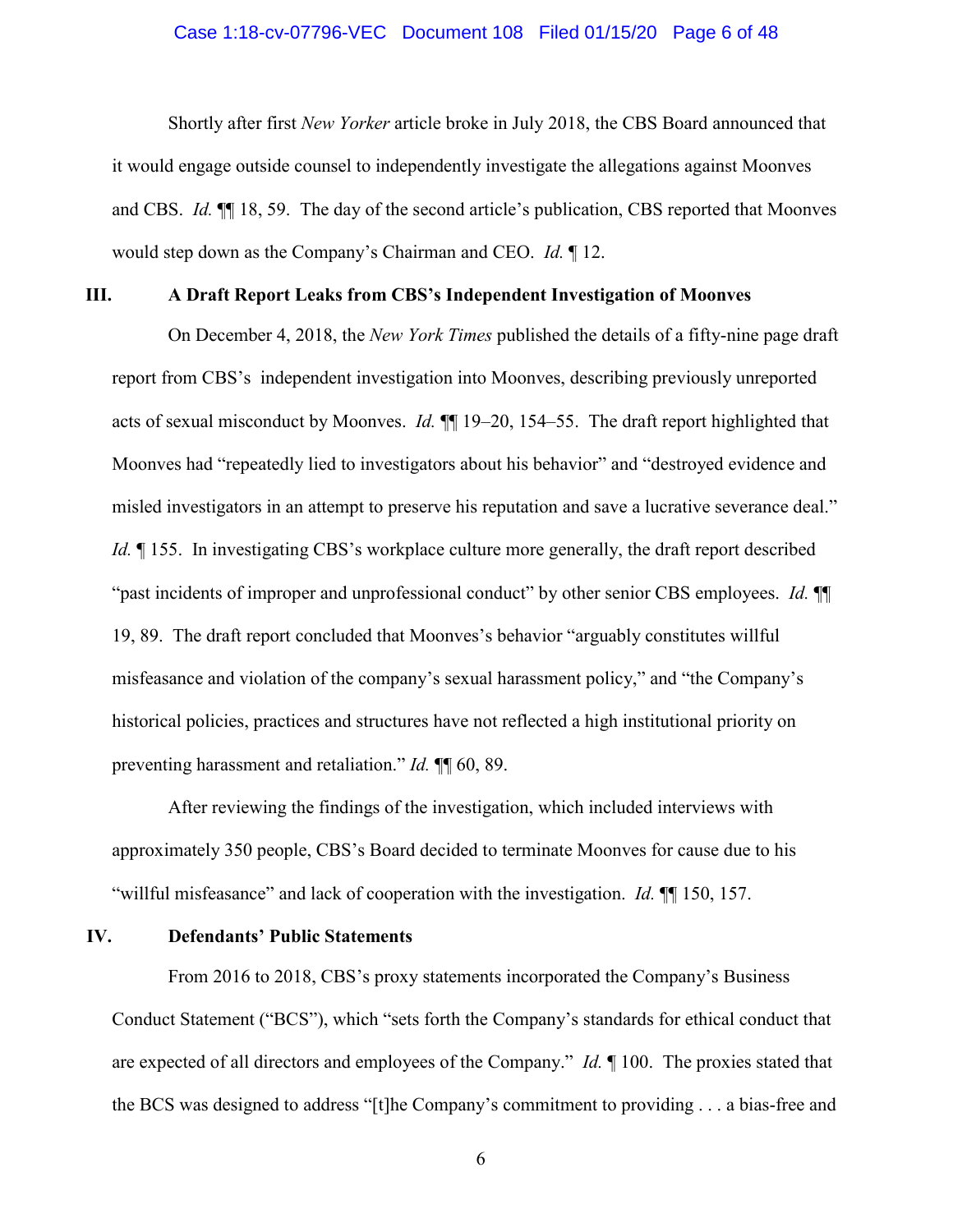### Case 1:18-cv-07796-VEC Document 108 Filed 01/15/20 Page 7 of 48

harassment-free workplace environment." *Id.* The BCS itself contained a section stating that "CBS has a 'zero tolerance' policy for sexual harassment," and that CBS would "take all steps necessary and appropriate to stop such acts of harassment or discrimination of which it becomes aware." *Id.* ¶ 103.

The proxies from 2016 to 2018 also discussed CBS's Supplemental Code of Ethics for Senior Financial Officers (the "Ethics Code"). *Id.* ¶ 105. The proxies stated that the Ethics Code was "applicable to the Company's Chief Executive Officer," and required the CEO to disclose any information regarding a violation of the BCS to CBS's Chief Legal Officer. *Id.*

Finally, the proxies described Moonves as being a "critical link to management's perspective" and as having a "unique institutional knowledge of the Company." *Id.* ¶ 99. Additionally, CBS—in its annual and quarterly reports during the class period—disclosed potential risks to "the Company's business" and revenues if CBS were to lose its "chief executive officer" or other "key employees." *Id.* ¶ 95.

On November 29, 2017, shortly after Charlie Rose was fired, Moonves told an audience at *Variety* magazine's Innovate Summit—where he was the keynote presenter and interviewee that the #MeToo movement was "a watershed moment" and that "it's important that a company's culture will not allow for this. . . . There's a lot we're learning. There's a lot we didn't know." *Id.* ¶ 8; Keynote Presentation Video (Dkt. 95, Ex. 36).

In March 2018, Rhodes, President of CBS News, made a series of statements regarding the allegations of sexual misconduct against Rose. Specifically, Rhodes denied having any knowledge of Rose's misconduct during Rose's time at CBS News and spoke of the need to take seriously the imperative of removing "misconduct and harassment" from the workplace while "drawing out the truth—revealing, not concealing." Am. Compl. ¶ 130. A representative of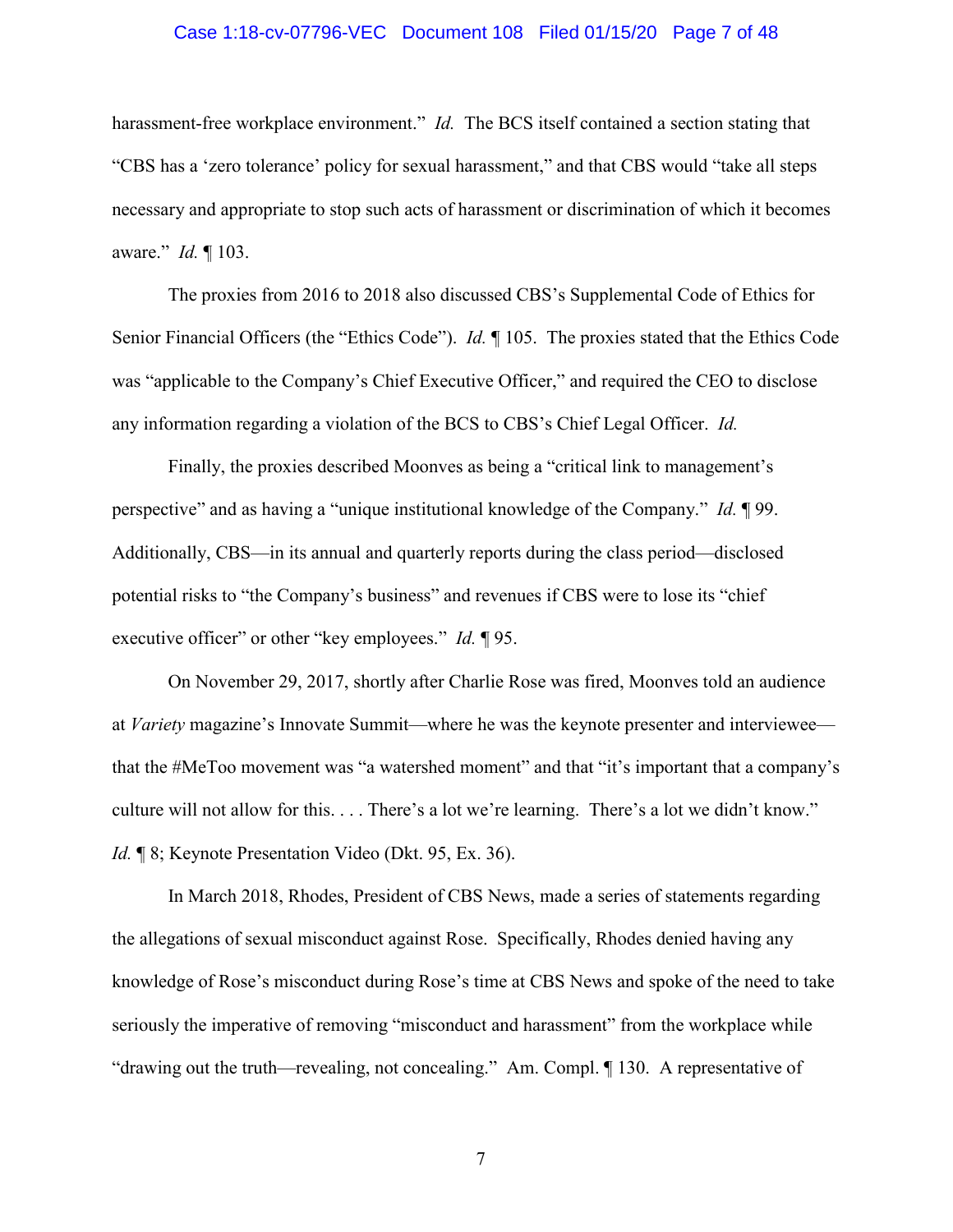### Case 1:18-cv-07796-VEC Document 108 Filed 01/15/20 Page 8 of 48

CBS News similarly stated in May 2018 that "[CBS News] take[s] swift action when we learn of unacceptable behavior." *Id.* ¶ 138. Finally, in an interview with *Hollywood Reporter* on July 19, 2018, Rhodes stated that Moonves was "really good" at managing the oversight of sexual harassment claims. *Id.* 143.<sup>2</sup>

# **V. CBS's Stock Fluctuation and Trading Activity by Executives**

Following the July 27, 2018, publication of sexual assault allegations involving Moonves, CBS Class A and Class B stock prices fell about six percent, from \$57.85 to \$54.27 per share and \$57.53 to \$54.01 per share, respectively. *Id.* ¶¶ 10, 146. By the next trading day, the stock prices had each fallen about ten percent total. *Id.* The stock price recovered slightly, but following the December 2018 *New York Times* article regarding the draft report from the independent investigation, CBS's stock prices again declined approximately 4%. *Id.* ¶ 21.

Before sexual harassment allegations against CBS executives became public, Moonves and other CBS executives collectively sold approximately 3.4 million shares of CBS stock. *Id.* ¶ 91. Moonves sold around \$155 million worth between June 2017 and May 2018. *Id.* Ianniello sold around \$30 million worth between January 2017 and June 2018. *Id.* Liding sold around \$2 million worth between February and March 2017, and non-defendant Gil Schwartz (head of communications at CBS) sold around \$15 million worth between February 2017 and June 2018. *Id.* ¶¶ 20, 91.

 $\overline{a}$ 

<sup>2</sup> The Amended Complaint references a handful of other statements from before and during the Class Period, but the Court has summarized here only those statements most relevant to this Opinion.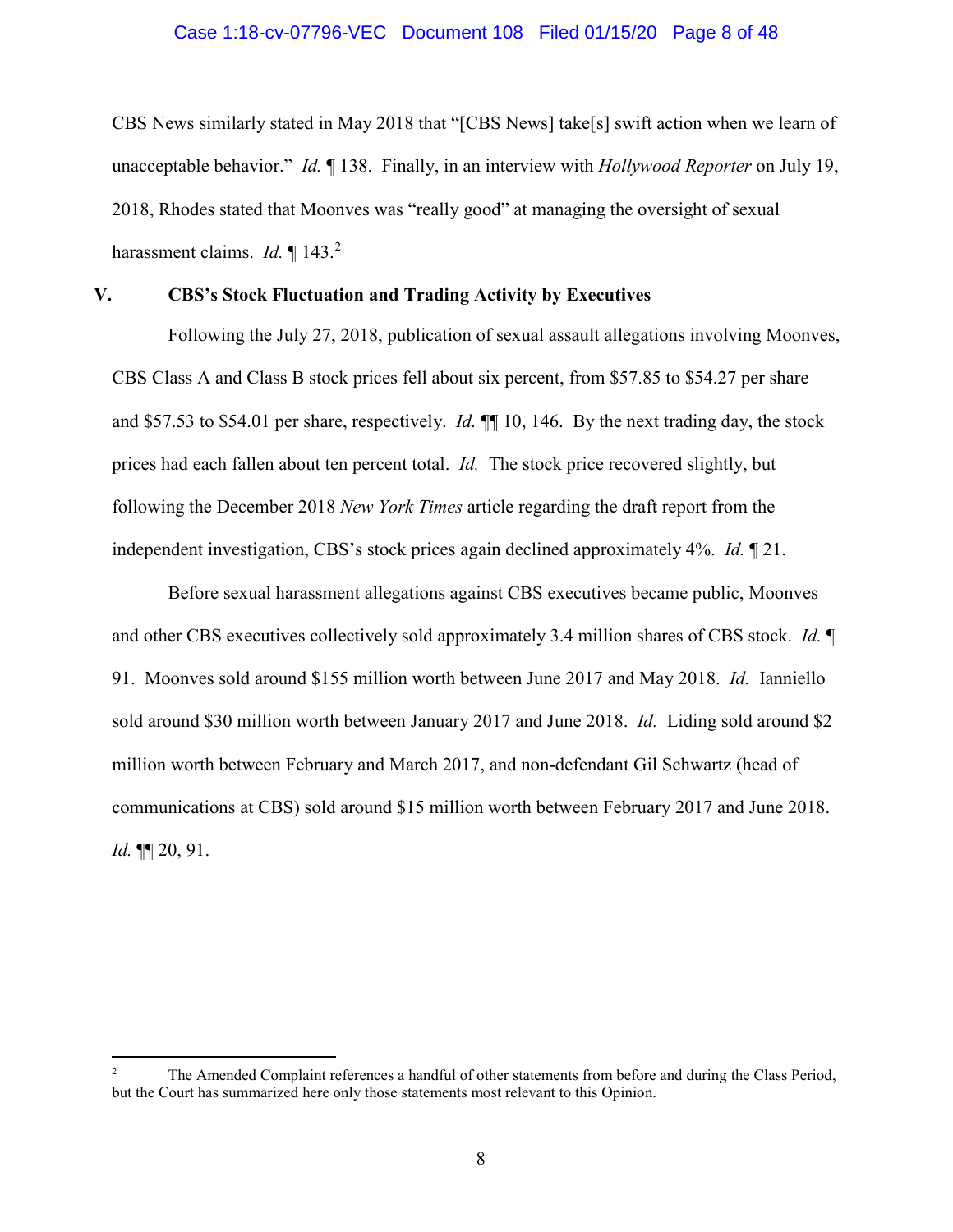#### **DISCUSSION**

### **I. Standard of Review**

To survive a motion to dismiss under Rule 12(b)(6), "a complaint must allege sufficient facts, taken as true, to state a plausible claim for relief." *Johnson v. Priceline.com, Inc.*, 711 F.3d 271, 275 (2d Cir. 2013) (citing *Bell Atl. Corp. v. Twombly*, 550 U.S. 544, 555–56 (2007)). "[A] complaint does not need to contain detailed or elaborate factual allegations, but only allegations sufficient to raise an entitlement to relief above the speculative level." *Keiler v. Harlequin Enters., Ltd.*, 751 F.3d 64, 70 (2d Cir. 2014) (citation omitted). The Court accepts all factual allegations in the complaint as true and draws all reasonable inferences in the light most favorable to the plaintiff. *See Gibbons v. Malone*, 703 F.3d 595, 599 (2d Cir. 2013). The Court, though, is "not bound to accept as true a legal conclusion couched as a factual allegation." *Ashcroft v. Iqbal*, 556 U.S. 662, 678 (2009) (quoting *Twombly*, 550 U.S. at 555).

### **II. Motions to Dismiss Plaintiffs' Section 10(b) Claim**

# **A. The Elements of the Claim**

Section 10(b) of the Securities Exchange Act makes it unlawful to "use or employ, in connection with the purchase or sale of any security . . . any manipulative or deceptive device or contrivance in contravention of such rules and regulations as the Commission may prescribe." 15 U.S.C. § 78j(b). The SEC's implementing rule, Rule 10b–5, makes it unlawful to "make any untrue statement of a material fact" or "omit to state a material fact necessary in order to make the statements made, in light of the circumstances under which they were made, not misleading." 17 C.F.R. § 240.10b–5.

To state a claim under these provisions, a plaintiff must plead six elements: "(1) a material misrepresentation or omission by the defendant; (2) scienter; (3) a connection between the misrepresentation or omission and the purchase or sale of a security; (4) reliance upon the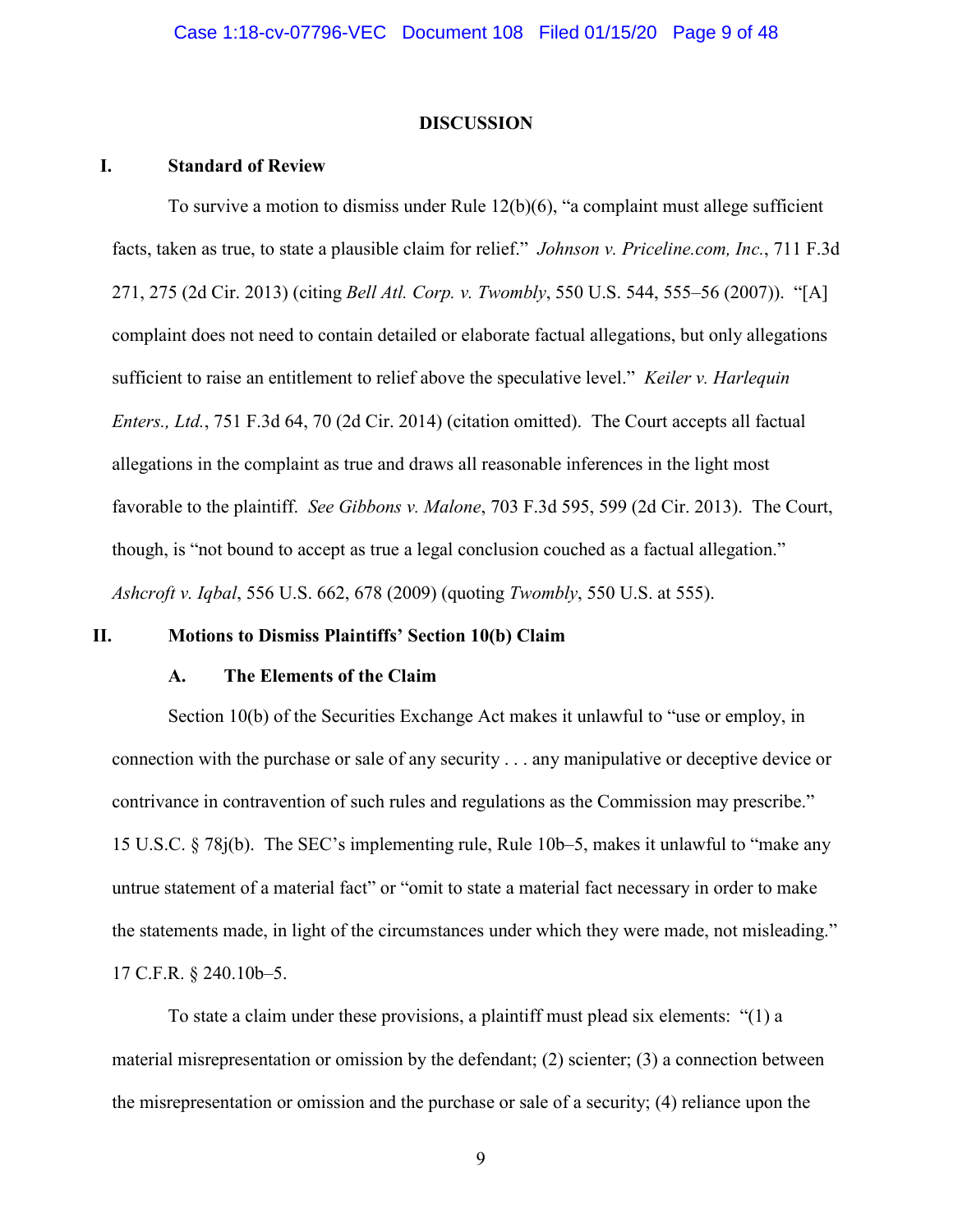### Case 1:18-cv-07796-VEC Document 108 Filed 01/15/20 Page 10 of 48

misrepresentation or omission; (5) economic loss; and (6) loss causation." *Pac. Inv. Mgmt. Co. v. Mayer Brown LLP*, 603 F.3d 144, 151 (2d Cir. 2010) (quoting *Stoneridge Inv. Partners v. Scientific-Atlanta, Inc.*, 552 U.S. 148, 157 (2008)).

Because claims under Section 10(b) and Rule 10b–5 sound in fraud, a heightened pleading requirement applies. Pursuant to Federal Rule of Civil Procedure 9(b) and the Private Securities Litigation Reform Act ("PSLRA"), the complaint must "(1) specify the statements that the plaintiff contends were fraudulent, (2) identify the speaker, (3) state where and when the statements were made, and (4) explain why the statements were fraudulent." *ATSI Commc'ns, Inc. v. Shaar Fund, Ltd.*, 493 F.3d 87, 99 (2d Cir. 2007) (citing *Novak v. Kasaks*, 216 F.3d 300, 306 (2d Cir. 2000)); *see also* 15 U.S.C. § 78u–4(b)(1)(B).

### **B. The Amended Complaint Does Not "Puzzle Plead"**

CBS first argues that the Amended Complaint should be dismissed in its entirety because it does not explain why and how each particular statement is false or misleading. That sort of "puzzle pleading"—marked by lengthy block quotes followed by pro forma reasons why the statements quoted are allegedly false—fails to state a claim because it is insufficiently particular under the PSLRA. *See Boca Raton Firefighters & Police Pension Fund v. Bahash*, 506 F. App'x 32, 37–38 (2d Cir. 2012). But CBS's characterization of the Amended Complaint is inaccurate. Although the Amended Complaint is not a model of clarity, it identifies statements and omissions, describes relevant predicate events, and alleges how those events make the statements and omissions false or misleading. In doing so, the Amended Complaint describes "what portion of each quotation constitutes a false representation" and avoids "placing the burden on the Court to sort out the alleged misrepresentations and then match them with the corresponding adverse facts." *In re Alcatel Sec. Litig.*, 382 F. Supp. 2d 513, 534 (S.D.N.Y. 2005). The Amended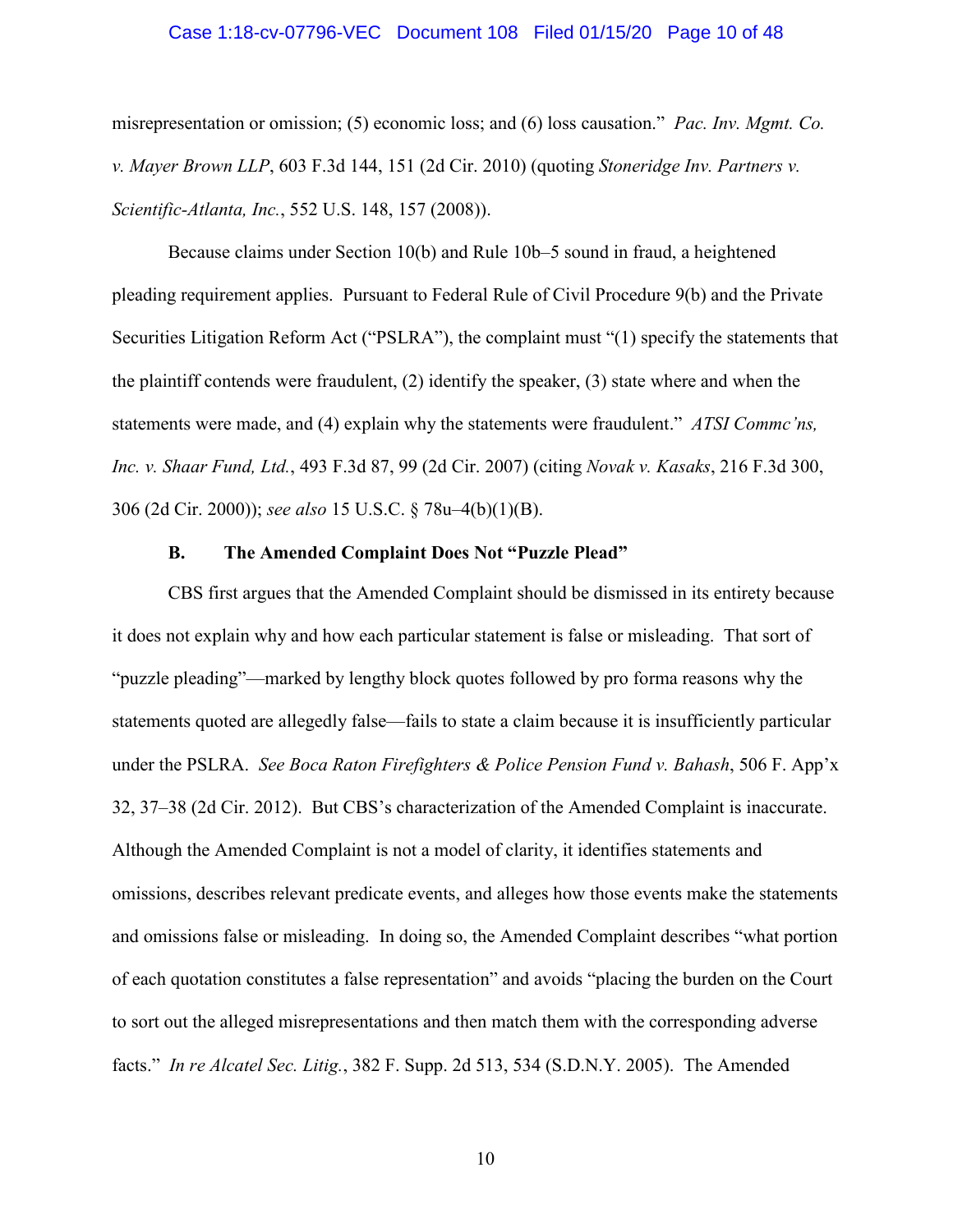### Case 1:18-cv-07796-VEC Document 108 Filed 01/15/20 Page 11 of 48

Complaint is far from the 280-page complaint in *Bahash* where the lengthy quotations and canned allegations made any analysis a Sisyphean task.<sup>3</sup>

# **C. The Amended Complaint Adequately Alleges One Misleading Statement of Material Fact**

A single theory of securities fraud underpins the Amended Complaint. Plaintiffs allege that Moonves and other managers and officers sexually harassed and threatened female employees behind the scenes for years, fostering a crude and hostile workplace culture. This behavior and culture created a risk that CBS would lose Moonves, its star executive, should his dirty laundry come to light. Plaintiffs' securities fraud theory is that, with the advent of the #MeToo movement, the risk of losing Moonves to sexual scandal increased, and yet Defendants failed to disclose the risk even as they touted CBS's ethical culture and Moonves's importance to the Company's financial performance. *See* Am. Compl. ¶¶ 2, 16, 98, 106–11, 123–24, 129, 140, 144.

The Amended Complaint includes numerous alleged misstatements that fall broadly into six categories: (1) the BCS, Ethics Code, and various related statements, <sup>4</sup> *id.* ¶¶ 100–05, 119–21, 134–36; (2) disclosures about the importance to CBS of key personnel and Moonves in particular, *id.* ¶¶ 95–97, 99, 114, 116–18, 122, 127, 132, 139; (3) management statements to news media made by Moonves, Rhodes, and CBS News, *id.* ¶¶ 125, 130–31, 138, 141–43; (4) disclosures about legal proceedings, *id.* ¶ 128; (5) disclosures contained in a press release announcing CBS's financial results, *id.* ¶ 126; and (6) disclosures about CBS's corporate governance, *id.* ¶ 137.

 $\frac{1}{3}$ CBS's own detailed and targeted motion to dismiss betrays this point.

<sup>4</sup> The parties dispute whether the BCS and Ethics Code were incorporated by reference into CBS's proxy statements. That issue is irrelevant to the conclusions of this Opinion, so the Court does not address it.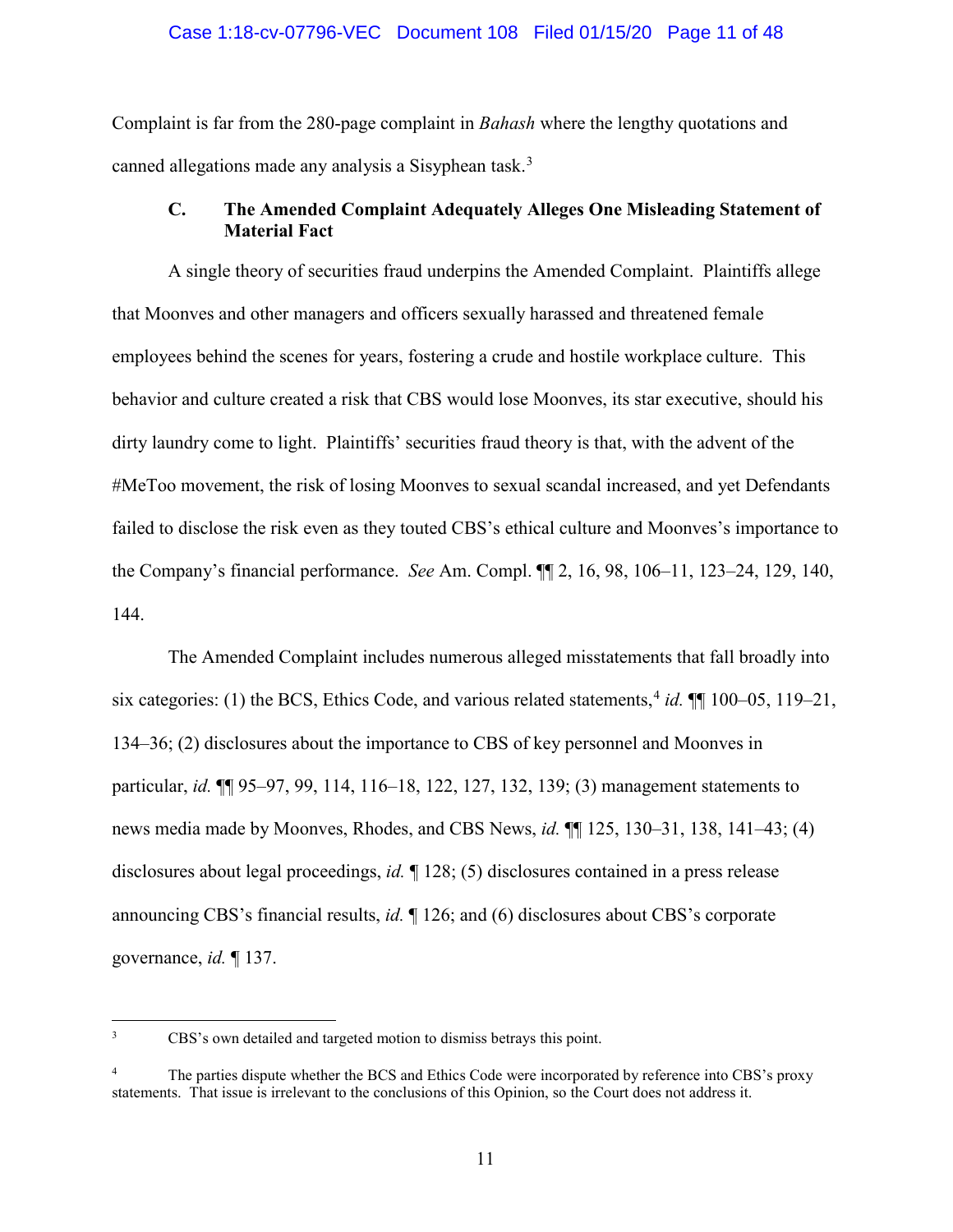### Case 1:18-cv-07796-VEC Document 108 Filed 01/15/20 Page 12 of 48

As to the last three categories, Plaintiffs did not respond to Defendants' arguments that these statements were neither material nor misleading. Thus, Plaintiffs abandoned their claims as to the statements contained in categories four, five, and six. *See In re Mylan N.V. Sec. Litig.*, No. 16-CV-7926, 2018 WL 1595985, at \*14 n.9 (S.D.N.Y. Mar. 28, 2018).

As to the first three categories, the statement by Moonves to the *Variety* audience is materially misleading, but the remaining statements are either immaterial or not adequately alleged to be false or misleading.

### **1. Legal Principles**

To support a claim of securities fraud, the stated or omitted fact must be material. A fact is material if it "would have been viewed by the reasonable investor as having significantly altered the total mix of information available." *Basic Inc. v. Levinson*, 485 U.S. 224, 231–32 (1988) (quotation omitted). Put differently, "there is a substantial likelihood that a reasonable person would consider it important in deciding whether to buy or sell shares of stock." *Operating Local 649 Annuity Tr. Fund v. Smith Barney Fund Mgmt. LLC*, 595 F.3d 86, 92–93 (2d Cir. 2010) (quotation omitted). Statements that are too vague or general to be relied upon puffery—are, by definition, not material. *ECA, Local 134 IBEW Joint Pension Tr. of Chicago v. JP Morgan Chase Co.*, 553 F.3d 187, 206 (2d Cir. 2009). "Whether a representation is 'mere puffery' depends, in part, on the context in which it is made." *In re Petrobras Sec. Litig.*, 116 F. Supp. 3d 368, 381 (S.D.N.Y. 2015).

An alleged statement or omission must also be false or misleading. Whether a statement is false or misleading is "evaluated not only by 'literal truth,' but by 'context and manner of presentation.'" *Singh v. Cigna Corp.*, 918 F.3d 57, 63 (2d Cir. 2019) (quoting *Operating Local*, 595 F.3d at 92). To base a claim on an omission—such as failing to disclose a material business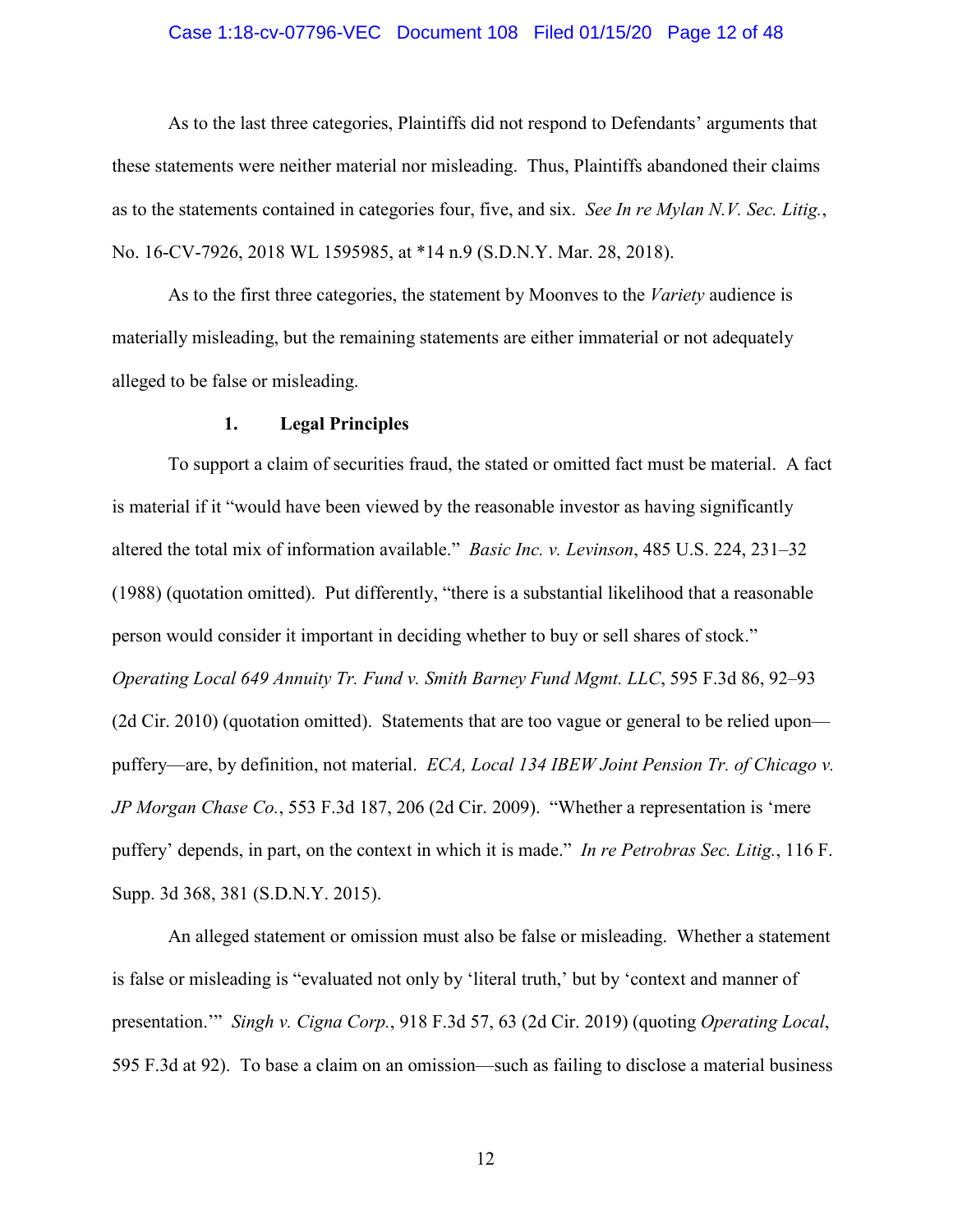### Case 1:18-cv-07796-VEC Document 108 Filed 01/15/20 Page 13 of 48

risk—a plaintiff must also plead that the defendant had a duty to disclose the omitted fact. *Stratte-McClure v. Morgan Stanley*, 776 F.3d 94, 101 (2d Cir. 2015).

Section 10(b) and Rule 10b–5, alone, "do not create an affirmative duty to disclose any and all material information," but a duty to disclose may arise, as pertinent here, in two circumstances. *Matrixx Initiatives, Inc. v. Siracusano*, 563 U.S. 27, 44 (2011). A duty to disclose exists if, first, a statement would otherwise be "inaccurate, incomplete, or misleading" without the omitted fact. *Stratte-McClure*, 776 F.3d at 101 (quoting *Glazer v. Formica Corp.*, 964 F.2d 149, 157 (2d Cir. 1992)). Thus, there is generally no duty to disclose internal misconduct unless disclosure is "necessary to prevent the corporation's *other* statements from being misleading." *In re Braskem S.A. Sec. Litig.*, 246 F. Supp. 3d 731, 752 (S.D.N.Y. 2017) (collecting cases). This inquiry, unlike other duty-to-disclose scenarios, merges with the question of whether the omitted fact is material. *In re Time Warner Inc. Sec. Litig.*, 9 F.3d 259, 267 (2d Cir. 1993). The second circumstance in which there is a duty to disclose exists if a statute or regulation requires disclosure. *Stratte-McClure*, 776 F.3d at 101.

# **2. The Business Conduct Statement, Ethics Code, and Related Statements Are Neither Material nor False or Misleading**

Corporate codes of conduct tend to be "general statements about reputation, integrity, and compliance with ethical norms [that] are inactionable puffery"—as opposed to being statements of facts—and are, therefore, generally incapable of forming the basis for a Section 10(b) claim. *Singh*, 918 F.3d at 63 (quotation omitted). This includes statements that are "explicitly aspirational, with qualifiers such as 'aims to,' 'wants to,' and 'should.'" *City of Pontiac Policemen's & Firemen's Ret. Sys. v. UBS AG*, 752 F.3d 173, 183 (2d Cir. 2014). That said, materiality is inherently fact-specific. *Basic*, 485 U.S. at 236. Thus, although it is rare for a code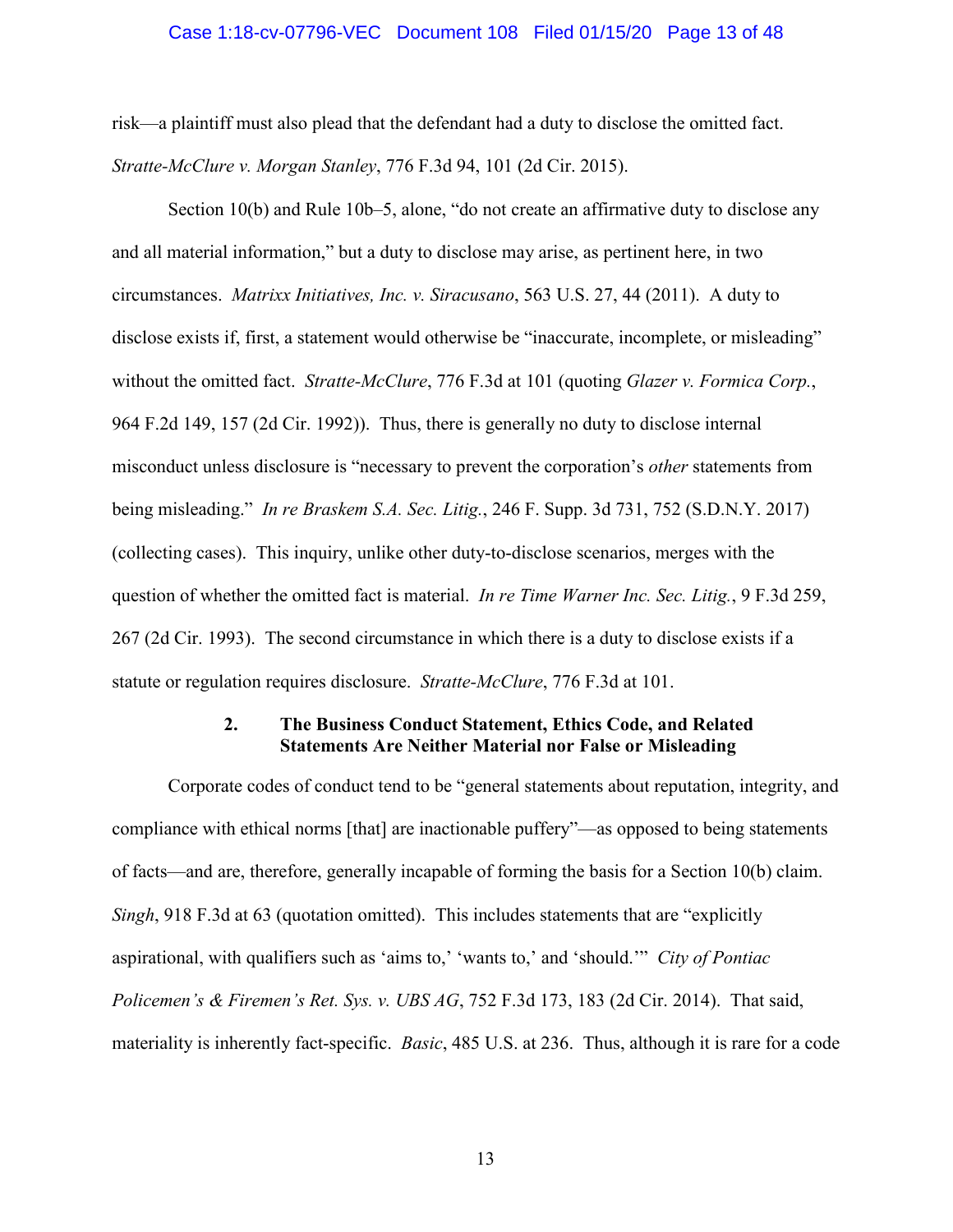# Case 1:18-cv-07796-VEC Document 108 Filed 01/15/20 Page 14 of 48

of conduct to include statements of fact, let alone material facts, it is not the case that all statements in a code of conduct are categorically immaterial puffery.

In rare circumstances courts have allowed statements in a code of conduct to survive a motion to dismiss, holding that under the unique circumstances of the case, the statements could be viewed as material statements of fact. Examples of such rare circumstances include a company wielding its code of conduct to reassure investors that nothing was amiss when faced with suspicions of internal malfeasance;<sup>5</sup> statements that were detailed and sufficiently concrete that a reasonable investor could rely upon them;<sup>6</sup> and statements that were so anathema to the alleged internal wrongdoing that, even if general or aspirational, they were materially false.<sup>7</sup>

6 *See, e.g.*, *City of Brockton Ret. Sys. v. Avon Prods., Inc.*, No. 11-CV-4665, 2014 WL 4832321, at \*16 (S.D.N.Y. Sept. 29, 2014) (holding that the statement that the company had "a comprehensive and well-documented set of internal controls that provides reasonable assurance that its financial transactions are recorded accurately and completely, and its assets are safeguarded," was a statement of fact because it guaranteed "concrete steps" the company had taken to comply).

 5 *See, e.g.*, *In re Banco Bradesco S.A. Sec. Litig.*, 277 F. Supp. 3d 600, 660 (S.D.N.Y. 2017) (holding that aspirational statements about a code of conduct in this context were material because "they were made in an effort to reassure the investing public about the Company's integrity, specifically with respect to bribery, during a time of concern"); *Villella v. Chem. & Mining Co. of Chile Inc.*, No. 15-CV-2106, 2017 WL 1169629, at \*11 (S.D.N.Y. Mar. 28, 2017) (holding that a company's "mere adoption of a code of ethics, without statements assuring investors that its employees are in fact in compliance with the code, is not misleading"); *In re Petrobras*, 116 F. Supp. 3d at 381 ("When . . . statements were made repeatedly in an effort to reassure the investing public about the [c]ompany's integrity, a reasonable investor could rely on them as reflective of the true state of affairs at the [c]ompany."); *cf. Retail Wholesale, & Dep't Store Union Local 338 Ret. Fund v. Hewlett-Packard Co.*, 845 F.3d 1268, 1278 (9th Cir. 2017) (holding that a code of conduct is "inherently aspirational but stating, in dictum, that "[t]he analysis would likely be different if [the company] had continued the conduct that gave rise to the 2006 scandal while claiming that it had learned a valuable lesson in ethics.").

<sup>7</sup> *See, e.g.*, *In re Signet Jewelers Ltd. Sec. Litig.*, No. 16-CV-6728, 2018 WL 6167889, at \*17 (S.D.N.Y. Nov. 26, 2018) (holding that statements about basing decisions on merit, availability of reporting mechanisms, and disciplining those who violate ethical standards were material and false because they were "directly at odds" with allegations of egregious company-wide sexual harassment). On November 20, 2019, the Second Circuit granted a Rule 23(f) petition for interlocutory appeal in *Signet*, which may resolve the question, among others, whether a securities fraud case can be predicated on the code-of-conduct statements in that case, as Judge McMahon held. *See*  19-2268, Dkts. 1-1, 82. Because the Court does not rely on *Signet*, and the Rule 23(f) petition primarily concerns issues of class certification, any ruling on the Rule 23(f) petition would likely be irrelevant to this Opinion. *See also In re Banco Bradesco*, 277 F. Supp. 3d at 660 (holding that aspirational statements were material and false also because the plaintiffs had alleged "that no such aspirations were at play"); *In re Moody's Corp. Sec. Litig.*, 599 F. Supp. 2d 493, 508 (S.D.N.Y.), *opinion corrected on denial of reconsideration*, 612 F. Supp. 2d 397 (S.D.N.Y. 2009) (holding that statements touting a rating agency's independence were material and false where the complaint alleged that the agency's clients held influence over it).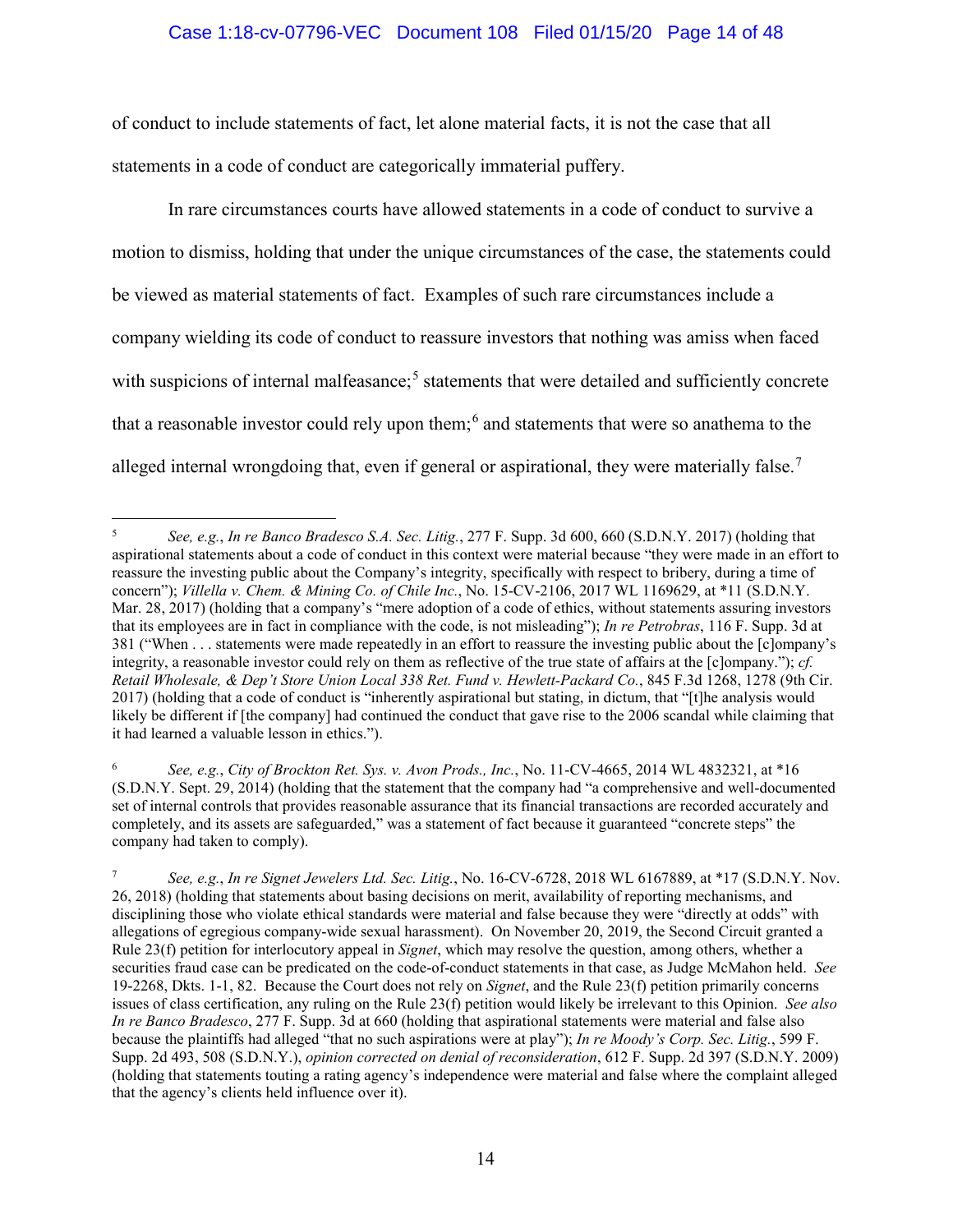### Case 1:18-cv-07796-VEC Document 108 Filed 01/15/20 Page 15 of 48

Although it is, therefore, conceivable that a statement in a code of conduct could be factual and material, most of the statements in CBS's BCS are far too general and aspirational to invite reasonable reliance. The BCS states that CBS "*believes* in an environment that is free from workplace bullying"; "CBS has a '*zero tolerance*' *policy* for sexual harassment"; "[CBS] *will not tolerate* retaliation against any person who makes a good faith report of misconduct"; and "[w]e will take reports of violation or suspected violation of these policies *very seriously*." Am. Compl.  $\P$  103–04 (emphases added). Similarly, Moonves's letter attached to the BCS states that "[w]e are *committed* to maintaining the highest standards in everything we do"; "we all have a *responsibility to uphold* the highest standards of ethical and appropriate business actions"; and "[*g*]*uiding* our Company is a strong and established ethical code." *Id.* ¶ 102 (emphases added). These statements were not made to reassure investors that no CBS executive, or its CEO specifically, was susceptible to being the target of accusations of sexual harassment. Nor do they describe concrete steps taken by the Company to ensure compliance with internal policy or the law. Nor is the alleged misconduct, although reprehensible, alleged to be so pervasive that the Amended Complaint has plausibly alleged that CBS, in fact, held none of its asserted aspirations. In short, most statements in the BCS are mere puffery. *See, e.g.*, *Retail Wholesale, & Dep't Store Union Local 338 Ret. Fund v. Hewlett-Packard Co.*, 845 F.3d 1268, 1278 (9th Cir. 2017) (affirming dismissal of Section 10(b) claims based on statements in a code of conduct that the company "refus[ed] to tolerate harassment" and "report[ed] misconduct"); *Lopez v. CTPartners Executive Search Inc.*, 173 F. Supp. 3d 12, 28–29 (S.D.N.Y. 2016) (dismissing Section 10(b) claims based on statements in a code of conduct that the company was taking gender discrimination allegations "very seriously" and "promot[ing] an inclusive and positive working environment").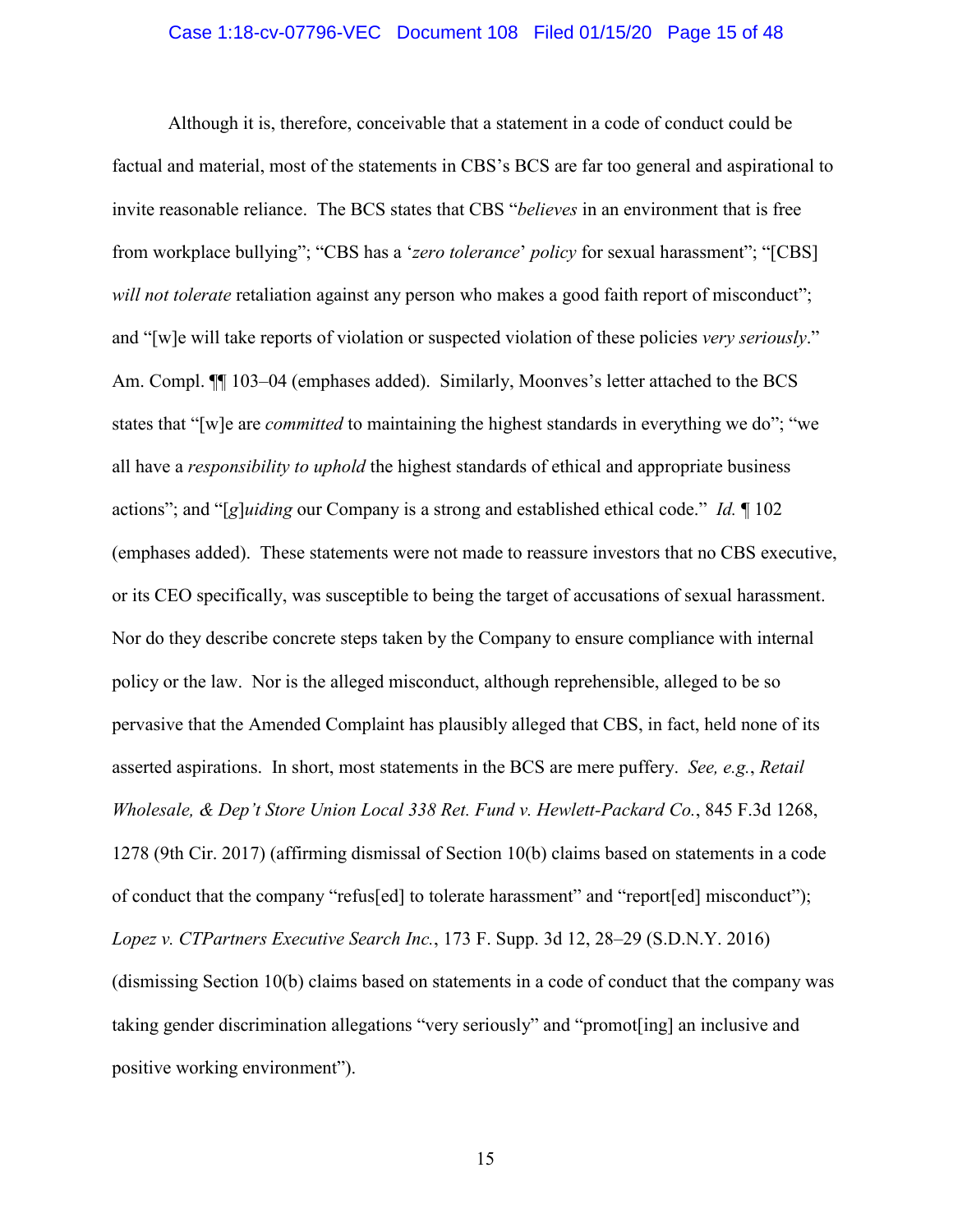### Case 1:18-cv-07796-VEC Document 108 Filed 01/15/20 Page 16 of 48

Two sets of statements in the BCS come close to being statements of fact; but they are nonetheless too general and disconnected from Plaintiffs' central theory of securities fraud to be material. First, CBS represented that it "will" take "all steps" and "remedial action" to stop "sexual harassment" and "protect the workplace environment."<sup>8</sup> Am. Compl. 103. Second, CBS represented that there "are several different methods for making an anonymous report"; that CBS "will promptly and thoroughly investigate" allegations of sexual harassment; and that those who report sexual harassment "will not be retaliated against."<sup>9</sup> *Id*.  $\P\P$  103–04. No reasonable investor would rely on these statements as assurance that CBS had no high-level executive who was vulnerable to a "#MeToo moment." *Id.*  $\P$  15, 78. The statements alleged in the Amended Complaint to be false do not guarantee compliance or make any commitment to take concrete steps to address sexual harassment complaints. *See In re Banco Bradesco S.A. Sec. Litig.*, 277 F. Supp. 3d 600, 658 (S.D.N.Y. 2017) ("A code of conduct is not a guarantee that a corporation will adhere to everything set forth in its code of conduct." (quoting *Bondali v. YumA Brands, Inc.*, 620 F. App'x 483, 490 (6th Cir. 2015)). They in fact describe no specific steps or controls at all, failing entirely to elaborate on what exactly the Company would do to prevent or respond to workplace sexual harassment.

 $\overline{a}$ 

<sup>8</sup> The complete statements are: "Discriminatory treatment, including sexual harassment and harassment based on a person's race, age or other protected status, is strictly prohibited. CBS will take all steps necessary and appropriate to stop such acts of harassment or discrimination of which it becomes aware"; "If a consenting romantic or sexual relationship between a supervisor and a direct or indirect subordinate should develop, CBS requires the supervisor to disclose this information to his or her Company's Human Resources Department. . . . Upon being informed or learning of the existence of such a relationship, CBS will take steps that it deems appropriate to protect the workplace environment"; "If it is determined that harassment or retaliation has occurred, effective remedial action will be taken." Am. Compl. ¶ 103.

<sup>9</sup> The complete statements are: "CBS fairly, completely and timely investigates all complaints about conduct that violates this harassment-free workplace environment policy"; "There are several different methods for making an anonymous report"; "CBS will promptly and thoroughly investigate any allegation of conduct that may violate the policies in this Statement"; "You will not be retaliated against because of a good faith report or because you cooperate with an investigation of a suspected violation*.*" *Id*. ¶¶ 103–04.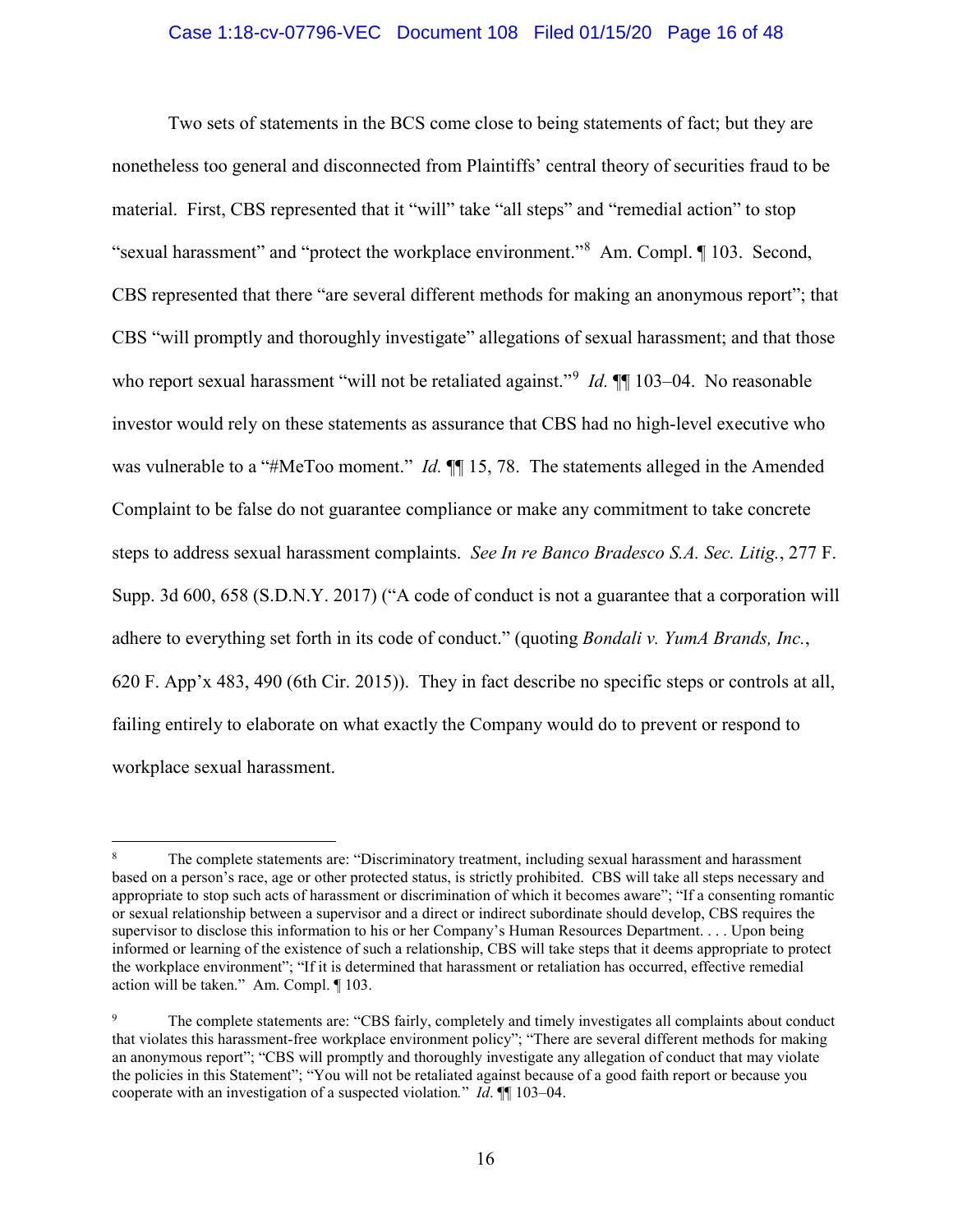### Case 1:18-cv-07796-VEC Document 108 Filed 01/15/20 Page 17 of 48

CBS's descriptions of its BCS and Ethics Code contained in its proxies underscore the generic and aspirational nature of the statements contained within them. The proxies make clear that the BCS "sets forth the Company's *standards* for ethical conduct," that "the BCS addresses, among other things, topics such as the Company's *commitment* to providing equal employment opportunities and a bias-free and harassment-free workplace environment," and that "[the Ethics Code addresses] a *general obligation to promote* honest and ethical conduct within the Company." Am. Compl. ¶¶ 100, 105, 119, 121, 134, 136 (emphases added).

The Amended Complaint does not allege that any of these statements were made to reassure investors or suggest that allegations of sexual misconduct would not damage the Company. The Company first made its BCS statements years before #MeToo, then incorporated them in the years leading up to #MeToo through boilerplate proxy statements unrelated to any accusation against any CBS executive. There is no allegation that the Company highlighted its BCS in the wake of revelations about workplace sexual harassment to reassure investors that CBS would not be rocked by similar allegations against its executives. And the Amended Complaint does not allege that the Company misled investors into believing that Moonves would remain at the Company indefinitely or that he personally was beyond reproach vis-à-vis his workplace conduct. Although corporations may have "a duty to update opinions and projections . . . if the original opinions or projections have become misleading as the result of intervening events," for such a duty to exist, the opinion or projection must express more than the generic "hope[s]" and aspirations expressed in the BCS here. *In re Time Warner*, 9 F.3d at 267. Put differently, no reasonable investor would have relied on the BCS statements to reassure him or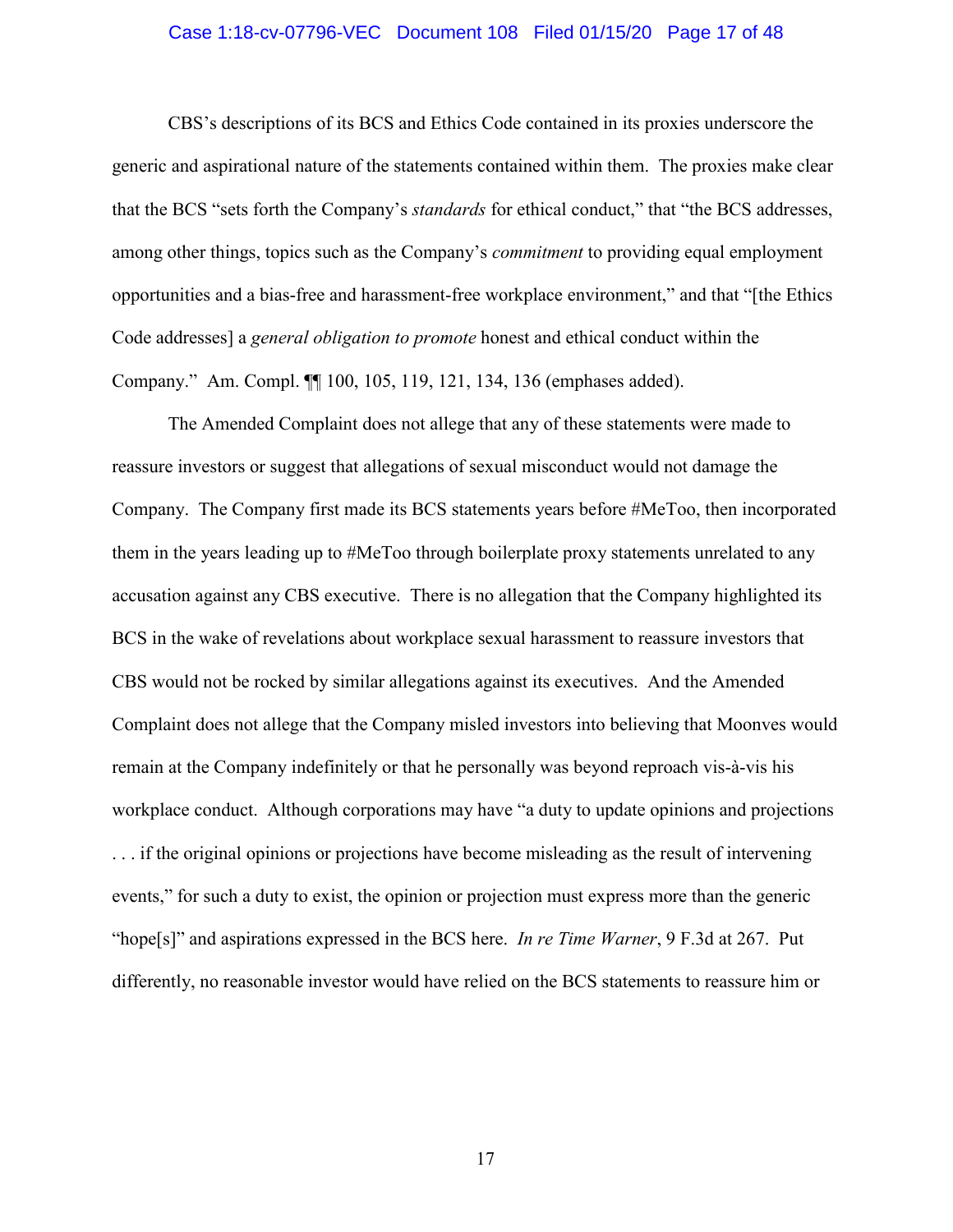### Case 1:18-cv-07796-VEC Document 108 Filed 01/15/20 Page 18 of 48

herself that the Company was immune to losing key executives due to accusations of sexual misconduct.<sup>10</sup>

Moreover, even if the complained-of statements were material statements of fact, the Amended Complaint does not allege that they were false or misleading. To the contrary, the Amended Complaint contains several allegations that the Company acted as the BCS said it would. *See* Am. Compl. ¶¶ 70 (alleging that Kern was ousted in October 1, 2018, after a third investigation), 73 (alleging that Favale was placed on administrative leave in October 2018), 106 (alleging that the Company investigated allegations of sexual harassment). Moreover, the statements made no representations of when, how soon, in what manner, or to what extent the Company would act. If the Company took no action at all in the face of blatant and pervasive violations of its BCS, then these statements might be materially false or misleading. Such were the allegations in *Signet Jewelers*, upon which Plaintiffs rely heavily, but they are not the allegations here. *See In re Signet Jewelers Ltd. Sec. Litig.*, No. 16-CV-6728, 2018 WL 6167889, at \*17 (S.D.N.Y. Nov. 26, 2018). The allegation that sexual harassment was pervasive and widespread at CBS during the Class Period, Am. Compl. ¶ 73, is conclusory. That allegation is supported by only a handful of examples from a company with over 12,000 employees*.* 11 *Id*. ¶¶ 69–71, 73–74; 2018 Annual Report (Dkt. 80, Ex. 4) at I-16.

The Amended Complaint also does not allege that the statements in the Ethics Code were false or misleading. The Ethics Code requires senior executives to report material information that affects previous disclosures in public filings, concerns about deficiencies in internal controls

 $\overline{a}$ 

<sup>10</sup> To the extent the alleged proxy statements mimic the BCS and Ethics Code, they are also not material. *See id.* ¶¶ 100–01, 105, 119–21, 134–36.

 $11$  It is also contrary to the conclusion drawn by CBS's internal investigation, as the Board stated that "harassment and retaliation are not pervasive at CBS." Form 8-K, Dec. 17, 2018, (Dkt. 80, Ex. 10) at Exhibit 99.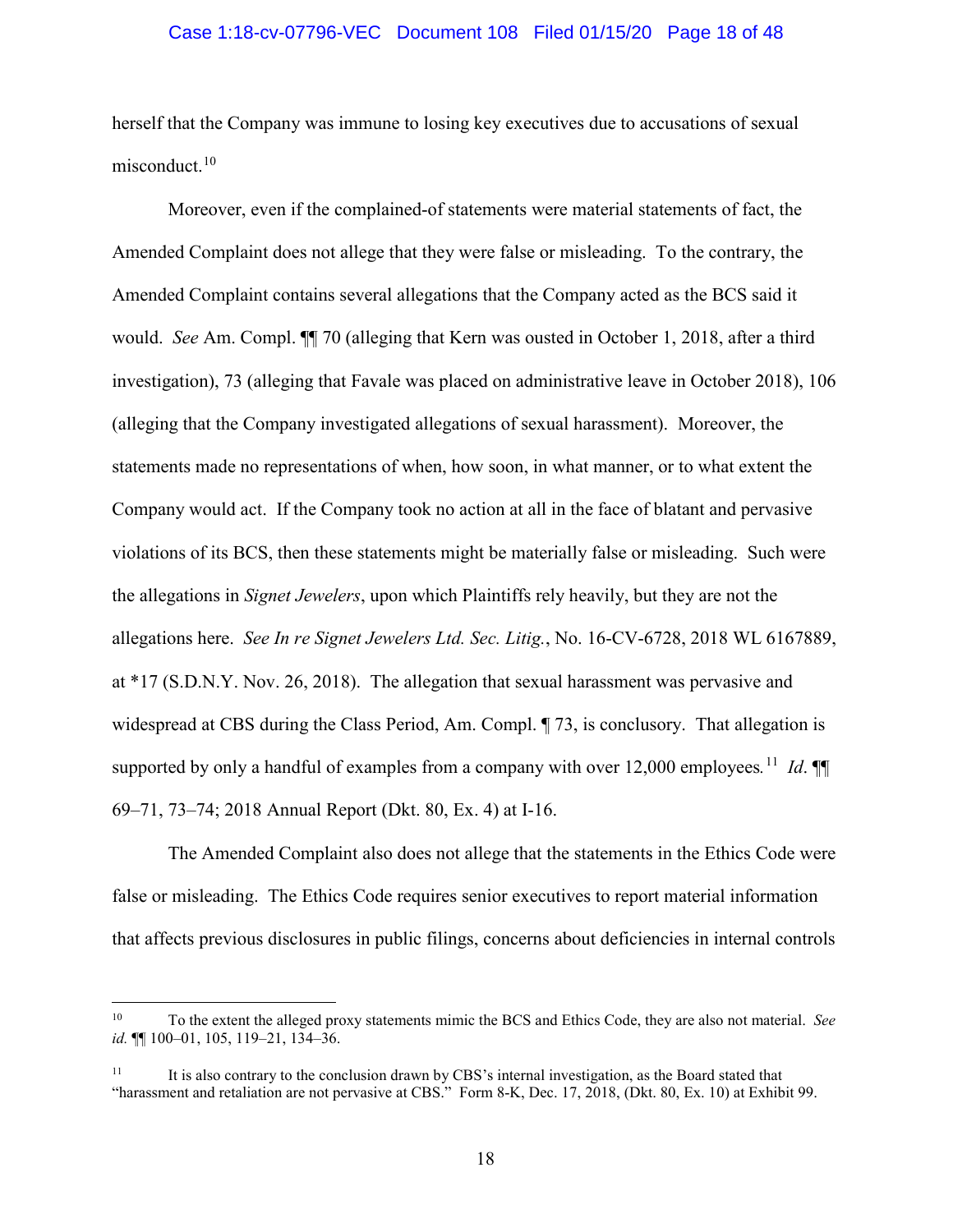### Case 1:18-cv-07796-VEC Document 108 Filed 01/15/20 Page 19 of 48

over financial reporting, and "any information he or she may have concerning any violation of CBS's Business Conduct Statement." Am. Compl. ¶ 105. In addition to failing to explain why those requirements, other than the last, are even relevant, the Amended Complaint does not allege that those requirements were not in place. Nor does it allege that the Company guaranteed full compliance with the requirements contained in the Ethics Code.

Lastly, the Amended Complaint points to several proxy statements, from 2016 to 2018, that contained statements about the BCS and Ethics Code, but it does not allege that those statements were false or misleading. *See id.* ¶¶ 100–01, 105, 119–21, 134–36. In fact, it alleges the opposite—that the proxy statements accurately summarized the BCS and Ethics Code. The proxy statements represented that employees are "required to certify as to their compliance with the BCS" and must "disclose any potential conflicts of interest"; the Amended Complaint does not allege that those statements are false. *See id.* ¶¶ 100, 119, 134. If employees failed to certify compliance or failed to disclose conflicts of interest, that would be a compliance issue; it would not be relevant to a securities fraud claim, however, because no complained-of statement represented that CBS's employees fully complied with all such requirements.

# **3. The Key Personnel and Critical Link Disclosures Were Not Misleading**

The Amended Complaint alleges that a number of statements regarding Moonves's importance to the Company (the "Risk Disclosures") were misleading. The "Key Personnel Disclosure" stated that the "Company's business depends upon the continued efforts, abilities and expertise of its chief executive officer and other key employees. . . . [T]he loss of its executive officers could have a material adverse effect on the Company*.*" *Id.* ¶¶ 95, 114, 127. The "Critical Link Disclosure" stated that, "[a]s the Company's Chairman of the Board, President and Chief Executive Officer, Mr. Moonves provides a critical link to management's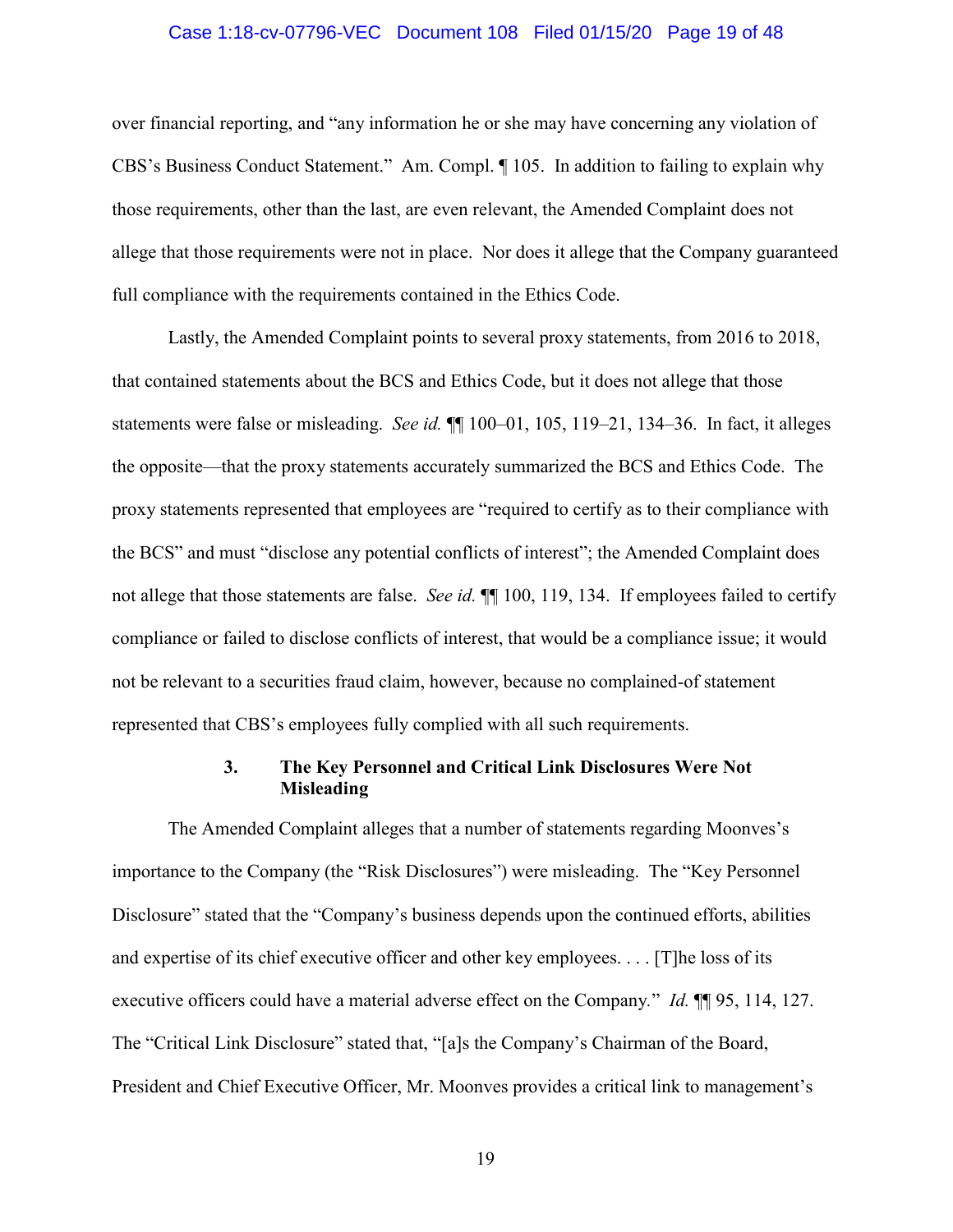### Case 1:18-cv-07796-VEC Document 108 Filed 01/15/20 Page 20 of 48

perspective in Board discussions regarding the businesses and strategic direction of the Company." *Id.* ¶¶ 99, 118, 132. The Company made these disclosures in various 10-K annual reports and 10-Q quarterly reports beginning with the 10-K for the 2015 fiscal year; the last disclosure occurred in the first quarter 10-Q for 2018 (filed in May) incorporating the abovestated risk factors from the 2017 10-K.<sup>12</sup> *Id.* **[1]** 95, 139.

Under Rule 10b–5, it is unlawful to, *inter alia*, "omit to state a material fact necessary in order to make the statements made . . . not misleading." 17 C.F.R. § 240.10b–5(b). Thus, "once a company speaks on an issue or topic, there is a duty to tell the whole truth." *Meyer v. Jinkosolar Holdings Co.*, 761 F.3d 245, 250 (2d Cir. 2014). "[S]o-called 'half-truths'—literally true statements that create a materially misleading impression—will support claims for securities fraud." *S.E.C. v. Gabelli*, 653 F.3d 49, 57 (2d Cir. 2011), *rev'd on other grounds*, 568 U.S. 442 (2013); *see also In re Vivendi, S.A. Sec. Litig.*, 838 F.3d 223, 240 (2d Cir. 2016) (quotation omitted) ("The rule against half-truths, or statements that are misleading by omission, comports with the common-law tort of fraudulent misrepresentation, according to which a statement that contains only favorable matters and omits all reference to unfavorable matters is as much a false representation as if all the facts stated were untrue."). Risk disclosures are actionable half-truths when the company warns about a risk that could have an impact on its business when, in fact, that risk has already materialized. *In re Facebook, Inc. IPO Sec. & Derivative Litig.*, 986 F. Supp. 2d 487, 516 (S.D.N.Y. 2013); *see also Plumbers And Pipefitters Nat'l Pension Fund v. Tableau Software, Inc.*, No. 17-CV-5753, 2019 WL 2360942, at \*4 (S.D.N.Y. Mar. 4, 2019) (holding that risk disclosures were misleading where "the company was already experiencing

 $12 \,$ 12 The parties dispute whether the key personnel and critical link disclosures were incorporated by reference into the quarterly reports, *see* CBS's Joint Mot. to Dismiss (Dkt. 79) at 19 n.20; the Court does not have to resolve that issue to resolve the motions to dismiss.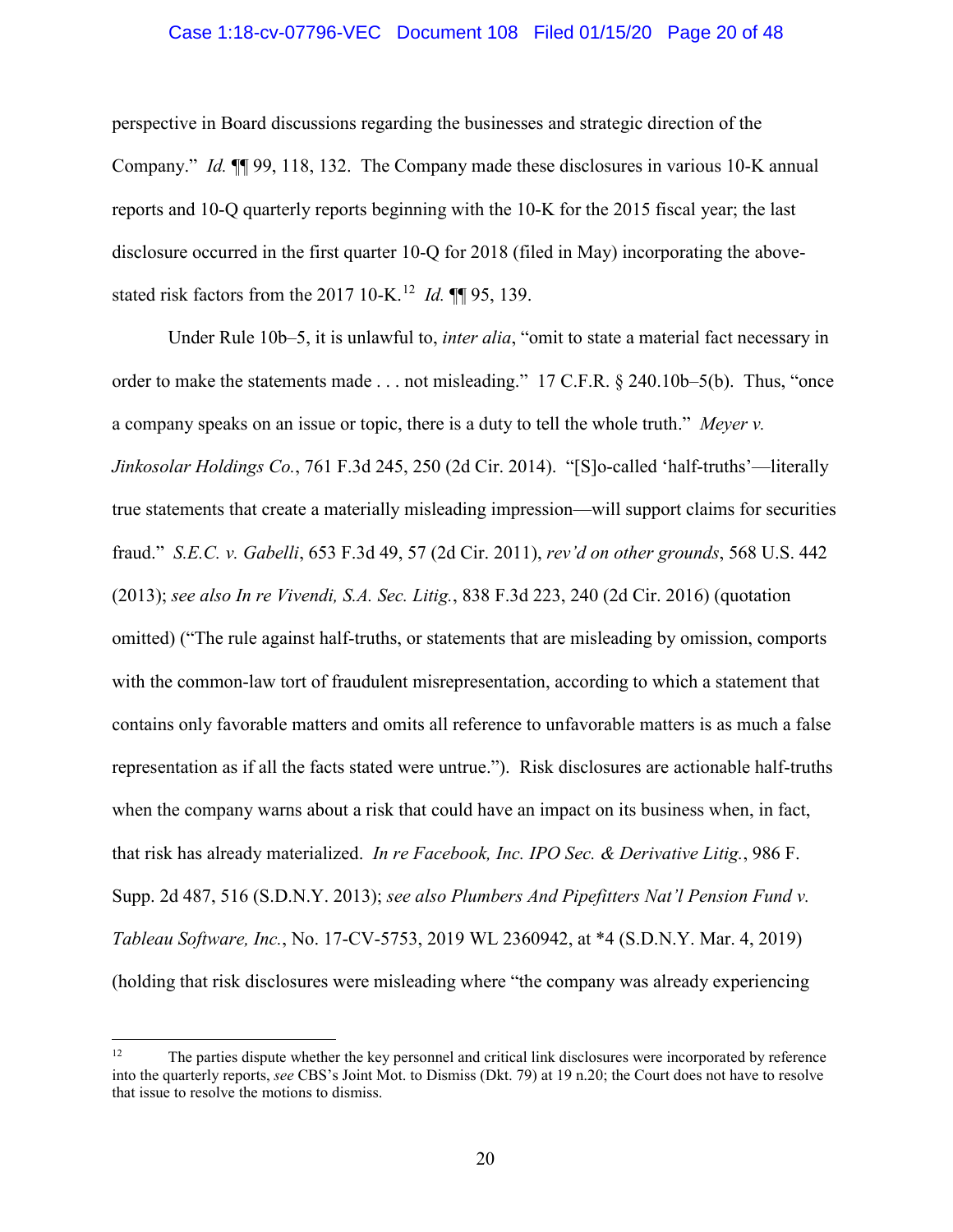### Case 1:18-cv-07796-VEC Document 108 Filed 01/15/20 Page 21 of 48

significant setbacks [from the disclosed risk] . . . at the time the 10-K was issued" without also disclosing that the setback had occurred).

The Amended Complaint asserts, and Plaintiffs argue, that the Risk Disclosures were misleading because the Company failed to disclose the risk that Moonves would be ousted due to accusations of sexual misconduct. Am. Compl. ¶¶ 98, 106, 123, 129, 140; Pls.' Opp. to CBS's Joint Mot. to Dismiss ("Opp. to CBS's Mot.") (Dkt. 82) at 30–31. The Court disagrees.

The Amended Complaint does not allege that Defendants knew that the risk of Moonves's termination for sexual misconduct had "already materialized" at the time the Company made the risk disclosures about which Plaintiffs complain. According to the Amended Complaint, the first hint that CBS had that Moonves *might* have "a #MeToo problem" came in January 2018 when Redstone allegedly heard rumors that allegations against Moonves might surface. Am. Compl. ¶¶ 15, 78–79. Consistent with the BCS and Ethics Code, Redstone instigated an internal investigation. That investigation concluded, apparently in error, that there was no cause for concern. Even Moonves himself, who stated to Dauer in December 2017 that he believed an article about him "would be published imminently," still said he thought he would "be ok." *Id.* ¶ 80. Moonves did not resign until September 9, 2018, four months after the last alleged Risk Disclosure in early May*. Id.* ¶¶ 149–50. And the Company did not decide to fire Moonves for cause until three months after that. *Id.* **[1]** 18, 88. Given the chronology as alleged by Plaintiffs, even resolving all inferences in favor of Plaintiffs, the Court cannot conclude that the statements regarding the importance of Moonves to the Company were misleading for failing to reveal the risk that, despite his importance to the Company, he would be ousted over sexual misconduct allegations. It is well-established that "[a]n earlier statement is not somehow made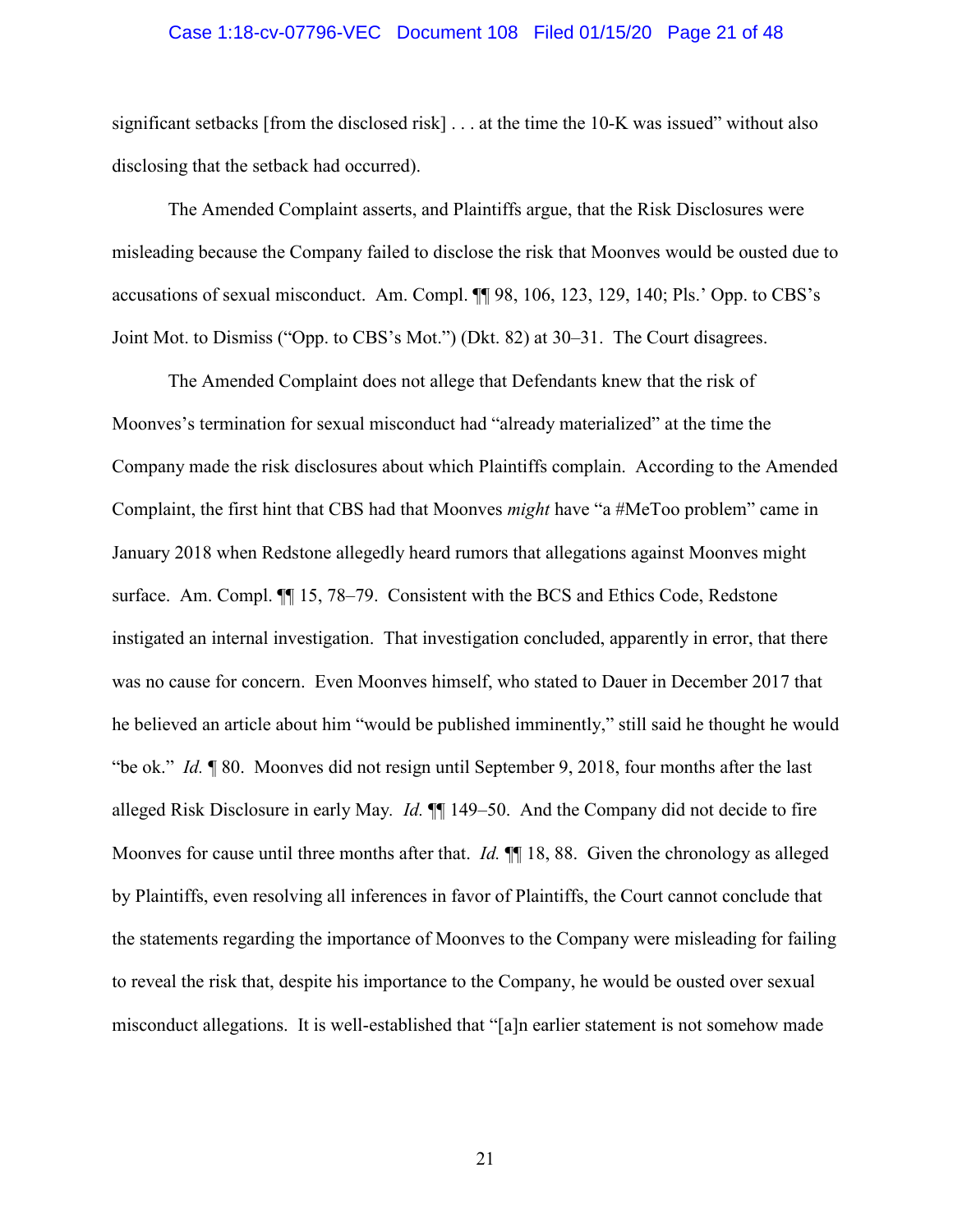### Case 1:18-cv-07796-VEC Document 108 Filed 01/15/20 Page 22 of 48

misleading simply because it failed to foretell a . . . problem which later materialized." *Panther Partners, Inc. v. Ikanos Commc'ns, Inc.*, 538 F. Supp. 2d 662, 672 (S.D.N.Y. 2008).

Plaintiffs' argument that Moonves's departure was "imminent" at least by May 2018, and thus that the risk had materialized before the May 2018 10-Q was filed, is entirely speculative. *See* Opp. to CBS's Mot. at 32. First, the *New Yorker* did not publish its exposé of Moonves until July 27, 2018. Am. Compl. ¶ 49. Second, according to the Amended Complaint, all that was known by the persons empowered to fire Moonves—the CBS Board of Directors—before July 2018 were "rumors" that he was going to have a "#MeToo moment."13 *See id.* ¶¶ 15, 78. And third, the Board did not initiate its independent investigation into Moonves until after the July 27 *New Yorker* article was published. *Id.* ¶ 18. That investigation did not conclude until December 17, 2018, *id.*, and the Amended Complaint does not allege that CBS dragged its feet initiating or conducting the investigation. It would have been strange—and irresponsible—for CBS to publicly predict the outcome of its independent investigation into Moonves before the investigation was complete or to disclose that Moonves was at risk of being ousted for having engaged in sexual misconduct based solely on rumors. *See Higginbotham v. Baxter Int'l, Inc.*, 495 F.3d 753, 761 (7th Cir. 2007) ("Taking the time necessary to get things right is both proper and lawful. Managers cannot tell lies but are entitled to investigate for a reasonable time, until they have a full story to reveal."). It is implausible to assert that Moonves's departure was known to be imminent as early as May 2018.14 *Cf. Lopez*, 173 F. Supp. 3d at 34–35 ("Except

 $13$ 13 Although Moonves himself obviously knew facts that were unknown to the Board, the Amended Complaint does not allege that even he knew as early as May 2018 (when the last 10-Q relied upon by Plaintiffs was filed) that his days were numbered.

<sup>14</sup> The Court also notes that the May 4, 2018, Form 10-Q was signed only by Ianniello and Liding. *See* Am. Compl. ¶ 139. The last alleged Risk Disclosure signed by other individual Defendants was signed several months earlier as part of the February 20, 2018, Form 10-K. *Id.* ¶ 127. The theory that they misled investors with the Risk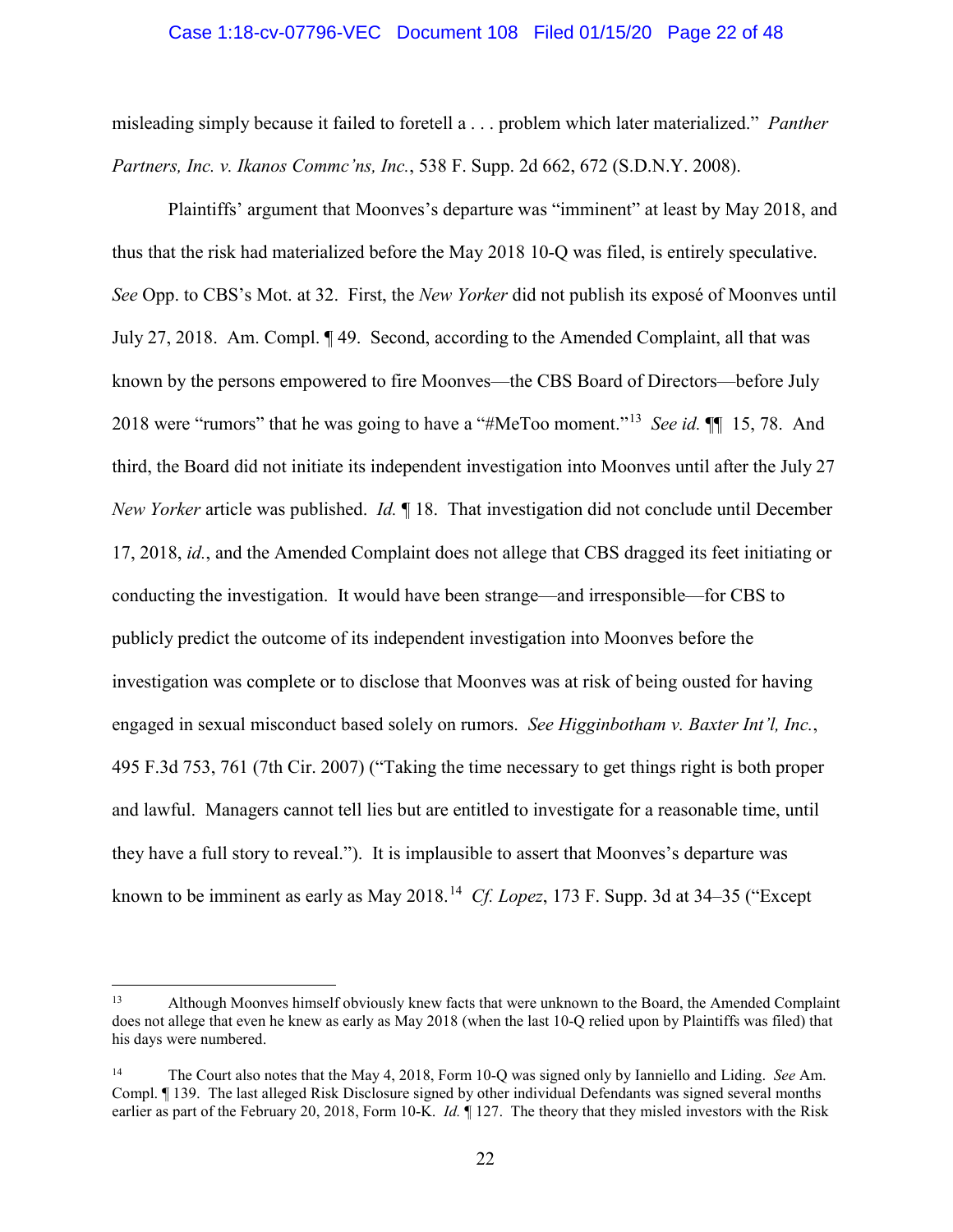### Case 1:18-cv-07796-VEC Document 108 Filed 01/15/20 Page 23 of 48

with the benefit of hindsight, the scenario [that executives' boorish behavior would ultimately impact the bottom line as a result of being scandalously revealed] was speculative and conjectural.").

In any event, a conclusory allegation that Moonves's departure was "imminent" is insufficient to render the Risk Disclosures misleading. Plaintiffs concede as much: "Defendants knew or reasonably should have known about Moonves's misconduct and the *increased risk* he would be ousted given those allegations were likely to be disclosed." Opp. to CBS's Mot. at 31 (emphasis added). Even if the risk of Moonves's departure increased as #MeToo allegations gained steam, the Risk Disclosures were not misleading because they never quantified the likelihood that Moonves would depart, whether under a cloud or voluntarily. An increase in a risk does not mean the risk has already come to pass, such that a disclosure that simply identifies the risk would be misleading. *See In re Facebook*, 986 F. Supp. 2d at 516. It cannot be that every time a risk increases or decreases, a company must precisely quantify the increase or decrease in its disclosures identifying that risk. The Risk Disclosures merely "warn[ed] of the possible consequences of his termination"; they did not discuss in any way the likelihood that he would be terminated. *Harborview Master Fund, LP v. Lightpath Techs., Inc.*, 601 F. Supp. 2d 537, 545 (S.D.N.Y. 2009).

In and of themselves, the Risk Disclosures were not misleading. The Risk Disclosures stated simply that Moonves was important to CBS. They have nothing to do with Moonves's alleged misconduct. They did not state or suggest that Moonves had always behaved appropriately, nor did they purport to assess the likelihood that he would leave the Company or

 $\overline{a}$ 

Disclosures is consequently even less plausible; Moonves's departure would not occur for another eight or nine months, and there had been no public discussion of his misconduct in February 2018.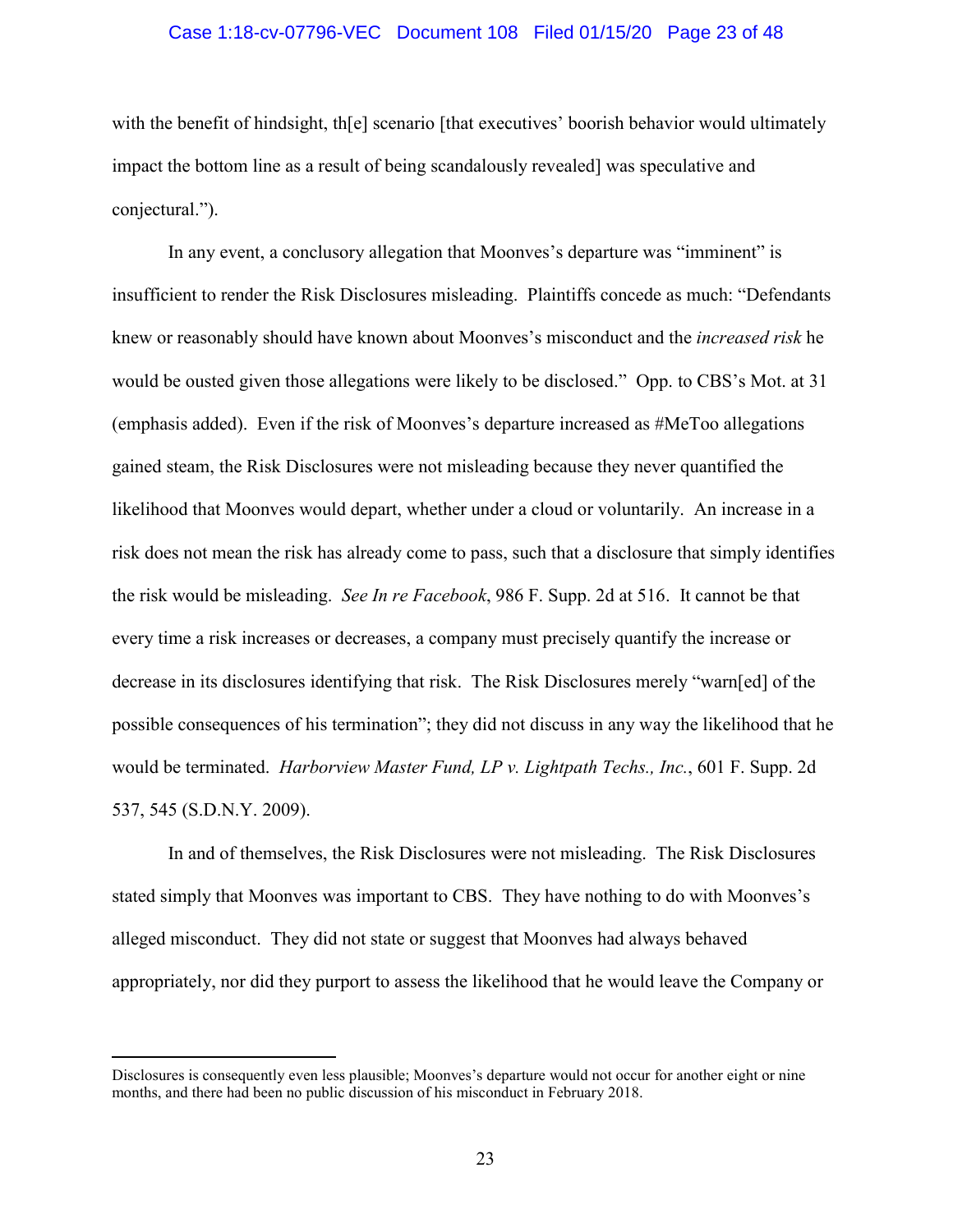### Case 1:18-cv-07796-VEC Document 108 Filed 01/15/20 Page 24 of 48

be implicated in accusations of misconduct. In short, they neither stated nor implied anything that was untrue. *See, e.g.*, *In re ITT Educ. Servs., Inc. Sec. & S'holder Derivatives Litig.*, 859 F. Supp. 2d 572, 579 (S.D.N.Y. 2012) (holding that statements were "not misleading because they [did] not suggest that the undisclosed improper activity alleged by Plaintiff was not occurring."); *Fries v. N. Oil & Gas, Inc.*, 285 F. Supp. 3d 706, 718–19 (S.D.N.Y. 2018) (holding that an omission that the company's CEO was engaged in misconduct did not render inaccurate prior statements about his importance).

# **4. Rhodes's and CBS News's Statements to the News Media Were Neither Material nor Misleading, But Moonves's Statement to the**  *Variety* **Audience Was Both**

The Amended Complaint alleges that Rhodes, CBS News, and Moonves misstated material facts to various news outlets. Those statements commented on the #MeToo movement and on CBS News's and CBS's efforts to address workplace sexual misconduct in the wake of Charlie Rose's departure. *See* Am. Compl. ¶¶ 125, 130–31, 138, 141–43.

### **a. Rhodes's and CBS News's Statements**

On March 9 and May 3, 2018, Rhodes and CBS News described steps CBS News was taking to prevent workplace sexual harassment after it terminated Rose. *Id.* ¶¶ 130, 138. Rhodes stated that "[s]ome of the changes that you are seeing borne out in our workplaces, in standards of behavior, in more modern management, is a natural result of including more voices. . . . Our prescriptions as management will not be the same in every case and will sometimes not be popular." *Id.* ¶ 130. CBS News stated: "[s]ince we terminated Charlie Rose, we've worked to strengthen existing systems to ensure a safe environment where everyone can do their best work. . . . We offer employees discretion and fairness, and we take swift action when we learn of unacceptable behavior." *Id.* ¶ 138.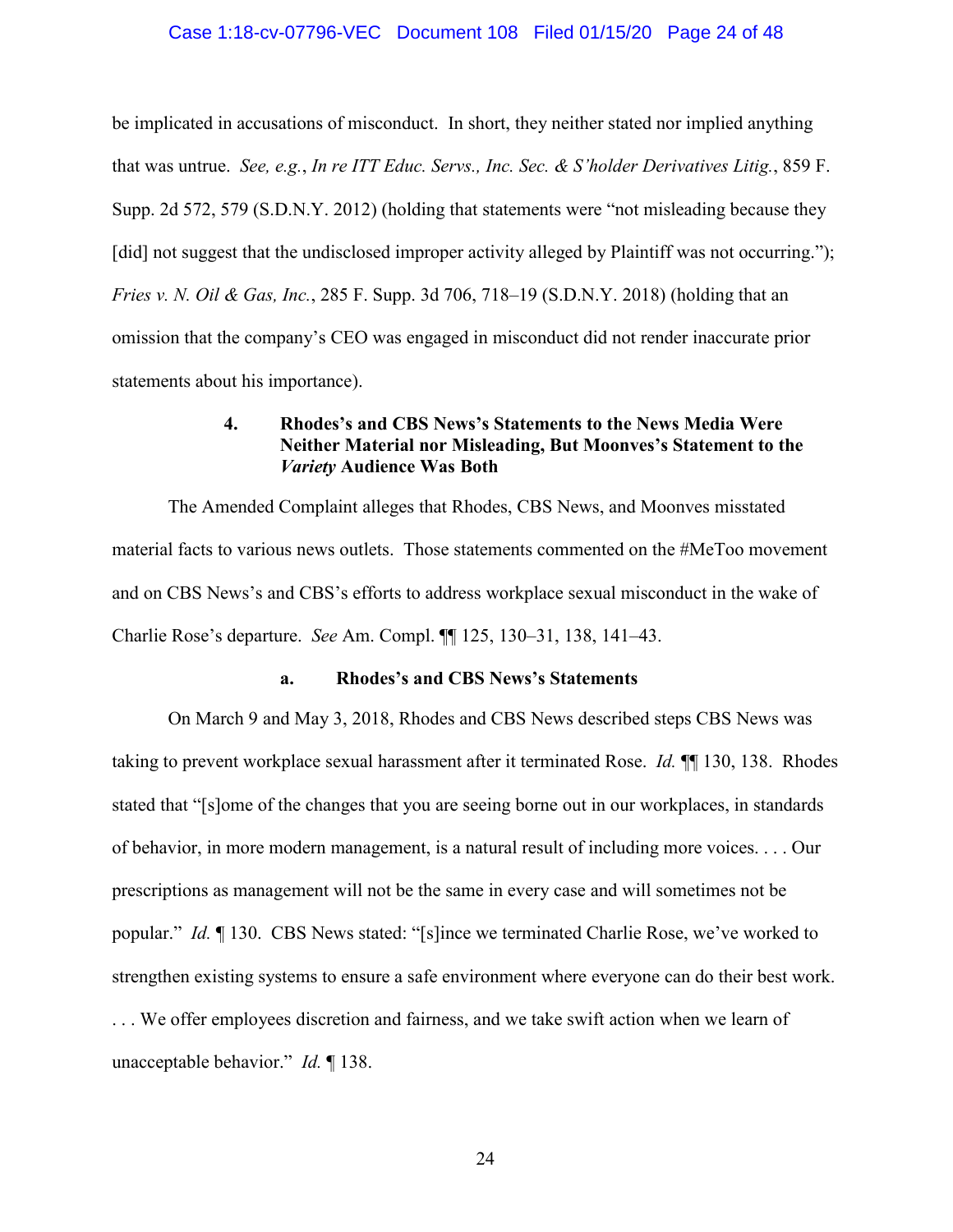### Case 1:18-cv-07796-VEC Document 108 Filed 01/15/20 Page 25 of 48

These statements were generic puffery. They do not state or imply that Moonves, or any other executive, had not engaged in misconduct or would not be swept up in the #MeToo movement. Rhodes and CBS News's discussions of "prescriptions," "changes" being "borne out," "work[] to strengthen existing systems," and "swift action" were little more than a pep talk.<sup>15</sup> In addition, the Amended Complaint does not allege that any of these statements were false or misleading. There are no allegations that CBS News did not address workplace sexual harassment after Rose's termination. And even if Rhodes and CBS News had turned a blind eye to misbehavior that occurred in the past, the statements at issue did not deny such a history.

On May 3, 2018, Rhodes also denied that he or CBS News had prior knowledge of Rose's sexual misconduct. *Id.*  $\mathbb{I}$  130–31. That statement is not alleged to be false and misleading; the Amended Complaint nowhere alleges that Rhodes or CBS News had any prior knowledge of Rose's misconduct. In any event, Rose's misconduct—or knowledge *vel non* of it—is not material given Plaintiffs' theory of securities fraud. The Amended Complaint does not allege that nondisclosure of Rose's misconduct had any relevance to investors. The story the Amended Complaint tells is about the "substantial risk that Moonves would be forced to leave the Company and that the Company would suffer declining advertising revenue should [Moonves's] conduct come to light." *Id.*  $\P\P$  98(e), 123(e). As alleged, disclosures and omissions

 $15\,$ 15 The Amended Complaint also alleges that Rhodes made similar statements on July 19, 2018, to *Hollywood Reporter*, but those statements post-date the last purchase of CBS's stock alleged in the Amended Complaint, and the Amended Complaint only alleges injury from purchases of CBS stock at artificially inflated prices. *See* Am. Compl. ¶¶ 141–43, 182, Schedule A. Thus, as to the statements to the *Hollywood Reporter*, Plaintiffs fail to plead the fourth element of securities fraud because Plaintiffs could not have relied on these statements in making their alleged purchases. *See Alki Partners, L.P. v. Windhorst*, 472 F. App'x 7, 9 (2d Cir. 2012) ("[Plaintiffs] have not established the 'requisite proximate relationship' between [the alleged] statements and Plaintiffs' purchases of . . . stock." (quoting *Stoneridge*, 552 U.S. at 158)); *Zucker v. Sasaki*, 963 F. Supp. 301, 306 (S.D.N.Y. 1997) ("Allegedly false statements made after the named plaintiff's last stock purchase are not actionable because the plaintiff could not possibly have relied on such statements in purchasing the stock" (citing *Denny v. Barber*, 576 F.2d 465, 468 (2d Cir. 1978))). In any event, these statements are indistinguishable from Rhodes's other benign statements discussing CBS News's efforts to combat workplace sexual harassment.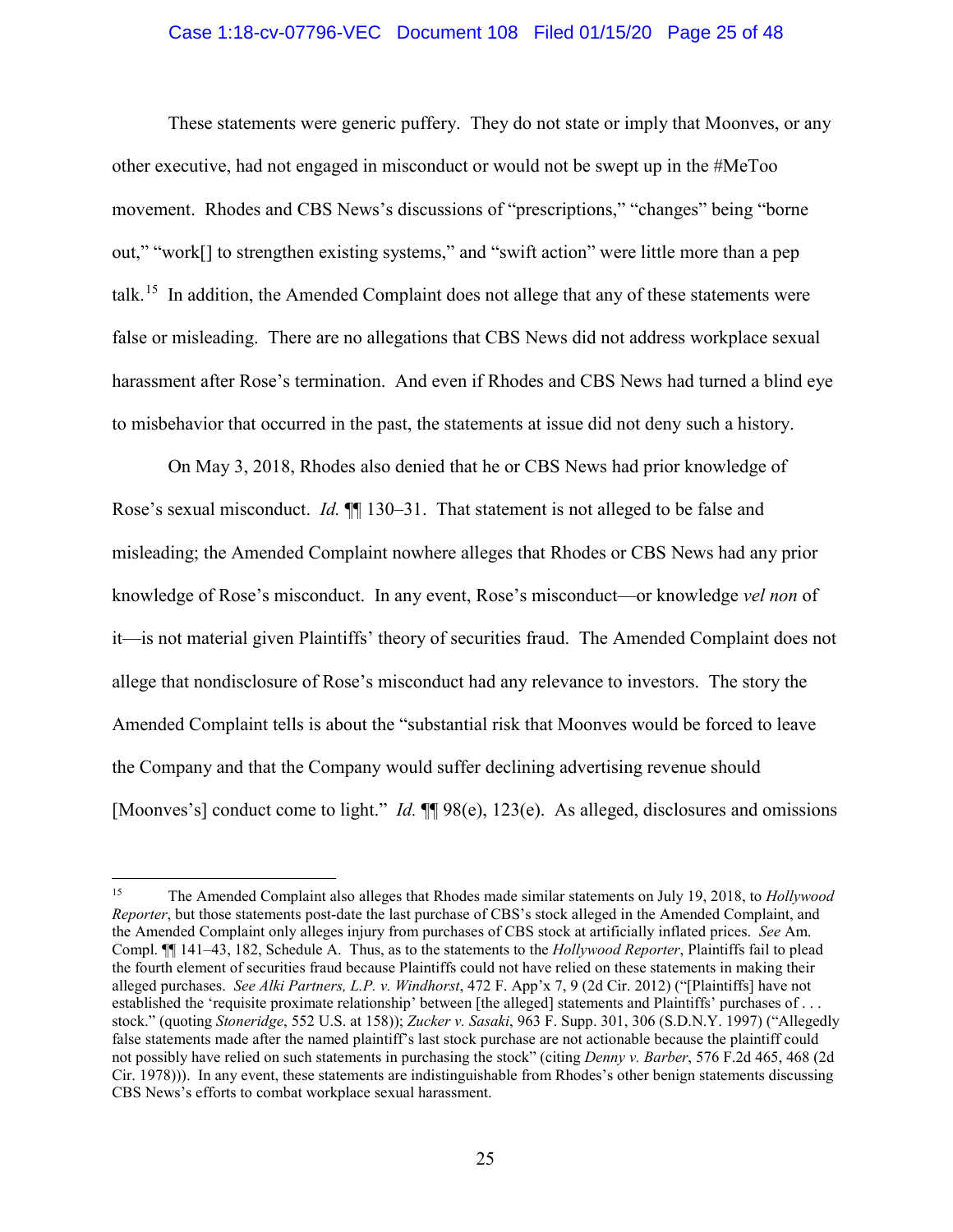### Case 1:18-cv-07796-VEC Document 108 Filed 01/15/20 Page 26 of 48

about Rose and other managers are material only insofar as they somehow tend to prove that Defendants knew about Moonves's similar bad conduct. *See id.* ¶¶ 98, 123. The Amended Complaint does not allege that prior knowledge of the misconduct of other men—which might constitute "instances of corporate mismanagement"—was material to investors standing alone. *Bahash*, 506 F. App'x at 36 (quotation omitted); *see also Harris v. AmTrust Fin. Servs., Inc.*, 135 F. Supp. 3d 155, 171 (S.D.N.Y. 2015) ("[S]ection 10(b) was not designed to regulate corporate mismanagement.").

# **b. Moonves's Statement**

On November 29, 2017, Moonves stated at an industry event hosted by *Variety* that "[#MeToo] is a watershed moment. . . . It's important that a company's culture will not allow for this. And that's the thing that's far-reaching. There's a lot we're learning. There's a lot we didn't know." Am. Compl. ¶ 125. The Amended Complaint, read in the light most favorable to Plaintiffs, adequately—though barely—alleges that this was a misleading statement of material fact.

The Amended Complaint adequately alleges that Moonves's statement was misleading. Although it is a very close case, it is barely plausible that a reasonable investor would construe his statement as implicitly representing that he was just learning of problems with workplace sexual harassment at CBS. His statement implied that he had not known of these problems previously, even though, in truth, he was at that time actively seeking to conceal his own past sexual misconduct from CBS and the public. *See id*. ¶¶ 3, 10, 14, 16, 20, 37–43, 79–80, 98, 123, 148. Moonves, although aware of undisclosed facts that undermined the implications that could be drawn from his statement, suggested one thing "when, in fact, [he] purportedly had little reason to believe [it]." *Lapin v. Goldman Sachs Grp., Inc.*, 506 F. Supp. 2d 221, 239–40 (S.D.N.Y. 2006). The Amended Complaint thus adequately alleges that Moonves's statement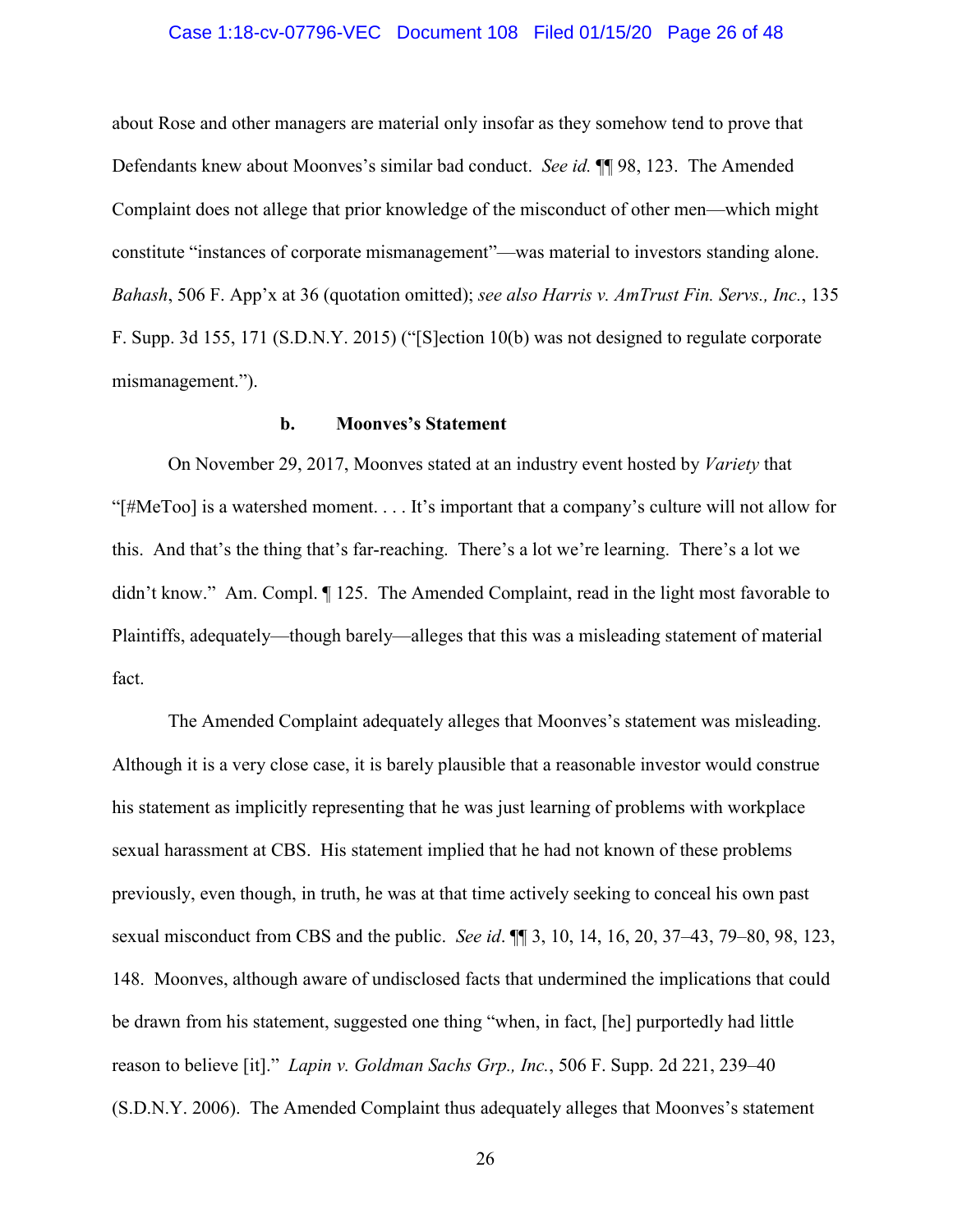### Case 1:18-cv-07796-VEC Document 108 Filed 01/15/20 Page 27 of 48

falsely implied that he was not personally at risk of a forced resignation or ouster based on accusations of sexual harassment being leveled against him. *See* Am. Compl. ¶¶ 3, 10, 14, 16, 20, 37–43, 79–80, 98, 123, 148.

The misleading aspect of Moonves's statement is also adequately alleged to be material. The Court's inquiry is "whether defendants' representations . . . taken together and in context, would have misled a reasonable investor about the nature of the securities." *Olkey v. Hyperion 1999 Term Tr., Inc.*, 98 F.3d 2, 5 (2d Cir. 1996) (quotation omitted). The Court is mindful that the issue of materiality "requires delicate assessment of the inferences a 'reasonable shareholder' would draw from a given set of facts and the significance of those inferences to him, and these assessments are peculiarly ones for the trier of fact." *TSC Indus., Inc. v. Northway, Inc.*, 426 U.S. 438, 450 (1976). The Court thus heeds the principle that "[m]ateriality is a fact-intensive inquiry more appropriate for summary judgment or trial." *Okla. Firefighters Pension & Ret. Sys. v. Lexmark Int'l, Inc.*, 367 F. Supp. 3d 16, 31 (S.D.N.Y. Mar. 19, 2019). Stated at an industry summit, Moonves's statement could be construed as a representation that he had personally engaged in no sexual misconduct that could be a liability "during a time of concern" when media executives were being scrutinized. *In re Banco Bradesco*, 277 F. Supp. 3d at 660. A reasonable investor could have understood Moonves's statement to mean that he did not have exposure to sexual misconduct allegations, thus providing reassurance that Moonves, the one executive that the Company and analysts viewed as crucial to CBS's continued success, would not be compromised by the #MeToo Movement. *See* Am. Compl. ¶¶ 3, 10, 14, 16, 20, 37–43, 79–80, 98, 123, 148, 153. Thus, a reasonable investor could rely upon his statement as reflecting Moonves's own—and thus CBS's—lack of high-level exposure to the #MeToo movement.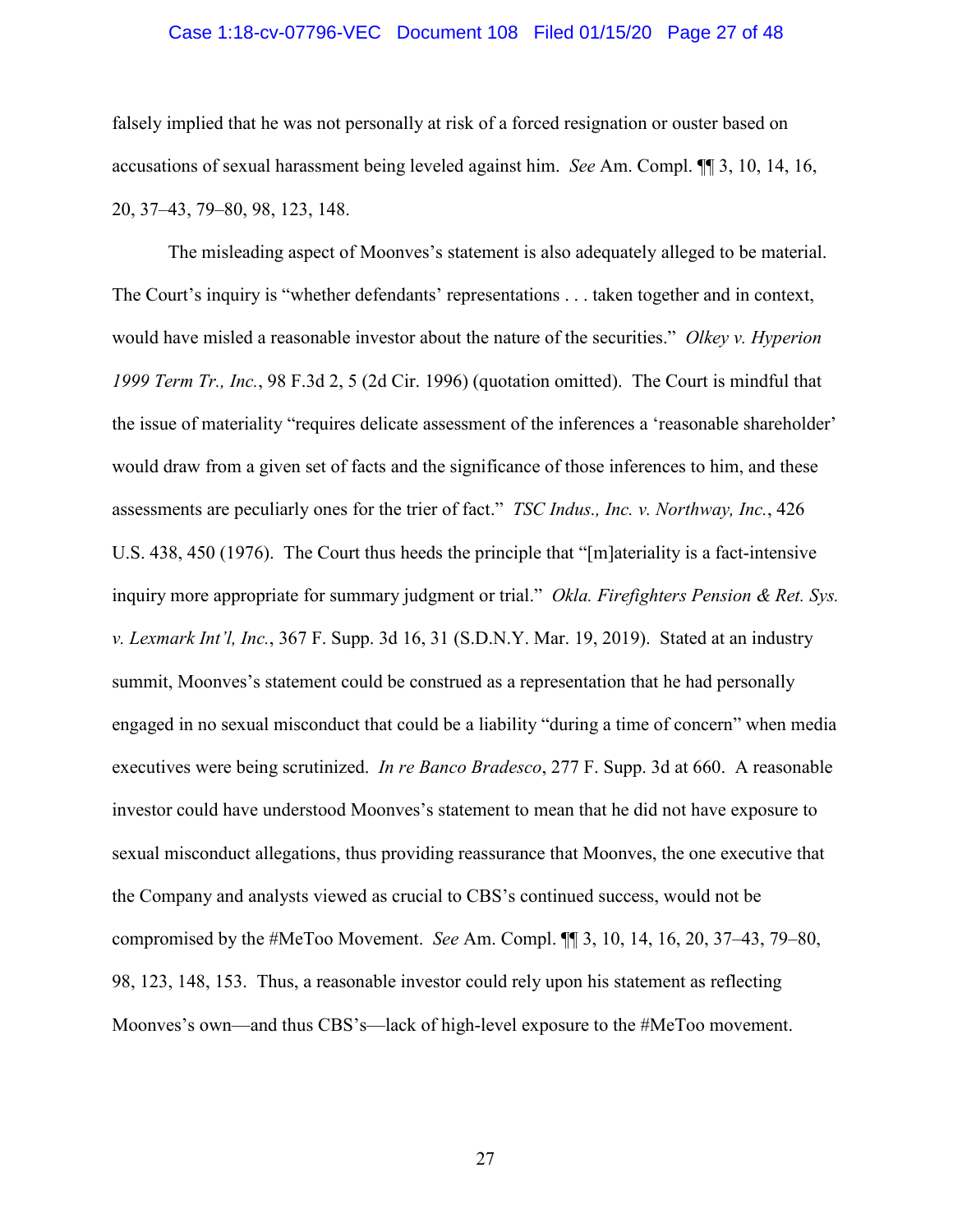# **5. Item 303 of SEC Regulation S–K Did Not Impose on CBS an Affirmative Duty to Disclose Executives' Sexual Misconduct**

Plaintiffs argue that SEC regulations created a duty to disclose risks to the Company created by CBS's failure to follow its BCS and by Moonves's and other executives' allegedly imminent departures. Opp. to CBS's Mot. at 34. According to Plaintiffs, Item 303 of Regulation S–K ("Item 303"), commonly known as Management's Discussion and Analysis of Financial Condition and Results of Operations ("MD&A"), required disclosure of those risks in the Company's Forms 10-Q and 10-K filed during the Class Period. Am. Compl. ¶ 166; *see* 17 C.F.R. § 229.303. Although Item 303 creates a duty to disclose that can support a Section 10(b) claim, *Stratte-McClure*, 776 F.3d at 102, it created no pertinent duty here.

Item 303 requires a registrant to "[d]escribe any known trends or uncertainties that have had or that [it] reasonably expects will have a material favorable or unfavorable impact on net sales or revenues or income from continuing operations." 17 C.F.R. § 229.303(a)(3)(ii). Disclosure is necessary "where a trend, demand, commitment, event or uncertainty is both (1) presently known to management and (2) reasonably likely to have material effects on the registrant's financial conditions or results of operations." *Stratte-McClure*, 776 F.3d at 101 (quoting MD&A, Exchange Act Release No. 6835, 43 S.E.C. Docket 1330, 1989 WL 1092885, at \*4 (May 18, 1989) ("Release No. 6835")). In addition, "only those trends, events, or uncertainties that [a registrant] actually knows of when it files the relevant report with the SEC must be disclosed." *Indiana Pub. Ret. Sys. v. SAIC, Inc.*, 818 F.3d 85, 95 (2d Cir. 2016).

Disclosures required by Item 303 will most often relate to issues in the realm of micro and macroeconomics; for example, a "reduction in the registrant's product prices; erosion in the registrant's market share; changes in insurance coverage; or the likely non-renewal of a material contract." Release No. 6835, at \*4. For it is "[t]he aim of Item 303 [to] explain irregularities in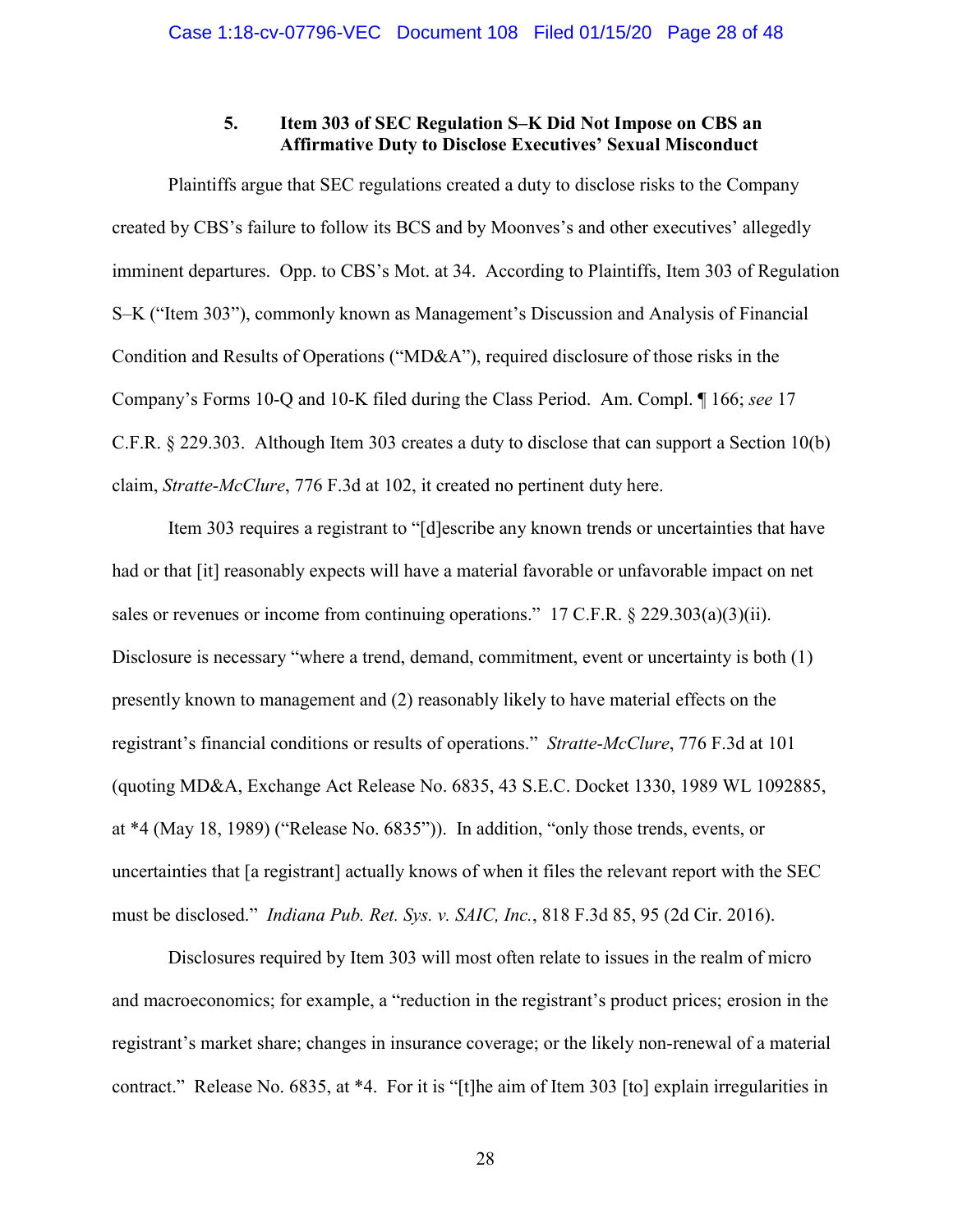### Case 1:18-cv-07796-VEC Document 108 Filed 01/15/20 Page 29 of 48

offering documents and prevent a company's last reported financial results from misleading potential investors." *In re Noah Educ. Holdings, Ltd. Sec. Litig.*, No. 08-CV-9203, 2010 WL 1372709, at \*6 (S.D.N.Y. Mar. 31, 2010); *see also In re Canandaigua Sec. Litig.*, 944 F. Supp. 1202, 1210–11 (S.D.N.Y. 1996) ("There is a significant difference between events and trends affecting 'operations,' such as the closure of a plant or the increase in costs of raw materials, and competitive marketing strategies and plans."). The Second Circuit's decisions in *Christine Asia Company v. Ma* and *Stratte-McClure* are instructive. In *Christine Asia*, the court held that Alibaba was required to disclose the Chinese government's ultimatum that it must either pay enormous repeating fines or terminate a profitable portion of its website that sold counterfeit goods. 718 F. App'x 20, 23 (2d Cir. 2017). Similarly in *Stratte-McClure*, the court held that Morgan Stanley was required to disclose that the deteriorating subprime mortgage market was likely to cause trading losses that would affect the company's financial condition, given its large exposure to that market. 776 F.3d at 104. This feature of Item 303—required disclosure of issues with a direct impact on a company's financial condition—is salient throughout the decisions of this circuit. *See, e.g.*, *SAIC, Inc.*, 818 F.3d at 96 (holding that the complaint adequately alleged that a multi-million dollar exposure to fraud was required to be disclosed under Item 303); *Panther Partners Inc. v. Ikanos Commc'ns, Inc.*, 681 F.3d 114, 121 (2d Cir. 2012) (holding that the complaint adequately alleged that defects in a company's semiconductor chips sold to its largest customers "constituted a known trend or uncertainty that Ikanos reasonably expected would have a material unfavorable impact on revenues or income from continuing operations"); *In re Facebook*, 986 F. Supp. 2d at 511–12 (requiring disclosure of the impact on advertising revenue caused by members' increased mobile usage).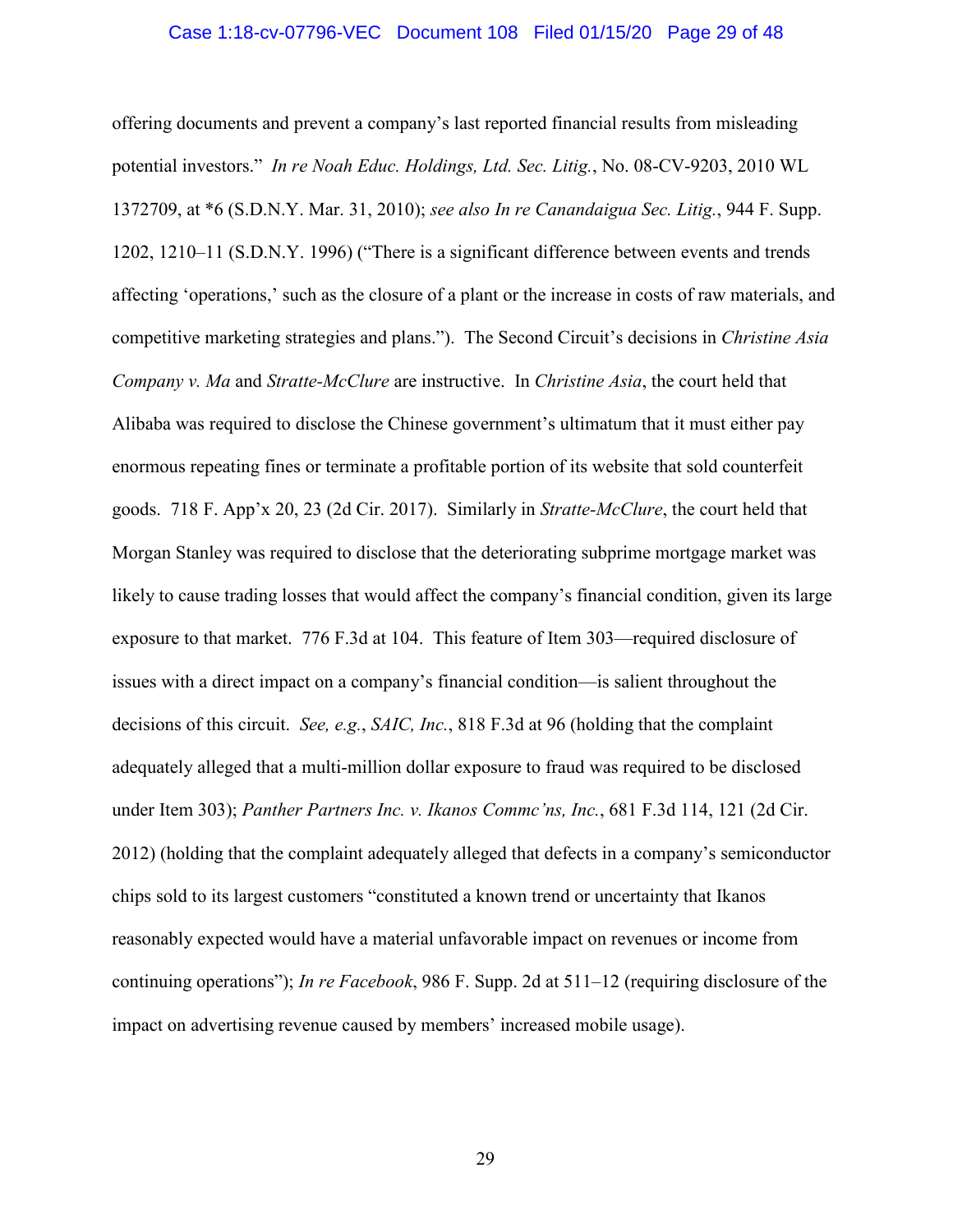### Case 1:18-cv-07796-VEC Document 108 Filed 01/15/20 Page 30 of 48

This is not to suggest that information about workplace sexual misconduct is categorically exempt from Item 303's disclosure requirements—the rule that Defendants press. *See* CBS's Joint Mot. to Dismiss (Dkt. 79) at 15. Item 303 is "intentionally general, reflecting the Commission's view that a flexible approach elicits more meaningful disclosure and avoids boilerplate discussions." Release No. 6835, at \*1. And disclosure requirements are sensitive to historical context. *Olkey*, 98 F.3d at 5. Negative revelations about key executives could have just as great an impact as an erosion of market share on a company's "financial condition, liquidity and capital resources, changes in financial condition and results of operations." Commission Guidance Regarding Management's Discussion and Analysis of Financial Condition and Results of Operations, Release Nos. 33–8350, 34–48960, 68 Fed. Reg. 75056, 75057 (Dec. 29, 2003). As developments like #MeToo reshape the landscape of risk to a company of retaining an executive who engaged in past sexual misconduct, so too "will the analysis of a company's business as seen through the eyes of those who manage that business." *Id.* at 75056. Under such conditions, Item 303 might require disclosure because "a reasonable" investor would interpret the absence of an Item 303 disclosure to imply the nonexistence of [the known uncertainty]." *Stratte-McClure*, 776 F.3d at 102.

Turning those principles to the present case, CBS had no duty under Item 303 to disclose either the Company's alleged hostile culture towards women or percolating #MeToo accusations against Moonves. The Amended Complaint does not allege that Moonves's or other executives' uncertain futures were "reasonably likely" to have an impact on the Company's financial performance. *Id.* at 101. The chain of causation between the alleged Moonves-driven "culture of sexual harassment" and CBS's future financial performance is far too tenuous. *See* Am. Compl. ¶¶ 165–66. To infer that the Company's hostile culture or Moonves's behavior was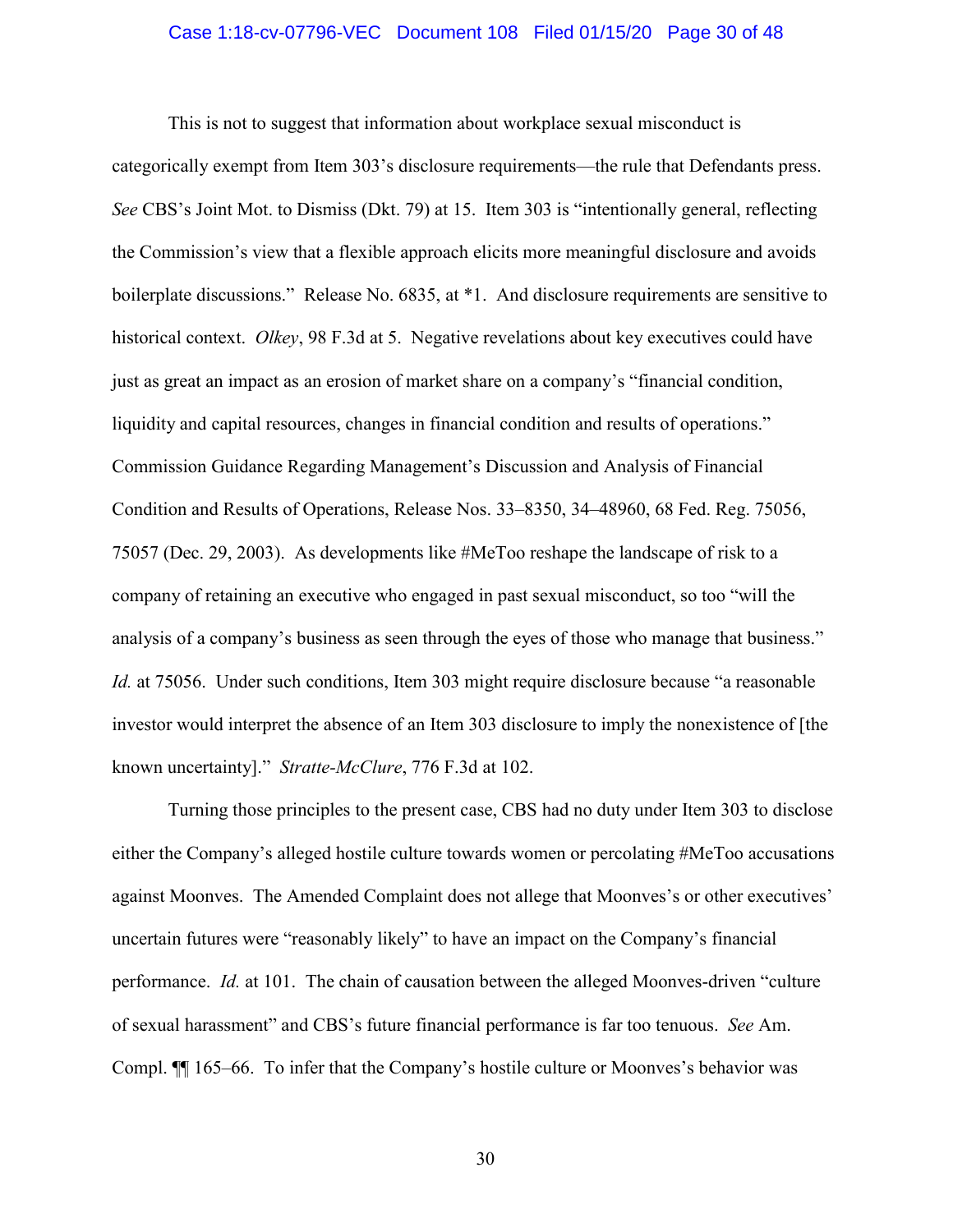### Case 1:18-cv-07796-VEC Document 108 Filed 01/15/20 Page 31 of 48

likely to have a material impact on the Company's bottom line—the condition precedent for disclosure required by Item 303—Plaintiffs must plausibly allege facts to support two premises: (1) that the Company knew its opprobrious workplace culture or Moonves's misconduct would likely lead to the loss of executives, and (2) that it was likely those personnel losses would materially affect the Company's financial performance.

But the Amended Complaint alleges only that losing Moonves and an effect on financial performance were possible. According to the Amended Complaint, the Company's hostile culture "increased the likelihood" that it would suffer reputational harm that "*could* negatively impact its advertising revenue*.*" *Id*. ¶ 165 (emphasis added). There are no allegations, let alone particularized allegations, that this increase in risk amounted to anything close to a known reasonable likelihood of a material impact on financial performance. Similarly, according to the Amended Complaint, Moonves's misconduct "increased" the risk that Moonves and other executives would be forced to leave the Company, which would reduce revenue by disrupting operations. *Id.* ¶¶ 165–66. Ignoring its conclusory nature, that chain of possibilities falls far short of a known risk, disclosure of which Item 303 would mandate. The basis for this allegation—Defendants' disclosure that the "loss of key personnel, including Moonves, *could* 'disrupt the management of operations of the Company's business and adversely affect its revenues'"—shows the extent of Plaintiffs' logical leap. Opp. to CBS's Mot. at 34 (quoting Am. Compl. ¶¶ 95, 114, 127) (emphasis added). Based on this disclosure, Plaintiffs argue that "it was entirely foreseeable that Moonves's loss *could* impact CBS's earnings or revenue." *Id.* at 35 (emphasis added). That may be true, but Item 303 only requires disclosure of uncertainties that are more than foreseeable or possible. *See Stratte-McClure*, 776 F.3d at 101. A threshold for disclosure as low as that advocated by Plaintiffs would require a company to disclose in its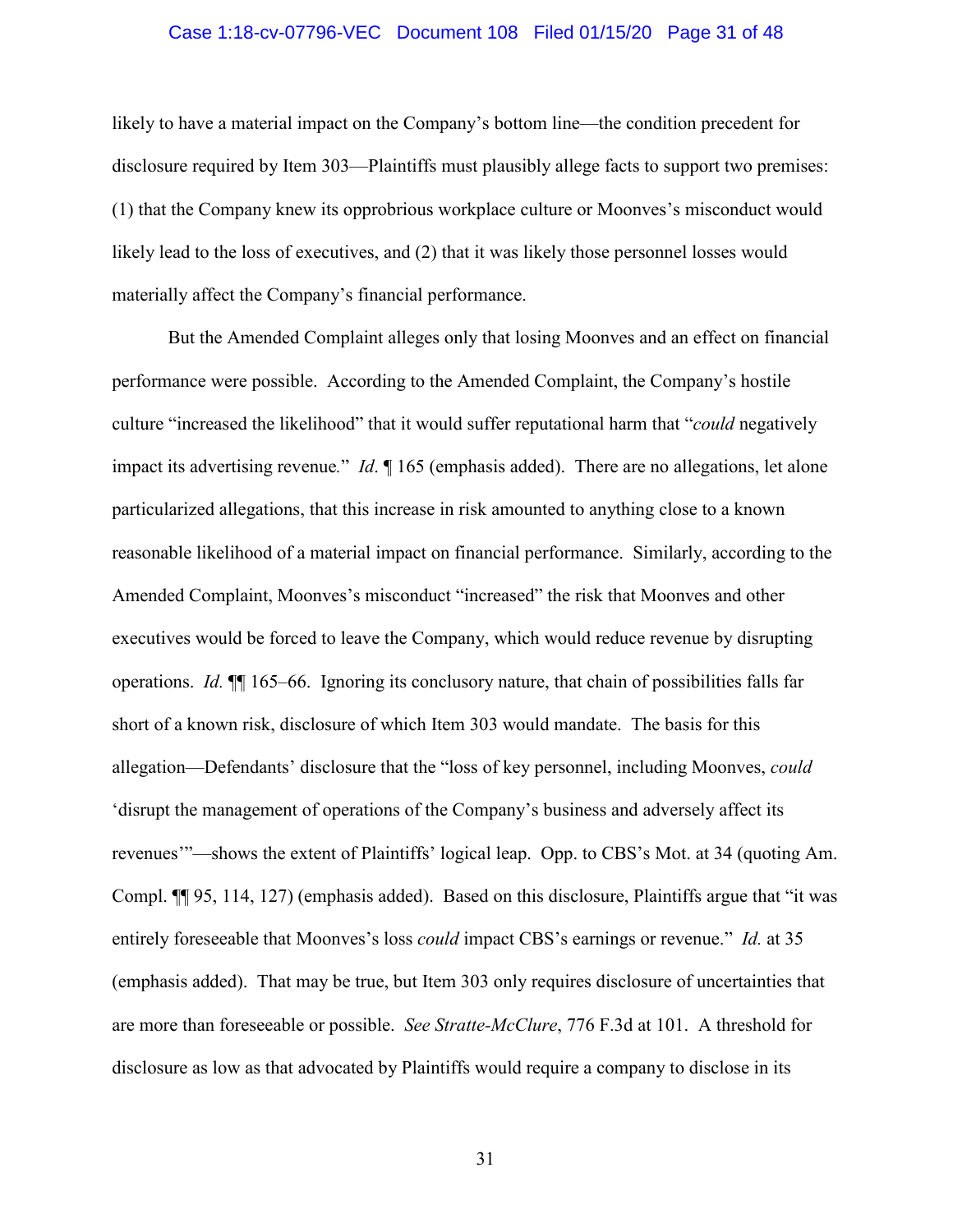### Case 1:18-cv-07796-VEC Document 108 Filed 01/15/20 Page 32 of 48

MD&A every possible risk that the company faces. Such a rule runs entirely counter to the central purpose of MD&A—and federal securities law—to provide the investing public with meaningful, digestible information. Plaintiffs' proposed standard would "bury the shareholders in an avalanche of trivial information." *Basic*, 485 U.S. at 231.

### **D. The Amended Complaint Pleads Scienter as to Moonves and CBS**

To plead scienter, Plaintiffs rely upon allegations that Defendants: (1) disregarded open and pervasive sexual harassment at the Company, including Moonves's problematic past; (2) sold stock during the putative Class Period; and, (3) with respect to Moonves only, engaged in sexual harassment and assault. Opp. to CBS's Mot. at 37, 41; Pls.' Opp. to Moonves's Mot. to Dismiss ("Opp. to Moonves's Mot.") (Dkt. 83) at 16–17, 21; *see* Am. Compl. ¶¶ 91–94, 168–75.

#### **1. Legal Principles**

Section 10(b) requires plaintiffs to prove scienter, "a mental state embracing intent to deceive, manipulate, or defraud." *Tellabs, Inc. v. Makor Issues & Rights, Ltd.*, 551 U.S. 308, 319 (2007) (quotation omitted). Under the PSLRA, a complaint must "state with particularity facts giving rise to a strong inference" that the defendant acted with this state of mind. 15 U.S.C.  $§ 78u-4(b)(2)(A)$ . "A complaint will survive . . . only if a reasonable person would deem the inference of scienter cogent and at least as compelling as any opposing inference one could draw from the facts alleged." *Tellabs*, 551 U.S. at 324. To apply this standard, the Court must "take into account plausible opposing inferences" and must consider "plausible, nonculpable explanations for the defendant's conduct, as well as inferences favoring the plaintiff." *Id.* at 323–24. The inference of scienter "must be more than merely 'reasonable' or 'permissible'—it must be cogent and compelling, thus strong in light of other explanations." *Id.* at 324.

As to individuals, "the scienter requirement is met where the complaint alleges facts showing either: (1) a motive and opportunity to commit the fraud; or (2) strong circumstantial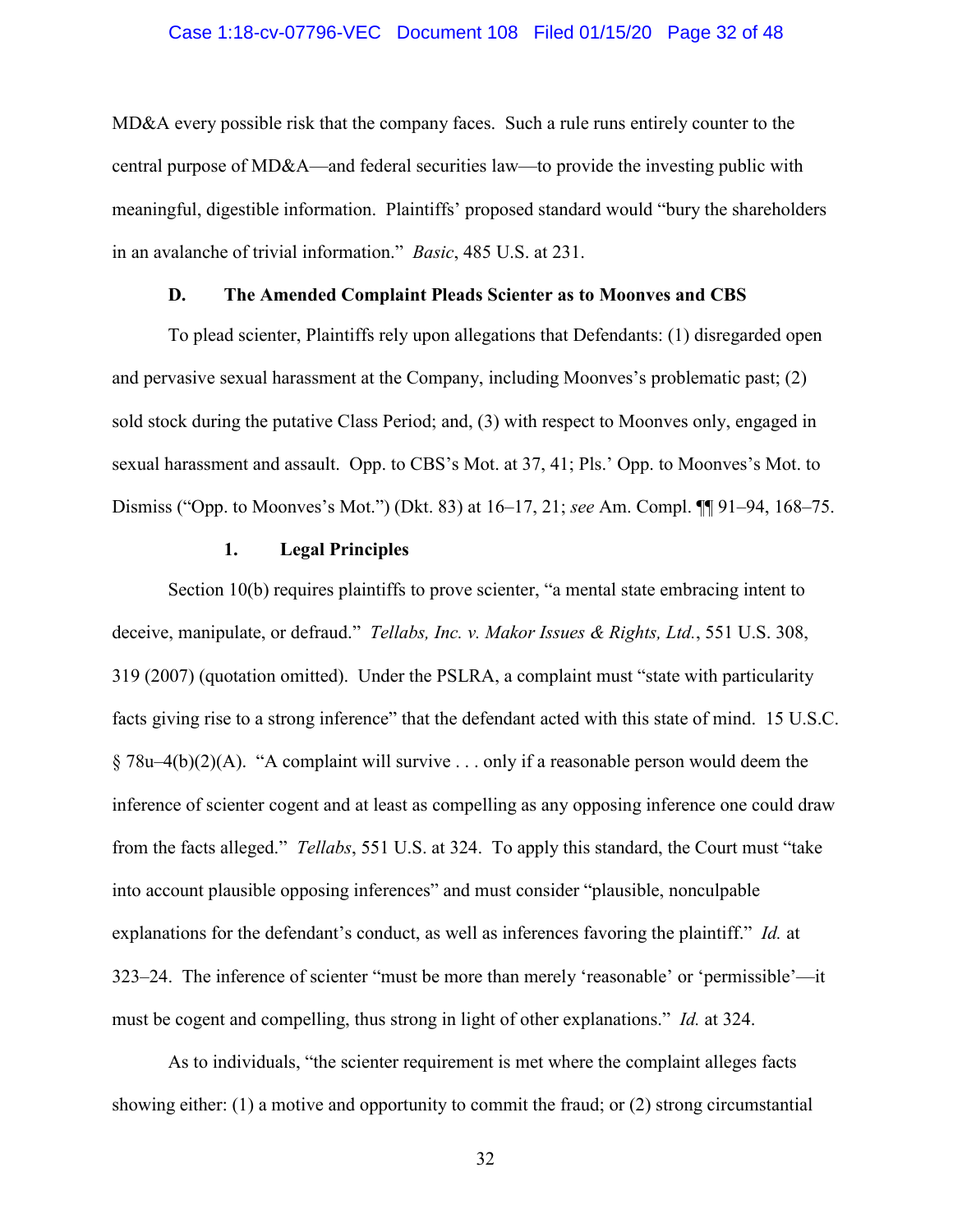### Case 1:18-cv-07796-VEC Document 108 Filed 01/15/20 Page 33 of 48

evidence of conscious misbehavior or recklessness." *Emps.' Ret. Sys. of Gov't of the Virgin Islands v. Blanford*, 794 F.3d 297, 306 (2d Cir. 2015) (quotation omitted). A motive and opportunity to defraud may be inferred from "insider trading activity," *Rothman v. Gregor*, 220 F.3d 81, 94 (2d Cir. 2000) (quotation omitted), but "the mere fact that insider stock sales occurred does not suffice to establish scienter," *In re Gildan Activewear, Inc. Sec. Litig.*, 636 F. Supp. 2d 261, 270 (S.D.N.Y. 2009) (quotation omitted). For trades to be evidence of scienter, the plaintiffs must allege "that the sales were 'unusual' or 'suspicious.'" *Id.* To plead an individual's scienter through circumstantial evidence, a complaint may allege facts showing that the defendants "(1) benefitted in a concrete and personal way from the purported fraud; (2) engaged in deliberately illegal behavior; (3) knew facts or had access to information suggesting that their public statements were not accurate; or (4) failed to check information they had a duty to monitor." *Blanford*, 794 F.3d at 306 (quoting *ECA*, 553 F.3d at 199). "Where motive is not apparent . . . the strength of the circumstantial allegations must be correspondingly greater." *Kalnit v. Eichler*, 264 F.3d 131, 142 (2d Cir. 2001) (quotation omitted).

In order to allege that a corporation acted with scienter, a plaintiff must plead with particularity facts giving rise to a strong inference that "someone whose intent could be imputed to the corporation acted with the requisite scienter." *Teamsters Local 445 Freight Div. Pension Fund v. Dynex Capital, Inc.*, 531 F.3d 190, 195 (2d Cir. 2008). "Courts in this district have not developed a bright-line rule" to determine which employees' scienter may be imputed to a corporation, *Barrett v. PJT Partners Inc.*, No. 16-CV-2841, 2017 WL 3995606, at \*7 (S.D.N.Y. Sept. 8, 2017), but courts have held that "management level" employees are, ordinarily, sufficiently senior to "serve as proxies" for the corporation's mental state, *Thomas v. Shiloh*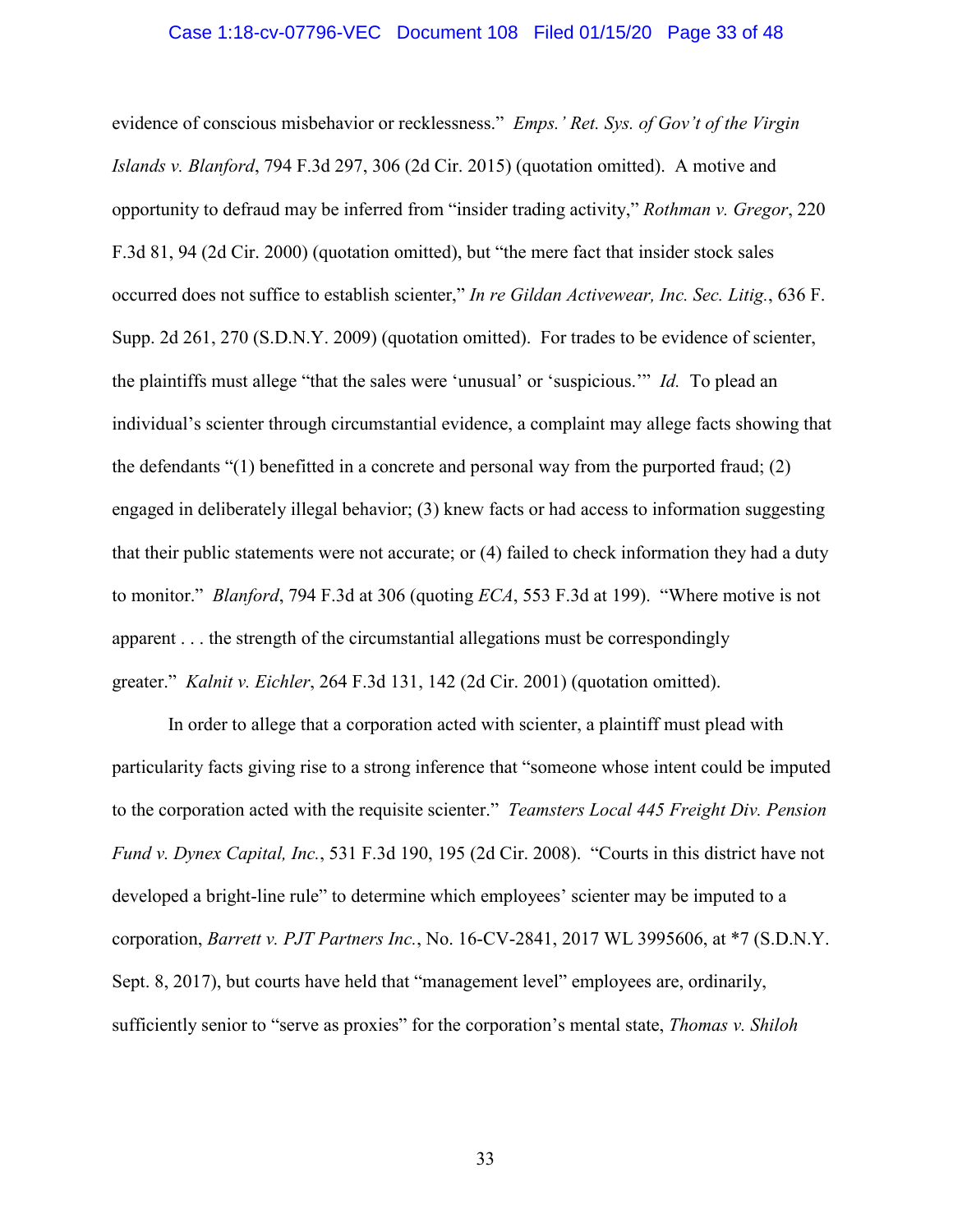*Indus., Inc.*, No. 15-CV-7449, 2017 WL 2937620, at \*3 & n.1 (S.D.N.Y. July 7, 2017) (collecting cases).

# **2. Motive to Defraud**

 $\overline{a}$ 

Plaintiffs assert only that Defendants Moonves, Ianniello, and Liding, as well as nondefendant Schwartz, had a motive to defraud. Plaintiffs' sole argument is that those men concealed CBS's sexual harassment problems so that they could sell shares before the problems surfaced. 16 *See* Opp. to CBS's Mot. at 41; Opp. to Moonves's Mot. at 21. The Court finds that their stock trades do not give rise to a strong inference of scienter.

The Amended Complaint alleges that, during the class period, Moonves sold 2,640,000 shares (\$155,300,316), Ianniello sold 471,194 shares (\$28,861,611), Liding sold 34,773 shares (\$2,341,554), and Schwartz sold 263,781 shares (\$15,184,523). Am. Compl. ¶ 91.

Moonves and Ianniello (with one exception) made all of their alleged trades pursuant to public, periodic, and pre-set 10b5–1 trading plans. *See* Moonves Form 4s (Dkt. 80, Ex. 32); Ianniello Form 4s (Dkt. 80, Ex. 30). These sorts of trades "do not give rise to a strong inference of scienter." *In re Lululemon Sec. Litig.*, 14 F. Supp. 3d 553, 585 (S.D.N.Y. 2014), *aff'd*, 604 F. App'x 62 (2d Cir. 2015). Although "the existence of a Rule 10b5–1 Trading Plan is an

<sup>16</sup> As to most Defendants, Plaintiffs do not even attempt to respond to Defendants' argument that they lacked a motive to defraud. Instead, Plaintiffs rely on a recklessness theory, discussed *infra*. Plaintiffs have thus abandoned the Amended Complaint's allegation that Defendants other than Moonves, Ianniello, and Liding had a motive to defraud. *See* Am. Compl. ¶ 171. Even if Plaintiffs had not abandoned their motive argument, such a theory would fail. The Amended Complaint contains no allegations against the other Defendants, outside of mentioning that they are members of the Board or signatories to various disclosures. To plead a motive to defraud, Plaintiffs "must assert a concrete and personal benefit to the individual defendants resulting from the fraud." *Kalnit*, 264 F.3d at 139. "Motives that are generally possessed by most corporate directors and officers do not suffice." *Id.*  As such, the Amended Complaint fails to plead a motive to defraud as to Defendants Andelman, Califano, Jr., Cohen, Countryman, Goldberg, Griego, Klieger, and Morris. Although the Amended Complaint contains a few allegations about Defendants Gifford, Gordon, Minow, Redstone, and Rhodes, none of these demonstrates any personal gain those Defendants could have received from concealing Moonves's conduct or other sexual harassment issues but rather portray a Board and executive that took action by firing an offending employee and initiating two investigations of Moonves when they learned of risks to the Company. *See* Am. Compl. ¶¶ 68, 78–79, 83.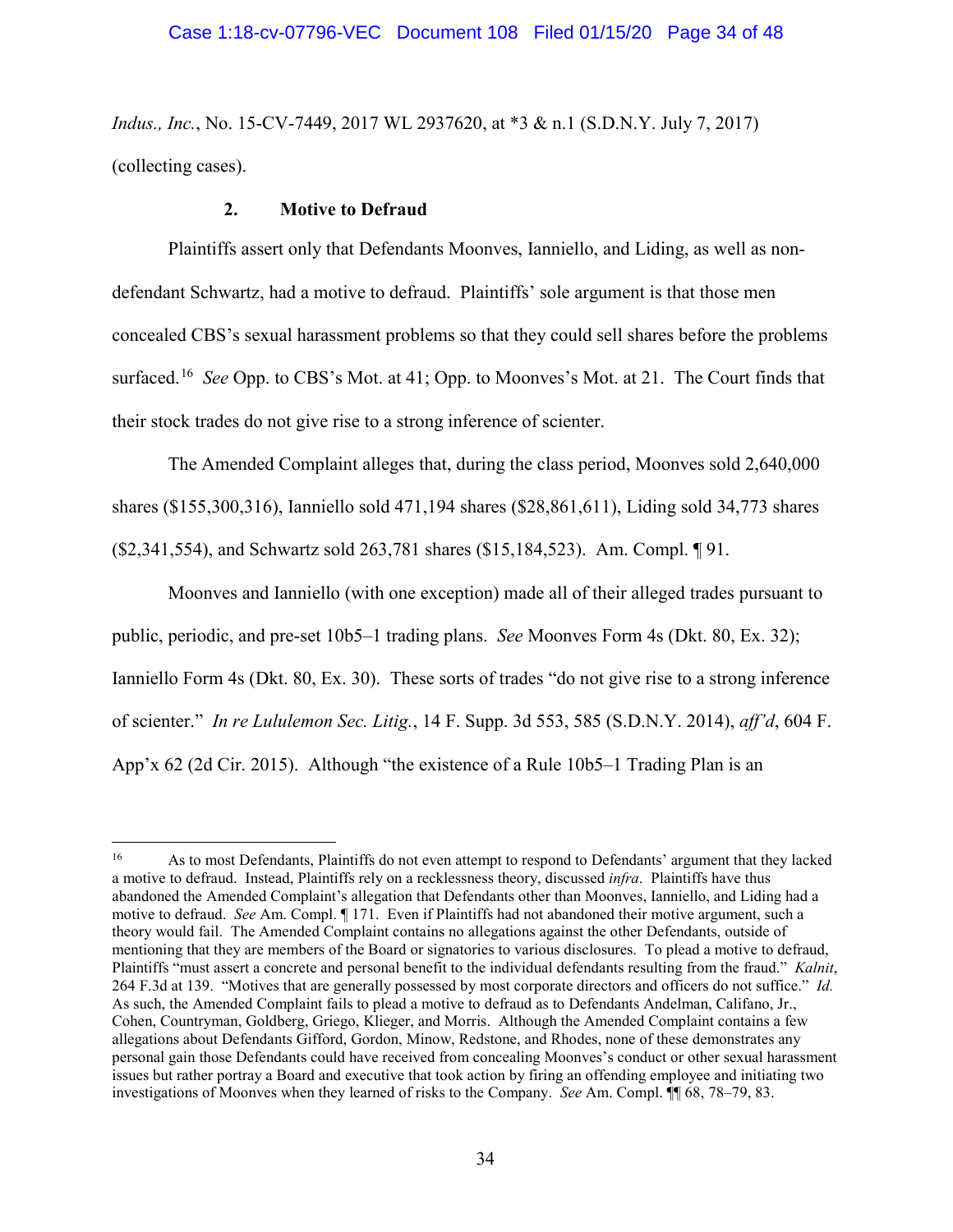### Case 1:18-cv-07796-VEC Document 108 Filed 01/15/20 Page 35 of 48

affirmative defense that must be pled and proved," *Freudenberg v. E\*Trade Fin. Corp.*, 712 F. Supp. 2d 171, 200–01 (S.D.N.Y. 2010) (quotation omitted), the Court may nonetheless take judicial notice of such plans and consider them on a motion to dismiss, *Glaser v. The9, Ltd.*, 772 F. Supp. 2d 573, 593 n.14 (S.D.N.Y. 2011). Here, the Amended Complaint fails to plead that any of the trades under these plans, or the plans themselves (having been adopted before June 30, 2017, and January 17, 2017), <sup>17</sup> were suspicious. In short, all the trades were put in motion before any alleged motive to exploit non-public information relating to Moonves's sexual misconduct could possibly have arisen.

Plaintiffs argue that 10b5–1 trading plans adopted during a class period are not "a cognizable defense to scienter allegations," citing *Freudenberg*, 712 F. Supp. 2d at 201. But Plaintiffs still have the burden to plead scienter, and they have neither pled that these plans were adopted during the class period nor that the decision to adopt a trading plan (assuming it was adopted during the class period) was suspiciously strategic "so as to capitalize on insider knowledge." *In re Lululemon*, 14 F. Supp. 3d at 585. The plans were adopted months before the *New Yorker* article about Harvey Weinstein, and trading volumes followed a consistent pattern from early 2017 through early 2018. Under Plaintiffs' theory—that the #MeToo movement raised the risk of losing critical executives and brought that risk into focus—one would expect the Defendants' trading to depart from pre-#MeToo patterns after the *New Yorker* article sparked the movement in October 2017. *See* Am. Compl. ¶ 7. But the Amended Complaint does not allege that the trading plans were altered or adopted after the *New Yorker* article was published.18

 $17\,$ 17 The parties do not disclose the exact date the trading plans were adopted, but the Court can infer from the earliest 10b5–1 trades alleged that the plans were not adopted after these dates. *See id.* ¶ 91.

<sup>18</sup> Plaintiffs apparently cannot allege that the plans were adopted after the *New Yorker* article because the earliest 10b5–1 trade predates publication of the article.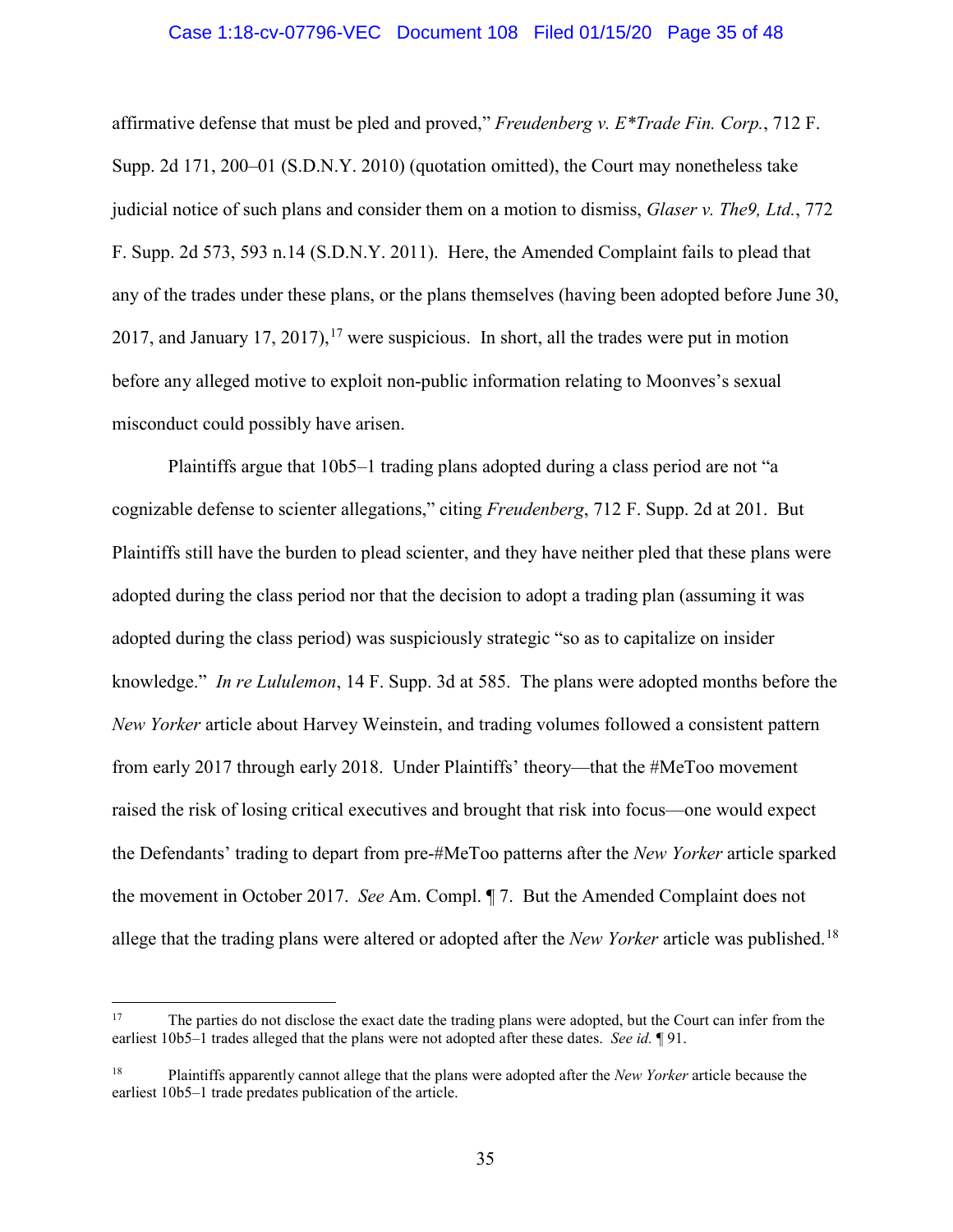### Case 1:18-cv-07796-VEC Document 108 Filed 01/15/20 Page 36 of 48

And Defendants' alleged knowledge of non-public information that Moonves would be the next major executive to fall also post-dates adoption of their 10b5–1 plans. *See id.* ¶ 78.

Setting aside the fact that most of the trades on which Plaintiffs rely were made pursuant to 10b5–1 trading plans, the Amended Complaint is still sorely deficient in alleging that any trades—by Moonves, Ianniello, or Liding—were suspicious. "Factors considered in determining whether insider trading activity is unusual include the amount of profit from the sales, the portion of stockholdings sold, the change in volume of insider sales, and the number of insiders selling." *In re Scholastic Corp. Sec. Litig.*, 252 F.3d 63, 74–75 (2d Cir. 2001). Using the one trade Ianniello placed outside of his 10b5–1 trading plan in June 2018 as a representative example: all factors cut against an inference of scienter.<sup>19</sup> The Amended Complaint does not allege that he made any profit from the trade. Nor does it allege that the trade departed from an established practice. The Amended Complaint also does not allege that the trade closely coincided with allegedly false statements. Rather, the trade accounted for only 12.6% of Ianniello's holdings much lower than what other courts in this circuit have viewed as not suspicious. *See Patel v. L-3 Commc'ns Holdings Inc.*, No. 14-CV-6038, 2016 WL 1629325, at \*11 (S.D.N.Y. Apr. 21, 2016) (collecting cases). As to the last factor, only three of the sixteen individual Defendants are alleged to have traded CBS stock during the class period.20 *See Acito v. IMCERA Grp., Inc.*, 47

 $19\,$ 19 Defendants' other alleged trades are no different than Ianniello's June 2018 trade. As such, the Court also finds that Liding's alleged trades in February and March 2017 do not support an inference of scienter. None is alleged to be tethered to any sort of fraud, to constitute a significant portion of his holdings, to deviate from his regular trading practice, or to coincide with any of the relevant #MeToo events or mounting rumors.

<sup>&</sup>lt;sup>20</sup> The trades of Gil Schwartz (head of CBS communications) are irrelevant to the others' scienter because he is not a defendant in this case. Plaintiffs offer no reason why his trading would be relevant, let alone why it supports an inference of scienter as to Defendants. *See Scholastic Corp.*, 252 F.3d at 75 ("Whether [non-defendants] sold their stock prior to the February 20, 1997 press release is not only unknown, but, as to [defendant's] possible liability, is also irrelevant, since in that regard motive is considered with respect to [defendant] alone."); *see also Wyche v. Advanced Drainage Sys., Inc.*, No. 15-CV-5955, 2017 WL 971805, at \*13 (S.D.N.Y. Mar. 10, 2017), *aff'd*, 710 F. App'x 471 (2d Cir. 2017) (collecting cases).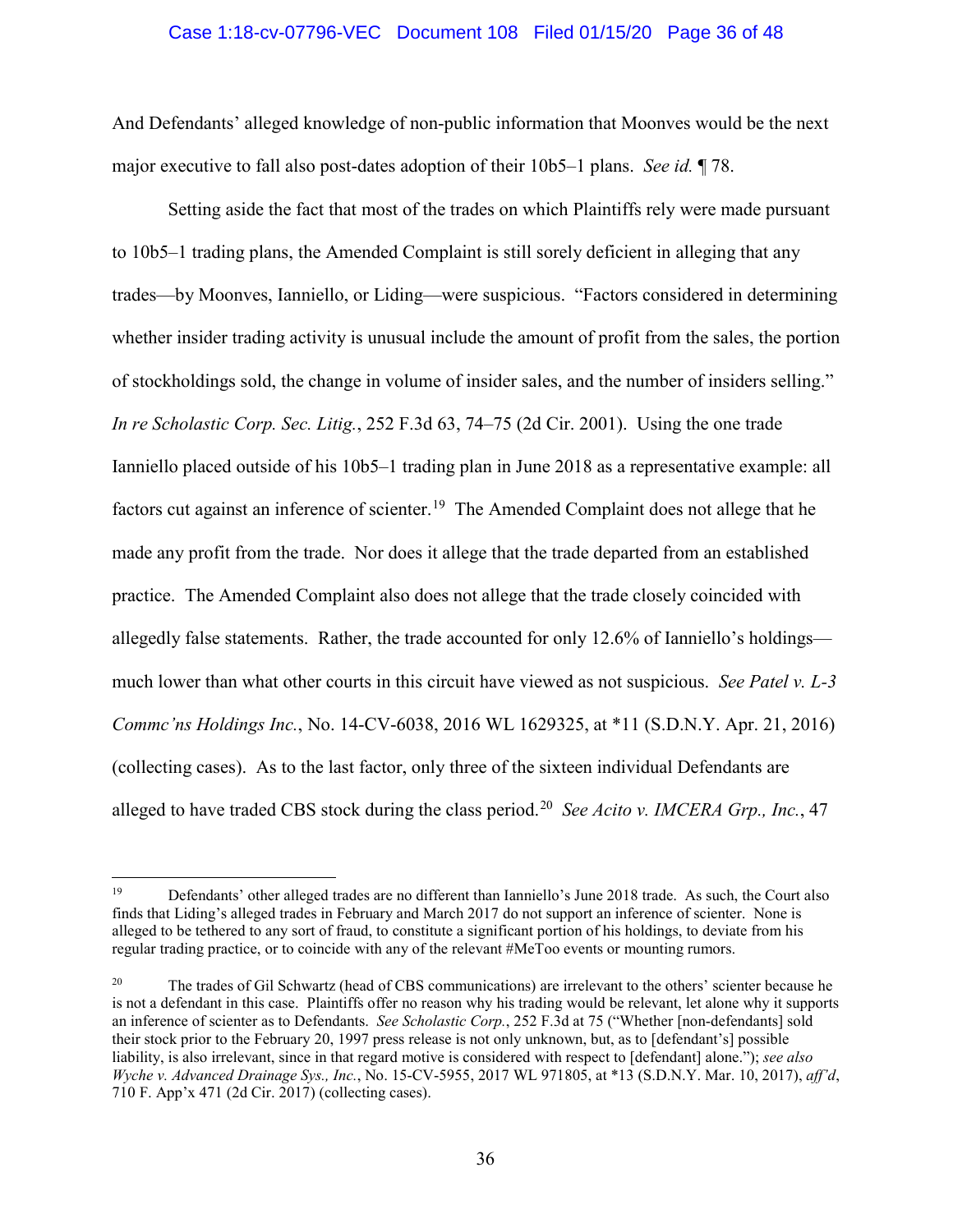F.3d 47, 54 (2d Cir. 1995) ("The fact that the other defendants did not sell their shares during the relevant class period undermines plaintiffs' claim that defendants delayed notifying the public so that they could sell their stock at a huge profit." (quotation omitted)).

# **3. Conscious Misbehavior or Recklessness**

Plaintiffs argue that individual Defendants knew, or should have known, that their alleged misstatements were false and misleading, relying on a theory that alleged circumstantial evidence shows that individual Defendants "knew facts or had access to information suggesting that their public statements were not accurate." Opp. to CBS's Mot. at 26–37 (quoting *Blanford*, 794 F.3d at 306). This recklessness theory fails as to all individual Defendants except Moonves.

# **a. Andelman, Califano, Jr., Cohen, Countryman, Goldberg, Griego, Klieger, and Morris**

As to Defendants Andelman, Califano, Jr., Cohen, Countryman, Goldberg, Griego, Klieger, and Morris, the Amended Complaint contains no individual allegations other than identifying them as members of the Board or signatories to a disclosure. To establish their scienter, Plaintiffs' lean on various news articles stating that the Board "knew" or "should have known" about Moonves' misconduct. *See* Opp. to CBS's Mot. at 39; Am. Compl. ¶ 77. Plaintiffs also point to an emergency Board meeting called in April 2018 (and then cancelled) to create a contingency plan in the event an article about Moonves was published that was "serious enough to merit suspending him." *See* Opp. to CBS's Mot. at 39; Am. Compl. ¶ 78.

These allegations fail to plead recklessness. "Absent concrete allegations as to defendants' knowledge, the [Amended Complaint] cannot generate a strong inference of scienter." *In re Aratana Therapeutics Inc. Sec. Litig.*, 315 F. Supp. 3d 737, 765 (S.D.N.Y. 2018). Whether the assertion comes from Plaintiffs or a news article, "conclusory statements that defendants 'were aware' of certain information" or "'would have' or 'should have' had such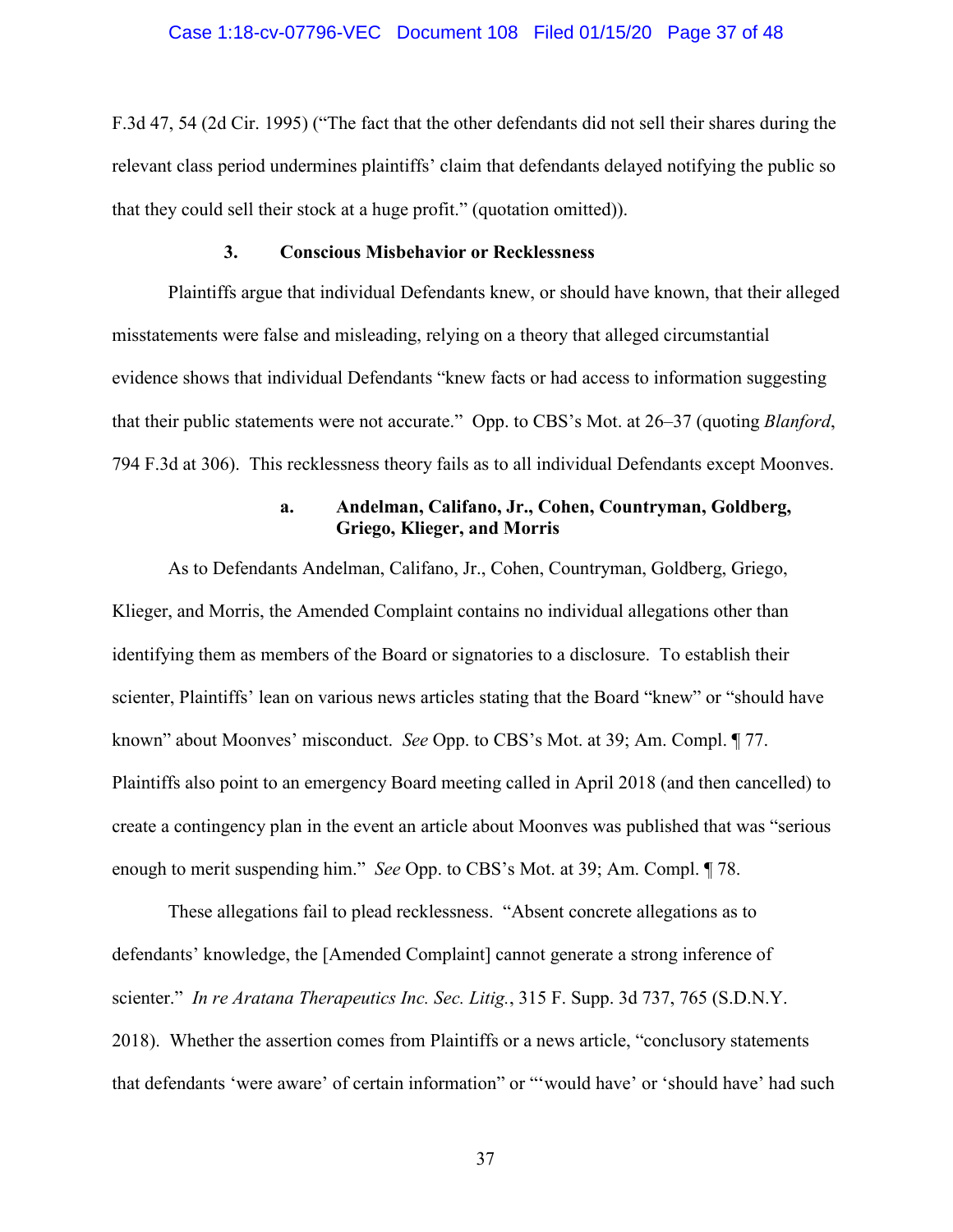# Case 1:18-cv-07796-VEC Document 108 Filed 01/15/20 Page 38 of 48

knowledge" cannot support a strong inference of scienter. *Glaser*, 772 F. Supp. 2d at 591; *see also In re Bristol-Myers Squibb Sec. Litig.*, 312 F. Supp. 2d 549, 563 (S.D.N.Y. 2004) (holding that "conclusory allegations" from "newspaper and magazine articles" fail to adequately plead scienter). And the alleged emergency Board meeting—in addition to failing to establish with any particularity what the Board knew—more plausibly evinces that the Board was being circumspect and cautious in the face of *uncertainty* about what the future held for Moonves, as opposed to being evidence that the Board had concrete knowledge that a scathing and accurate report was forthcoming.

### **b. Gifford, Gordon, Minow, and Redstone**<sup>21</sup>

The additional scienter allegations against the remaining Board Defendants—Gifford, Gordon, Minow, and Redstone—do not fare any better. Redstone allegedly confronted Moonves, who denied rumors of misconduct, and "urged CBS directors and [Gordon and Minow] to investigate Moonves" after she had heard rumors that reporters might be digging into his past. Am. Compl. ¶¶ 78–79; July 31, 2018, *N.Y. Times* Article (Dkt. 80, Ex. 24) at 1. Gordon and Minow then retained a law firm to investigate; Gordon and Gifford told Moonves that there would be an investigation; the investigation concluded that "there was nothing to worry about with Mr. Moonves."22 *See* Am. Compl. ¶¶ 20, 79; Nov. 28, 2018, *N.Y. Times*  Article at 6. Rather than suggest an "intent to deceive, manipulate, or defraud," *Tellabs*, 551

 $\overline{a}$ 

<sup>&</sup>lt;sup>21</sup> Plaintiffs have moved to strike three exhibits attached to CBS's motion of stories from gossip websites and a gossip site's tweet. *See* Dkt. 96. In its motion, CBS asserts that these exhibits demonstrate that the rumors Redstone heard of reporters' investigations into Moonves were already public, precluding liability for securities fraud for failing to disclose Moonves's misconduct. *See* CBS's Joint Mot. to Dismiss at 39. Because the Court finds both that the Amended Complaint fails to allege that Redstone made a material misstatement and fails to allege that she acted with scienter, even assuming the rumors she allegedly heard were non-public, the Court will deny this motion as moot.

<sup>&</sup>lt;sup>22</sup> The investigators may have reached this conclusion, in part, because Moonves was not truthful about his past. *See* Am. Compl. ¶ 35.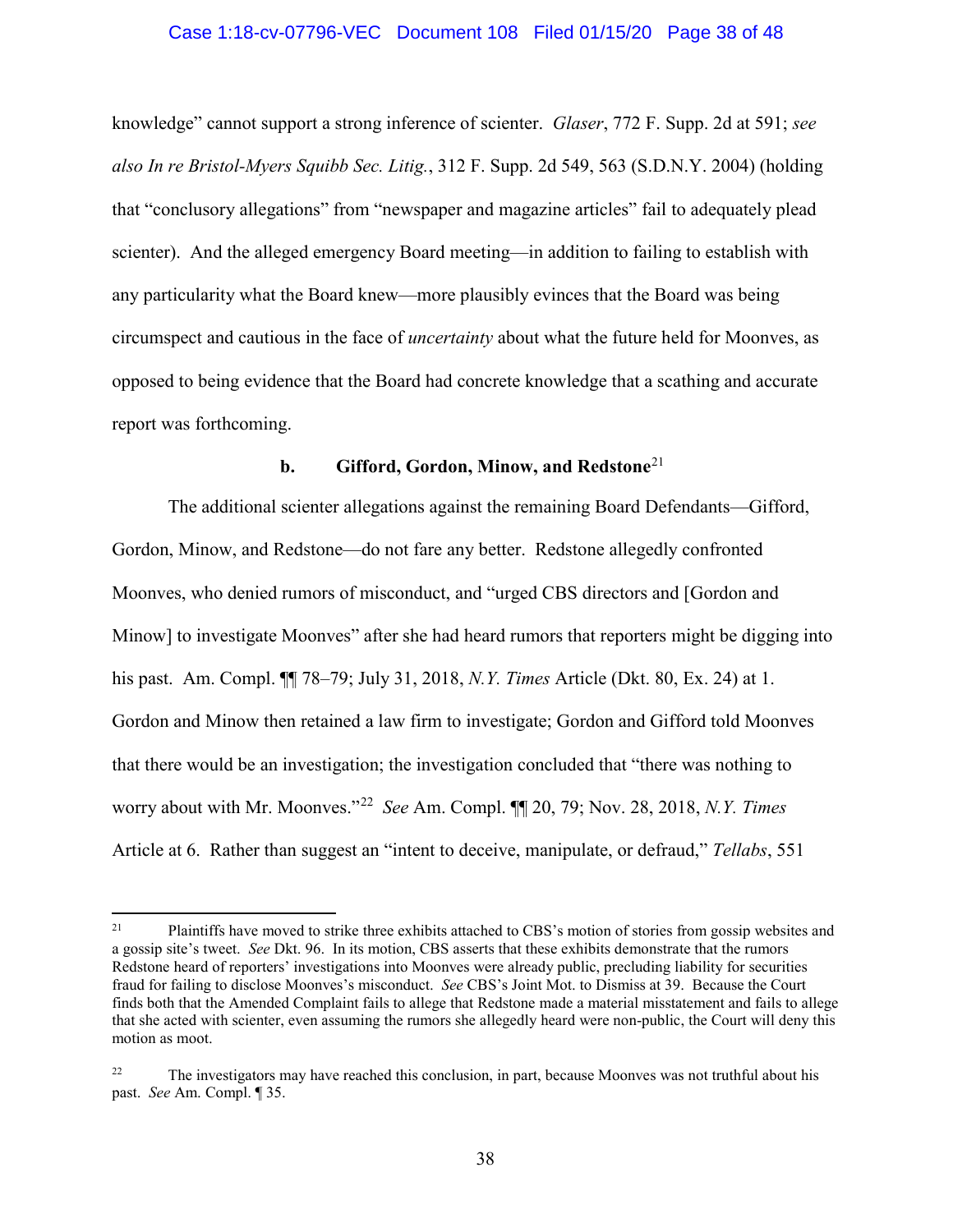### Case 1:18-cv-07796-VEC Document 108 Filed 01/15/20 Page 39 of 48

U.S. at 319, these allegations suggest "a prudent course of action that weakens rather than strengthens an inference of scienter," *Slayton v. Am. Express Co.*, 604 F.3d 758, 777 (2d Cir. 2010) (quotation omitted); *see also In re Tremont Sec. Law, State Law & Ins. Litig.*, No. 08-CV-11117, 2013 WL 5179064, at \*6 (S.D.N.Y. Sept. 16, 2013) (holding that the complaint failed to allege recklessness where it showed that the defendant "did investigate the risks").

### **c. Ianniello, Rhodes, and Liding**

The Amended Complaint also fails to allege that Ianniello, Rhodes, and Liding were reckless. Allegations repeating reports that "CBS executives had been told that reporters . . . were asking about sexual-harassment allegations involving Mr. Moonves" are conclusory, and they do not support a strong inference of scienter. *See* Am. Compl. ¶¶ 15, 76, 93, 173; *see also*  Opp. to CBS's Mot. at 37. Similarly conclusory are the allegations of "widespread knowledge" and matters "known throughout the Company." Am. Compl. ¶¶ 15, 75. Failing "to link any particular [d]efendant with the factual background from which [p]laintiff alleges all [d]efendants' scienter can be inferred contravenes Rule 9(b)." *Tamar v. Mind C.T.I., Ltd.*, 723 F. Supp. 2d 546, 557 (S.D.N.Y. 2010).

The general allegations that sexual harassment complaints had been made to human resources and that harassment lawsuits had been settled do not save the Amended Complaint. *See* Am. Compl. ¶¶ 69–75, 85–87. The Amended Complaint fails to "specifically identify the reports or statements that are contradictory to the statements made" or to "provide specific instances in which Defendants received information that was contrary to their public declarations." *Plumbers & Steamfitters Local 773 Pension Fund v. Canadian Imperial Bank of Commerce*, 694 F. Supp. 2d 287, 299 (S.D.N.Y. 2010) (quoting *Novak*, 216 F.3d at 309). "Scienter . . . cannot be inferred solely from the fact that, due to defendants' . . . executive managerial position, they had access to the company's internal documentation as well as any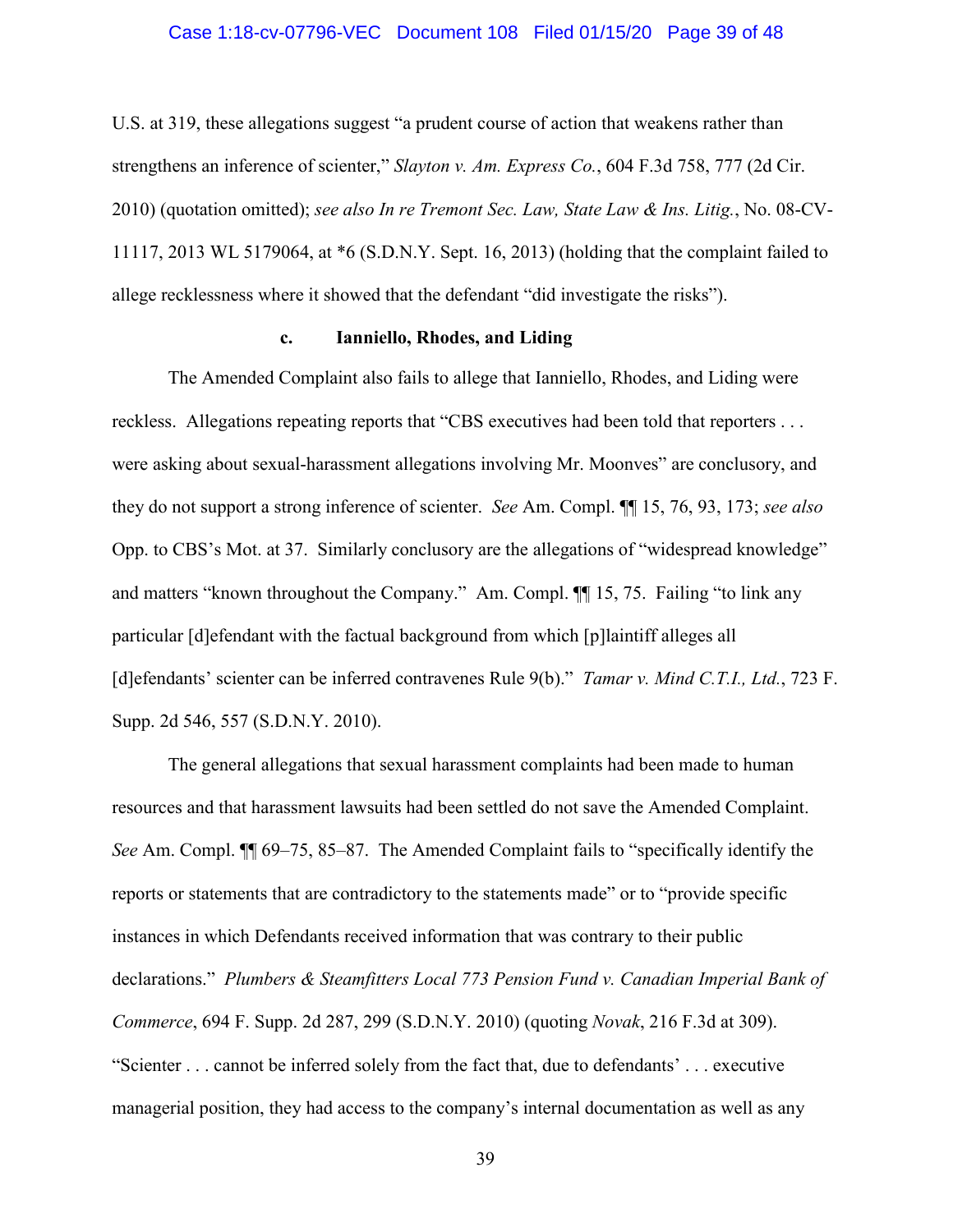### Case 1:18-cv-07796-VEC Document 108 Filed 01/15/20 Page 40 of 48

adverse information." *In re Sanofi Sec. Litig.*, 155 F. Supp. 3d 386, 407 (S.D.N.Y. 2016). Plaintiffs argue that the allegations here are similar to those in *Signet Jewelers*. *See* Opp. to CBS's Mot. at 38. The Court disagrees. In *Signet Jewelers*, the defendants had specifically been informed of the related employment-discrimination litigation and been given copies of the numerous employee declarations attesting to widespread abuses. *See* Fifth Amended Complaint, *In re Signet Jewelers* (Dkt. 95, Ex. 34) ¶¶ 300–02. In contrast, here Plaintiffs allege a handful of unspecified sexual harassment settlements, instances of sexual harassment by several managers in disparate corners of a large company—some of which resulted in the manager being disciplined—and conclusory allegations that sexual harassment was "widespread."

Setting that aside, an alleged widespread culture of sexual harassment is barely connected to the risk of Moonves's ouster. The Court does not see how allegations that Rhodes oversaw a lewd culture at CBS News, even if those allegations showed with particularity that Rhodes knew of that culture, relate to the Amended Complaint's theory of fraud. *See* Am. Compl. ¶¶ 63, 65, 69, 71–73. And, even assuming that the Amended Complaint adequately alleges that these Defendants knew of *Moonves's* misconduct that had triggered reporters' investigations, it still does not allege that they had scienter. For that information, as the Court has found, was not "contradictory" or "contrary" to any alleged statement (other than Moonves's statement at the *Variety* event). *Plumbers & Steamfitters*, 694 F. Supp. 2d at 299. Although Plaintiffs could still allege scienter by alleging "facts indicating a clear duty to disclose" the journalistic inquiries or Moonves's misconduct, they have not done so. *Kalnit*, 264 F.3d at 144.

#### **d. Moonves**

The Amended Complaint does adequately—though, again, only barely—allege that Moonves was consciously reckless when he made his statement at the *Variety* Innovate Summit on November 29, 2017. Moonves allegedly "knew facts or had access to information suggesting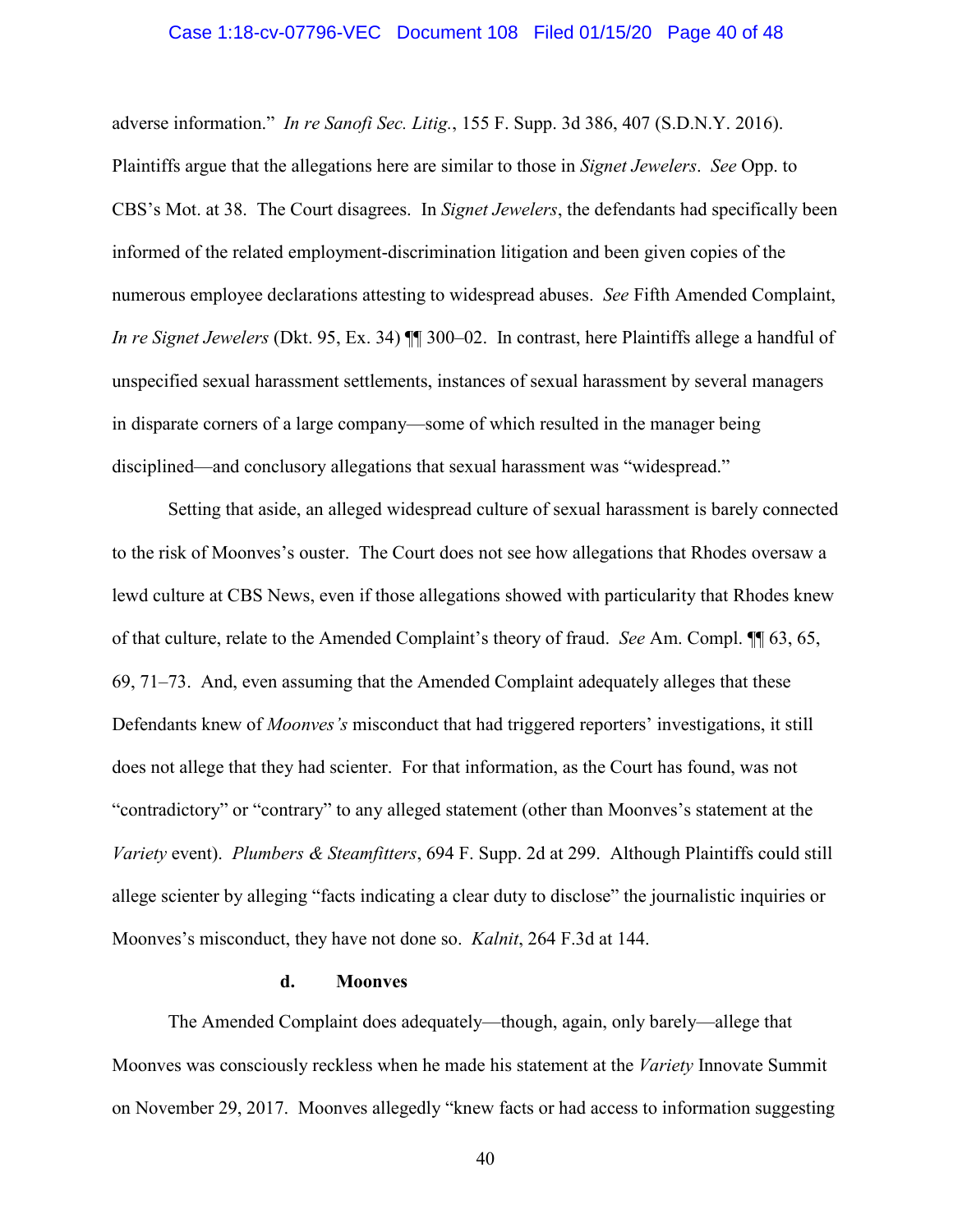### Case 1:18-cv-07796-VEC Document 108 Filed 01/15/20 Page 41 of 48

that [his] public statement[ was] not accurate." *In re Banco Bradesco*, 277 F. Supp. 3d at 666 (quoting *ECA*, 553 F.3d at 199)). The Amended Complaint includes extensive and specific allegations that Moonves sexually harassed and assaulted employees and non-employees precisely the sort of behavior that #MeToo reporting was ferreting out and precisely the conduct that his *Variety* statement impliedly distanced himself from. *See* Am. Compl. ¶¶ 20, 49–61. Moonves knew of his own prior misconduct and knew that it left him in a precarious position in a post-#MeToo world; nonetheless, he impliedly disclaimed knowledge and sought to fortify his position by stating to the *Variety* audience: "There's a lot we're learning. There's a lot we didn't know." *Id.* ¶¶ 8, 125.

The context of #MeToo, contrary to Moonves's argument, *see* Moonves's Mot. to Dismiss (Dkt. 76) at 14, is pertinent because it explains why Moonves would have known that his statement was misleading and significant. #MeToo, over a relatively short period of time, changed the risks to a company of having a CEO with an unsavory past. The Amended Complaint alleges that Moonves, acutely aware of those risks and his own personal exposure, tried to buy silence from potential accusers. Am. Compl. ¶¶ 14, 57–58. At around the same time as he denied knowledge of past misconduct at the *Variety*-sponsored event, Moonves allegedly told Dauer that he "believed that an article about him would be published imminently" and said "if Bobbie talks, I'm done." *Id.* ¶¶ 16, 80. At least as early as January 2018, Moonves knew of the LAPD's criminal sexual assault investigation of him based on a credible complaint filed in November 2017. *Id.* ¶¶ 12, 55, 78–79. Moonves's subsequent effort to obstruct the internal investigation is circumstantial evidence of scienter.<sup>23</sup> He allegedly stonewalled and lied to

<sup>23</sup> Reasonable minds can differ over the persuasiveness of evidence that significantly post-dates Moonves's statement at the *Variety* event to prove Moonves's scienter at that event. Nevertheless, at the motion to dismiss stage, Plaintiffs have sufficiently alleged that he acted with scienter.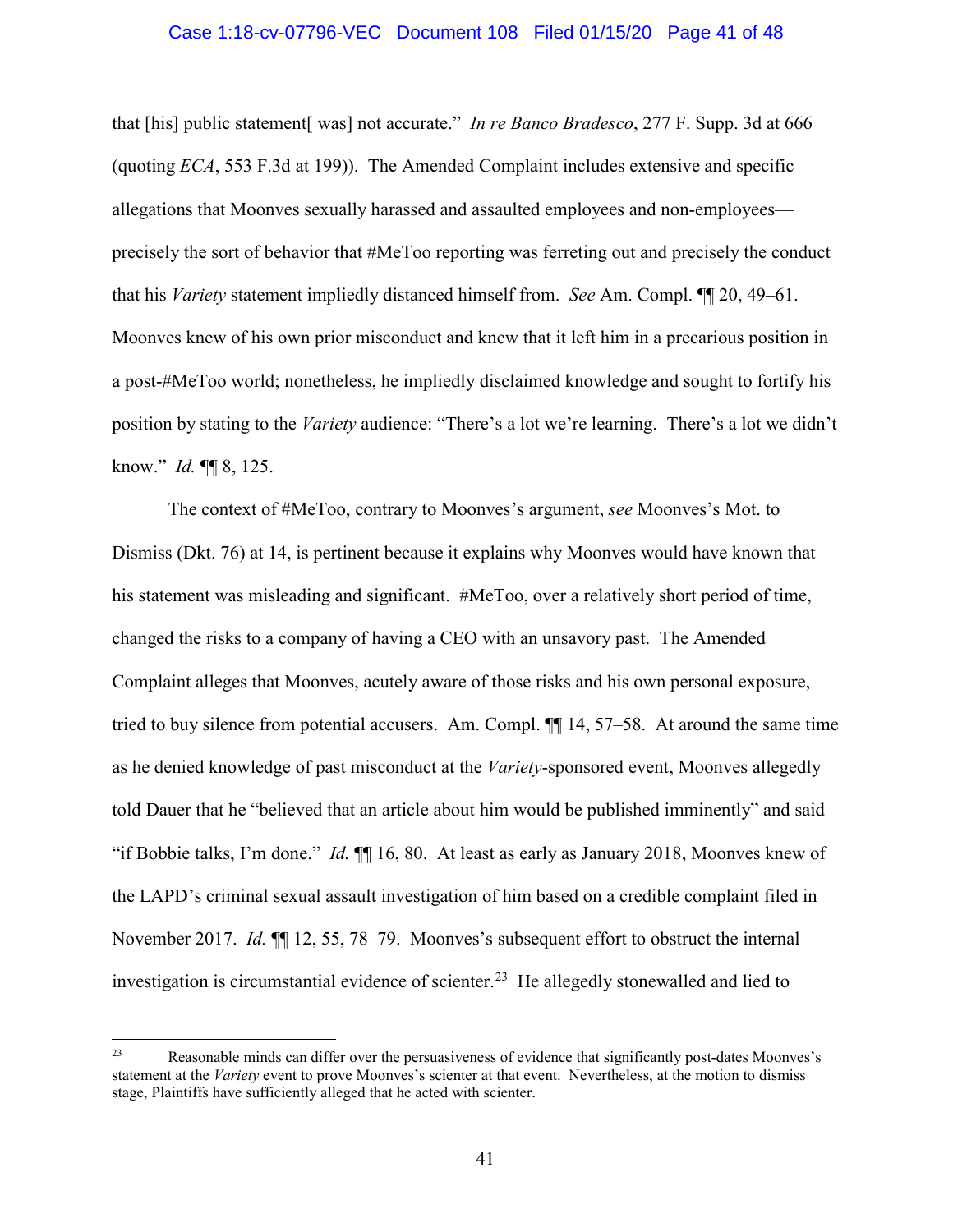### Case 1:18-cv-07796-VEC Document 108 Filed 01/15/20 Page 42 of 48

CBS's investigators by, for example, deleting text messages between himself and Dauer, asking Dauer to do the same, minimizing and lying about the extent of his sexual misconduct, and giving his son's iPad to investigators instead of his own. *Id.* ¶¶ 20, 79–80, 83, 154–55.<sup>24</sup>

All considered, these allegations give rise to a strong inference that Moonves knew at the time he made his statement at the *Variety-*sponsored event that his statement and its implications were not truthful or that, at a minimum, he was "highly unreasonable in failing to appreciate that possibility." *In re Sanofi*, 87 F. Supp. 3d at 534. Plaintiffs have thus adequately pled a strong inference of scienter as to Moonves.

### **4. Corporate Scienter**

The Court's inquiry into CBS's scienter need only focus on whether Moonves's state of mind is attributable to the Company.<sup>25</sup> The Court finds that Plaintiffs have adequately pled corporate scienter. Moonves was CEO and Chairman of the Board of CBS, which is more than sufficient to impute his scienter to the Company. *See In re OSG Sec. Litig.*, 12 F. Supp. 3d 622, 634 (S.D.N.Y. 2014) ("[S]cienter may be imputed to [the company] by virtue of [the individual defendants'] positions of authority . . . ."). Although part of the evidence of Moonves's scienter is that he tried to frustrate the Company's internal investigations to protect himself, and bad acts cannot be imputed when "committed for personal benefit," that is "a narrow exception that applies only 'where the fraud is committed against a corporation rather than on its behalf.'" *Barrett*, 2017 WL 3995606, at \*8 (quoting *In re Bernard L. Madoff Inv. Sec. LLC*, 721 F.3d 54,

 $24$ Moonves argues that allegations based on news articles and a leaked internal investigation reported by a news organization cannot form the basis for a strong inference of scienter. *See* Moonves's Mot. to Dismiss at 13. But the source of those allegations is of no moment. The Court must accept non-conclusory allegations in the Amended Complaint as true, regardless of their alleged source. *See McIntire v. China MediaExpress Holdings, Inc.*, 927 F. Supp. 2d 105, 124 (S.D.N.Y. 2013).

<sup>&</sup>lt;sup>25</sup> The Court has already found that the other individual Defendants did not have an intent to defraud; thus, there is no scienter on their part to impute to the Company.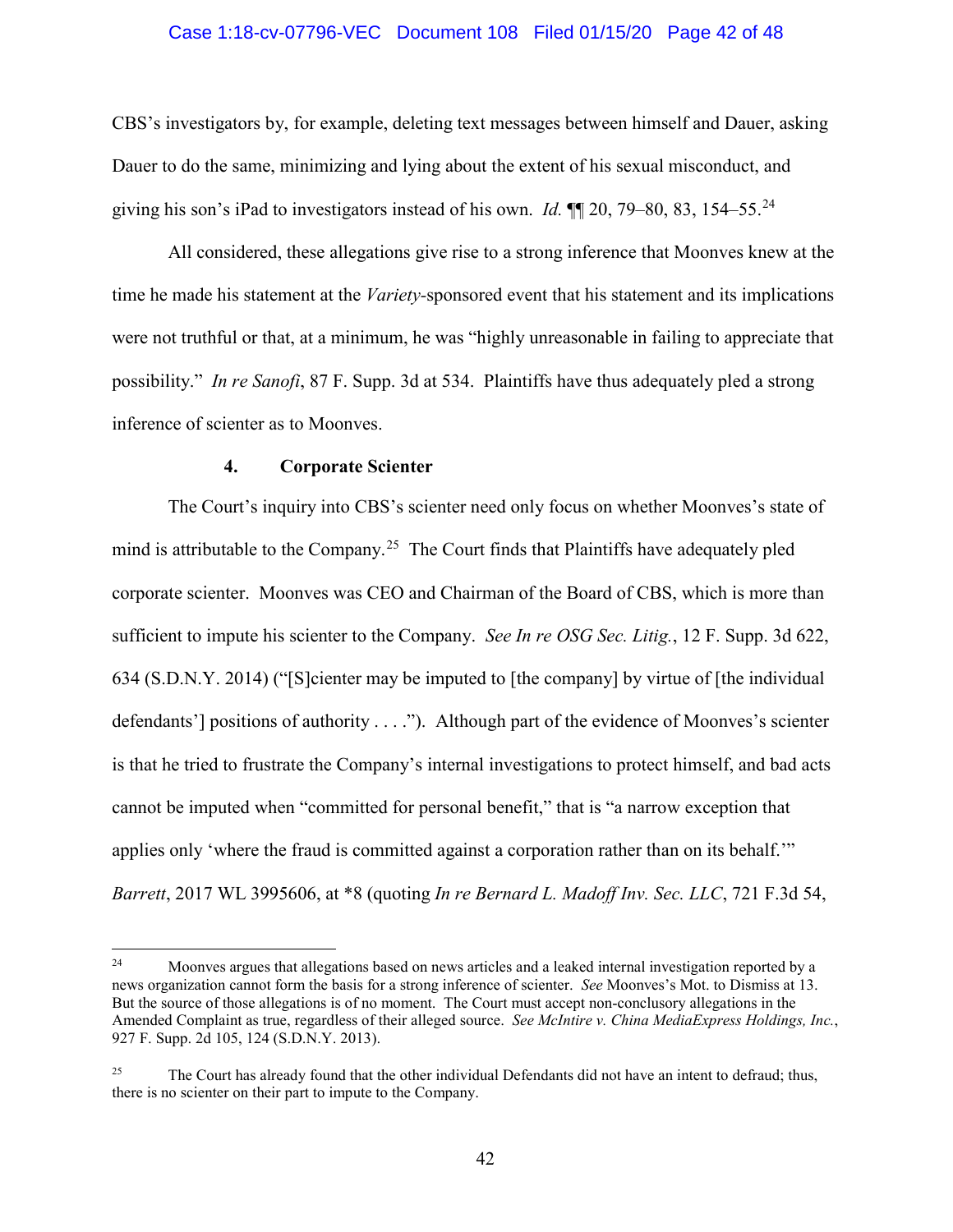### Case 1:18-cv-07796-VEC Document 108 Filed 01/15/20 Page 43 of 48

64 (2d Cir. 2013)). Thus, the apparent contradiction between Moonves's and CBS's states of mind is resolved by considering whether, when Moonves made his misstatement at the *Variety* event, he was committing fraud against CBS.

The Amended Complaint adequately alleges facts from which the Court can conclude that, when he spoke at the *Variety*-sponsored event, Moonves was acting as CBS's agent under its control and within the scope of his authority. Moonves allegedly spoke on behalf of CBS as its CEO and Chairman to articulate the Company's stance on the #MeToo movement. *See Elbit Sys., Ltd. v. Credit Suisse Grp.*, 917 F. Supp. 2d 217, 225 (S.D.N.Y. 2013) ("Agency reflects mutual consent: 'the agent must consent to act subject to the principal's direction and control, and the principal must consent to exercising control over the agent.'" (quoting *Global Entm't, Inc. v. N.Y. Tel. Co.*, No. 00-CV-2959, 2000 WL 1672327, at \*6 (S.D.N.Y. Nov. 6, 2000))). Because that was not a fraud against CBS, Moonves's scienter can be imputed to CBS.

#### **E. Loss Causation**

CBS contests whether Plaintiffs have alleged loss causation. *See* CBS's Joint Mot. to Dismiss at 45. The Amended Complaint alleges two corrective disclosures—the July 27 *New Yorker* article and the December 4 *New York Times* article. *See* Am. Compl. ¶ 19. To plead loss causation, a plaintiff must allege "a causal connection between the material misrepresentation and the loss." *Dura Pharm., Inc. v. Broudo*, 544 U.S. 336, 342 (2005). In other words, "the risk that caused the loss" must be "within the zone of risk concealed by the misrepresentation." *Lentell v. Merrill Lynch & Co.*, 396 F.3d 161, 173 (2d Cir. 2005). And the alleged disclosures must "reveal to the market the falsity of" the prior statements. *Id.* at 175 n.4. This pleading burden is not heavy, as "the complaint must simply give Defendants 'some indication' of the actual loss suffered and of a plausible causal link between that loss and the alleged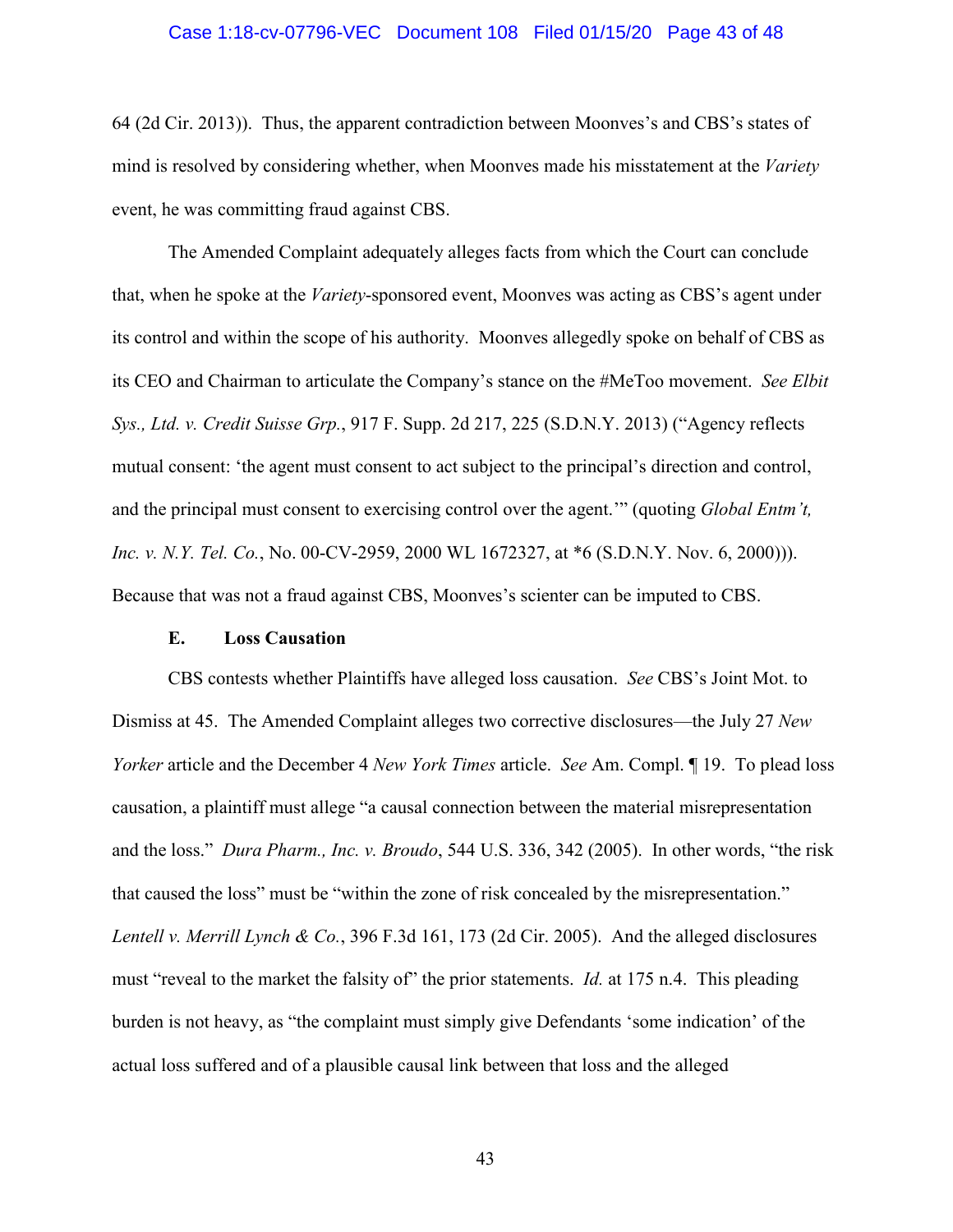### Case 1:18-cv-07796-VEC Document 108 Filed 01/15/20 Page 44 of 48

misrepresentations." *Loreley Fin. (Jersey) No. 3 Ltd. v. Wells Fargo Sec., LLC*, 797 F.3d 160, 187 (2d Cir. 2015) (quoting *Dura Pharm.*, 544 U.S. at 347).

Although the Court has to wonder whether Plaintiffs will be able to prove it, they have adequately pled loss causation. CBS's stock declined immediately after each of the alleged corrective disclosures, evincing (at least for purposes of deciding a motion to dismiss) that new information in the disclosures caused the decline. *See Carpenters Pension Tr. Fund of St. Louis v. Barclays PLC*, 750 F.3d 227, 233–34 (2d Cir. 2014) (finding that a negative market reaction to an alleged corrective disclosure supported sufficiency of loss causation pleadings). These disclosures about Moonves's past were arguably connected to Moonves's alleged misleading statements about what he and the Company knew about sexual harassment at CBS and his own exposure to such allegations. With his *Variety* statement, Moonves allegedly misled investors about the risk he would have a "#MeToo moment." Am. Compl. ¶¶ 78, 125, 129. The July 27 *New Yorker* article, at least, represents that risk becoming reality. Pleading, as Plaintiffs have done here, "that the loss was foreseeable and caused by the materialization of the risk concealed by the fraudulent statement" is sufficient. *ATSI Commc'ns*, 493 F.3d at 107; *see also In re Gen. Elec. Co. Sec. Litig.*, 857 F. Supp. 2d 367, 399 (S.D.N.Y. 2012) (holding that plaintiff pled loss causation from allegedly misleading assurances that the company was "safe and secure" from exposure to non-investment grade borrowers).

The thrust of Defendants' argument is that none of the information alleged in the Amended Complaint was new to the public. But Defendants concede that the fact that harassment allegations had been made against Mr. Moonves was "'new' information in the July 27 New Yorker Article." CBS's Joint Mot. to Dismiss at 46; CBS's Joint Reply (Dkt. 91) at 19 n.35. To show the allegations against Moonves were nonetheless not "new" for purposes of the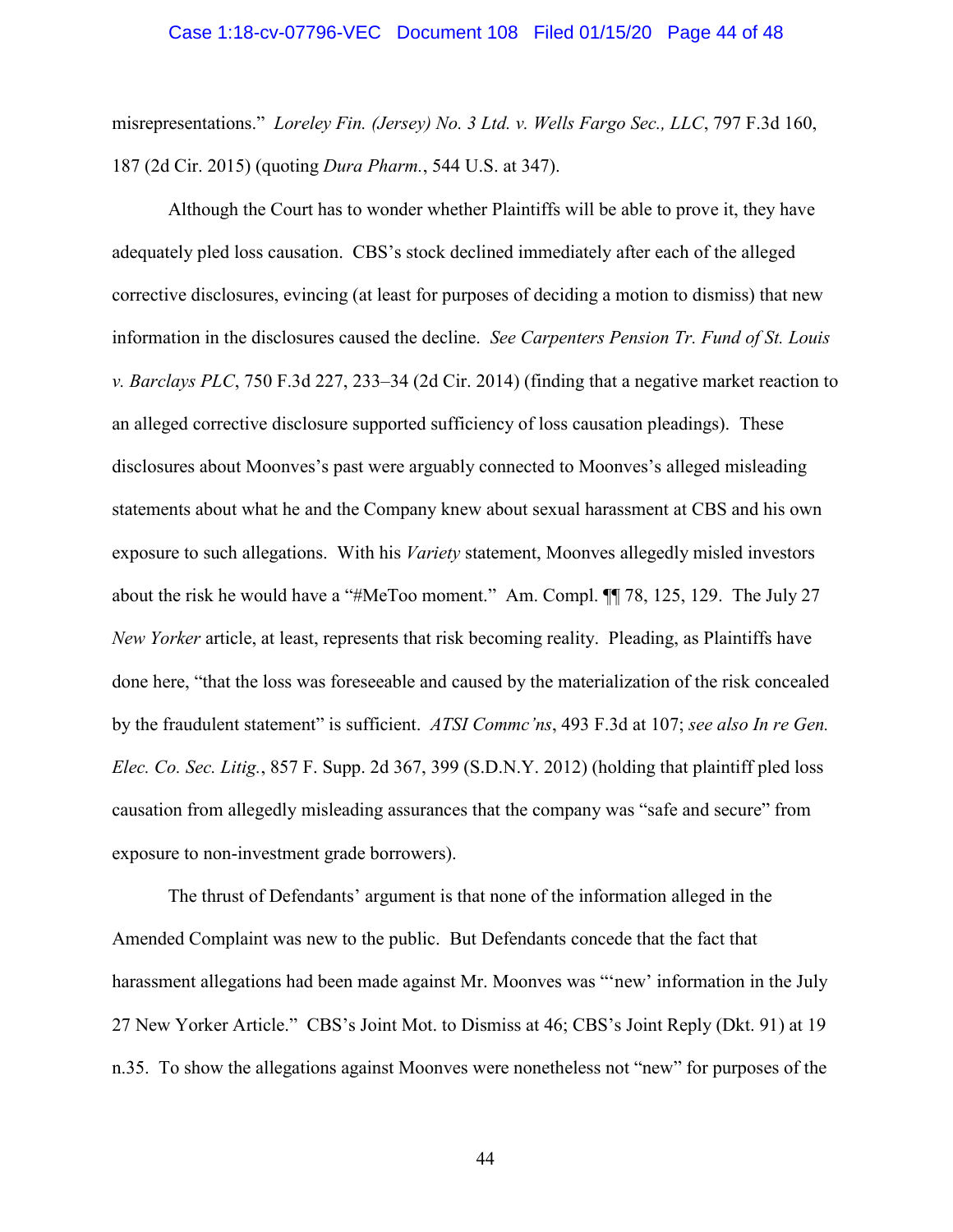### Case 1:18-cv-07796-VEC Document 108 Filed 01/15/20 Page 45 of 48

securities laws, Defendants quote an analyst's report, dated July 30, 2018, in which the analyst stated that he "believe[ed] investors [had] contemplated the possibility of sexual harassment allegations" against Moonves before the alleged disclosures. CBS's Joint Reply (Dkt. 91) at 19 n.35. Although a court need not accept as true allegations in pleadings that are contradicted by documents upon which its pleadings rely, the analyst's reported belief about what investors contemplated at the time does not contradict Plaintiffs' allegations. Even if investors had contemplated the possibility that Moonves would not go unscathed, Plaintiffs need only establish facts that raise a "reasonable inference that some part of the decline was substantially caused by the disclosures about the fraud itself." *Gould v. Winstar Commc'ns, Inc.*, 692 F.3d 148, 162 (2d Cir. 2012). Drawing all inferences in Plaintiffs' favor, even accepting the analyst's hypothesis as true, investors' pre-disclosure contemplations of a possibility, which they could have believed was remote, would have remarkably less impact on the stock price than the event actually happening.

### **III. Motion to Dismiss Plaintiffs' Section 20(a) Claim**

The Amended Complaint states a Section 20(a) claim against CBS; therefore, CBS's motion to dismiss this claim is denied. *See* CBS's Joint Mot. to Dismiss at 47. To state a *prima facie* claim for control person liability, "a plaintiff must show (1) a primary violation by the controlled person, (2) control of the primary violator by the defendant, and (3) that the defendant was, in some meaningful sense, a culpable participant in the controlled person's fraud." *ATSI Commc'ns*, 493 F.3d at 108. "[A]llegations of control . . . need satisfy only the less stringent requirements of [Rule] 8." *City of Austin Police Ret. Sys. v. Kinross Gold Corp.*, 957 F. Supp. 2d 277, 310 (S.D.N.Y. 2013). Although a split among district courts in this Circuit persists over whether culpable participation must, like scienter, be pled with particularity, the Court need not weigh in here because the Court has found that Plaintiffs have pled scienter. *See Special*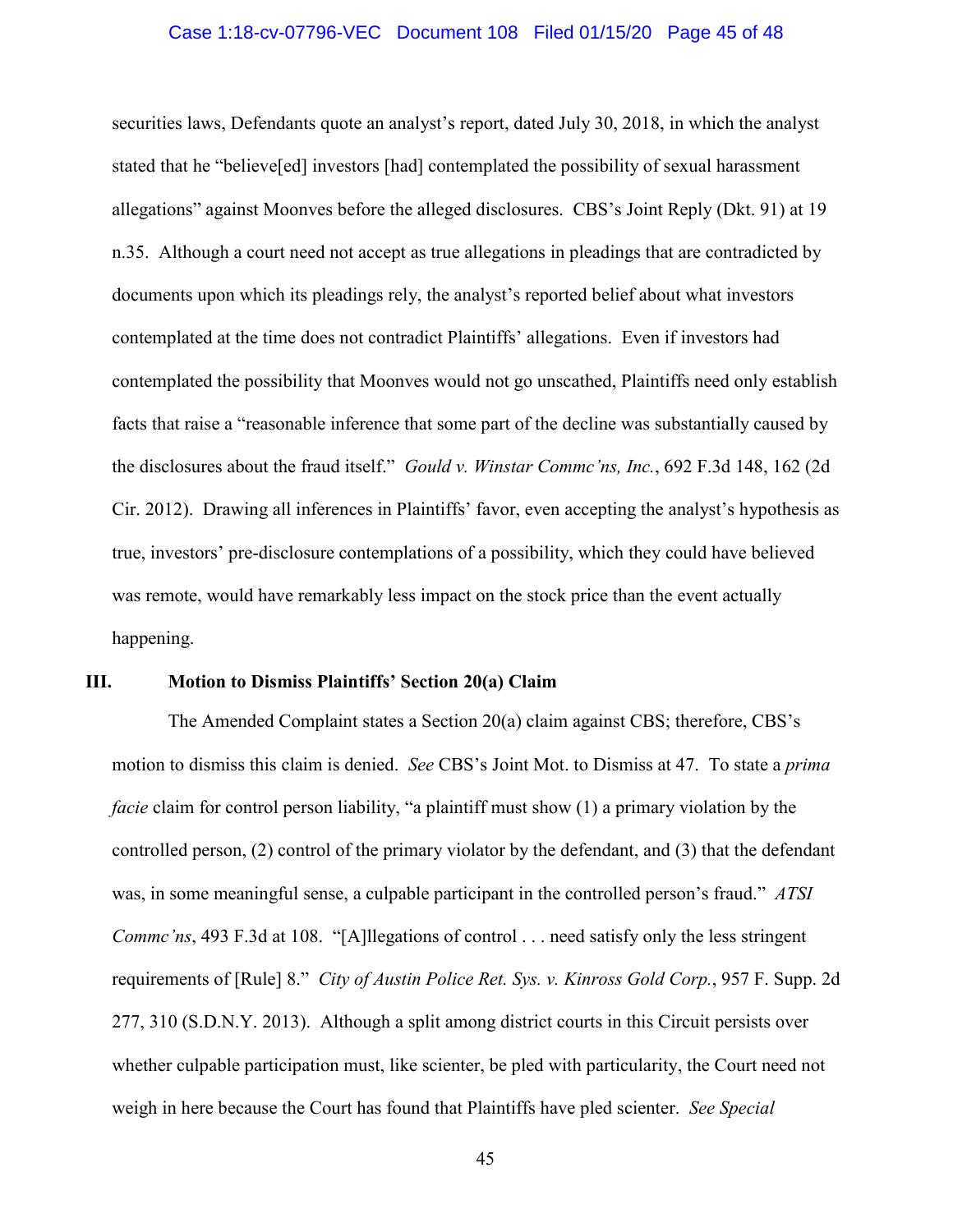*Situations Fund III QP, L.P. v. Deloitte Touche Tohmatsu CPA, Ltd.*, 33 F. Supp. 3d 401, 438 (S.D.N.Y. 2014) (discussing the split and collecting cases).

Because CBS and Moonves stood in a principal-agent relationship, concluding that all three elements have been pled is a straightforward analysis. The first element is pled because the Court has found that the Amended Complaint states a Section 10(b) claim against Moonves. The second element, control, is also adequately pled because the Court has already found that the Amended Complaint alleges that Moonves was acting as CBS's agent under its control when he made his misleading statement to the audience at the *Variety* event. *See also In re Parmalat Sec. Litig.*, 594 F. Supp. 2d 444, 451 (S.D.N.Y. 2009) ("The element of control often is deemed the essential characteristic of the principal-agent relationship.").

The Amended Complaint has also pled the third element, culpable participation, because when the primary violator is an agent, that element collapses into the second. To plead culpable participation, a plaintiff must allege facts "indicating that the controlling person knew or should have known that the primary violator . . . was engaging in fraudulent conduct." *Special Situations*, 33 F. Supp. 3d at 438 (quotation omitted). In a principal-agent relationship, knowledge of an agent acting within the scope of his agency is generally "imputed to his principal." *N.Y. Univ. v. First Fin. Ins. Co.*, 322 F.3d 750, 753 n.2 (2d Cir. 2003) (quoting *Center v. Hampton Affiliates*, 66 N.Y.2d 782, 784 (1985)). "A plaintiff, therefore, need only plead an agency relationship with the primary violator acting in the normal course of his or her duties in connection with the alleged fraud to adequately plead control person liability." *CompuDyne Corp. v. Shane*, 453 F. Supp. 2d 807, 829 (S.D.N.Y. 2006). Because Plaintiffs have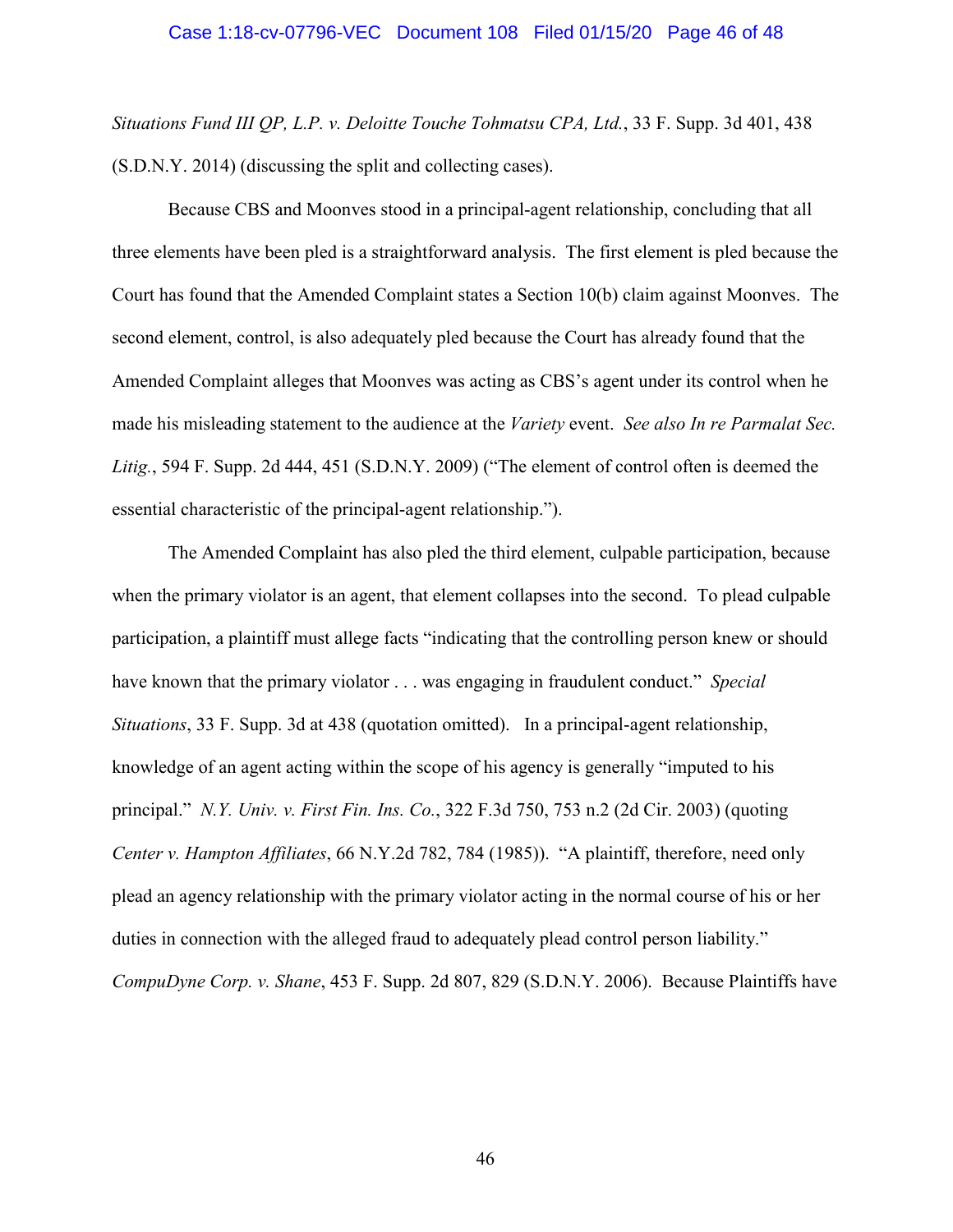### Case 1:18-cv-07796-VEC Document 108 Filed 01/15/20 Page 47 of 48

pled that Moonves was acting as CBS's agent at the *Variety* event, Moonves's knowledge is imputed to CBS, and Plaintiffs have pled the third element.<sup>26</sup>

# **IV. Leave to Amend**

 $\overline{a}$ 

Plaintiffs have requested leave to amend if the Court grants either motion to dismiss, even in part. *See* Opp. to CBS's Mot. at 50 n.40; Opp. to Moonves's Mot. at 25 n.25. Under Rule 15(a)(2), a court "should freely give leave" to a party to amend its pleading "when justice so requires." Fed. R. Civ. P. 15(a)(2). This rule is a "permissive standard," *Loreley*, 797 F.3d at 190 (quotation omitted), and "complaints dismissed under Rule 9(b) are almost always dismissed with leave to amend," *Pasternack v. Shrader*, 863 F.3d 162, 175 (2d Cir. 2017) (quotation omitted). That said, leave to amend may be denied "for good reason, including futility, bad faith, undue delay, or undue prejudice to the opposing party." *TechnoMarine SA v. Giftports, Inc.*, 758 F.3d 493, 505 (2d Cir. 2014) (quotation omitted); *see also Loreley*, 797 F.3d at 190 (noting that leave to amend can properly be denied "where the request gives no clue as to how the complaint's defects would be cured" (quotation omitted)).

Plaintiffs indicate that they could add additional allegations of scienter, but even if they could, such allegations will not salvage their Amended Complaint. The Court is skeptical that any amendment can resolve the materiality problems with the vast majority of the alleged misstatements or somehow render the Risk Disclosures false or misleading, inasmuch as Plaintiffs are not able to allege that a decision had been made that Moonves would leave the Company at the time of the complained-of disclosures. Consequently, because the Court believes that an amendment would be futile, the Court does not grant Plaintiffs' request. The

<sup>&</sup>lt;sup>26</sup> The Amended Complaint does not allege that any other Defendant controlled Moonves or directed his actions at the *Variety* event.